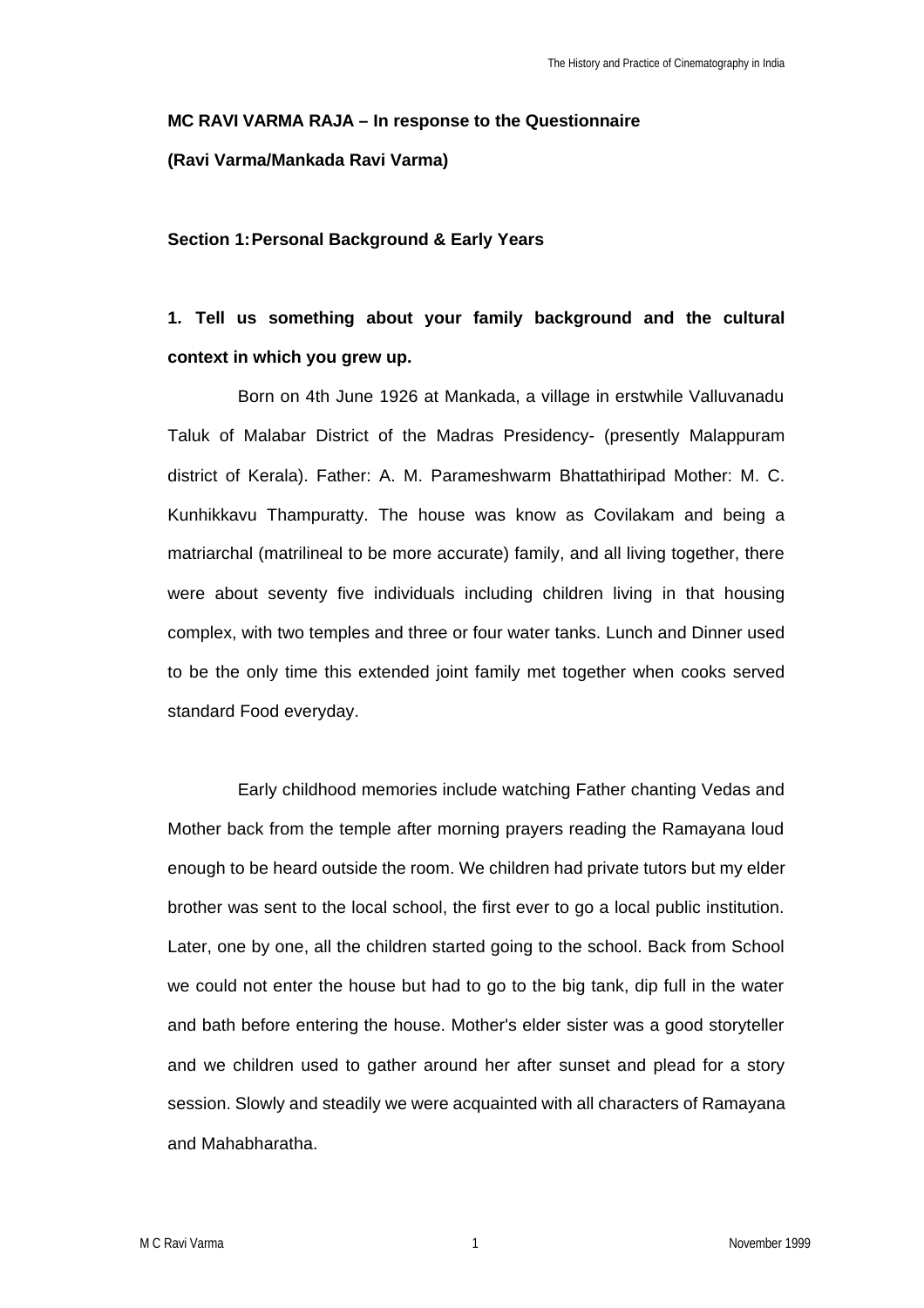Life changed all of a sudden. The war came. All the rice-stock we had in the granaries had to be surrendered to the Government. Dependants and servants left with a bare minimum remaining. Tutors and Sanskrit Teachers too left. We too, when an opportunity came, left for Calicut, rented a house and lived there as a small family. This facilitated the girls to enter the high schools and pursue studies just like us boys. It was 1942 - there was Lot of Political activity. The Town hall used to have meetings everyday. It was not far from the District Library. As I got familiar with newer and newer authors and writers, I could also listen to patriotic speeches. August that year saw upheavals in Malabar. Arrests, lathi charges, news of national leaders and knowing them from their speeches and writings first hand knowledge became possible - we were soaked in a spirit of Nationalism.

From school to college and graduation passed off uneventfully. Time was equally shared by academic and extracurricular activities.

# **2. Were there any people in your immediate environment who had any interest in, or professional involvement with the visual or performing arts? Did they in any way initiate your interest in cinema or the visual arts?**

Negligible – my older brother had a still camera – used mainly to do family photographs. But it was not used for pictorial work. As a child I had watched with great interest the drawing of images of deities on the ground by traditional artists for Pujas and festivals. In our House there was a particular place where such "kalam" is drawn with powders of green, yellow, red, white and black. Based on that there were festivals also periodically. I had developed sort of admiration for artists watching them creating images with ease.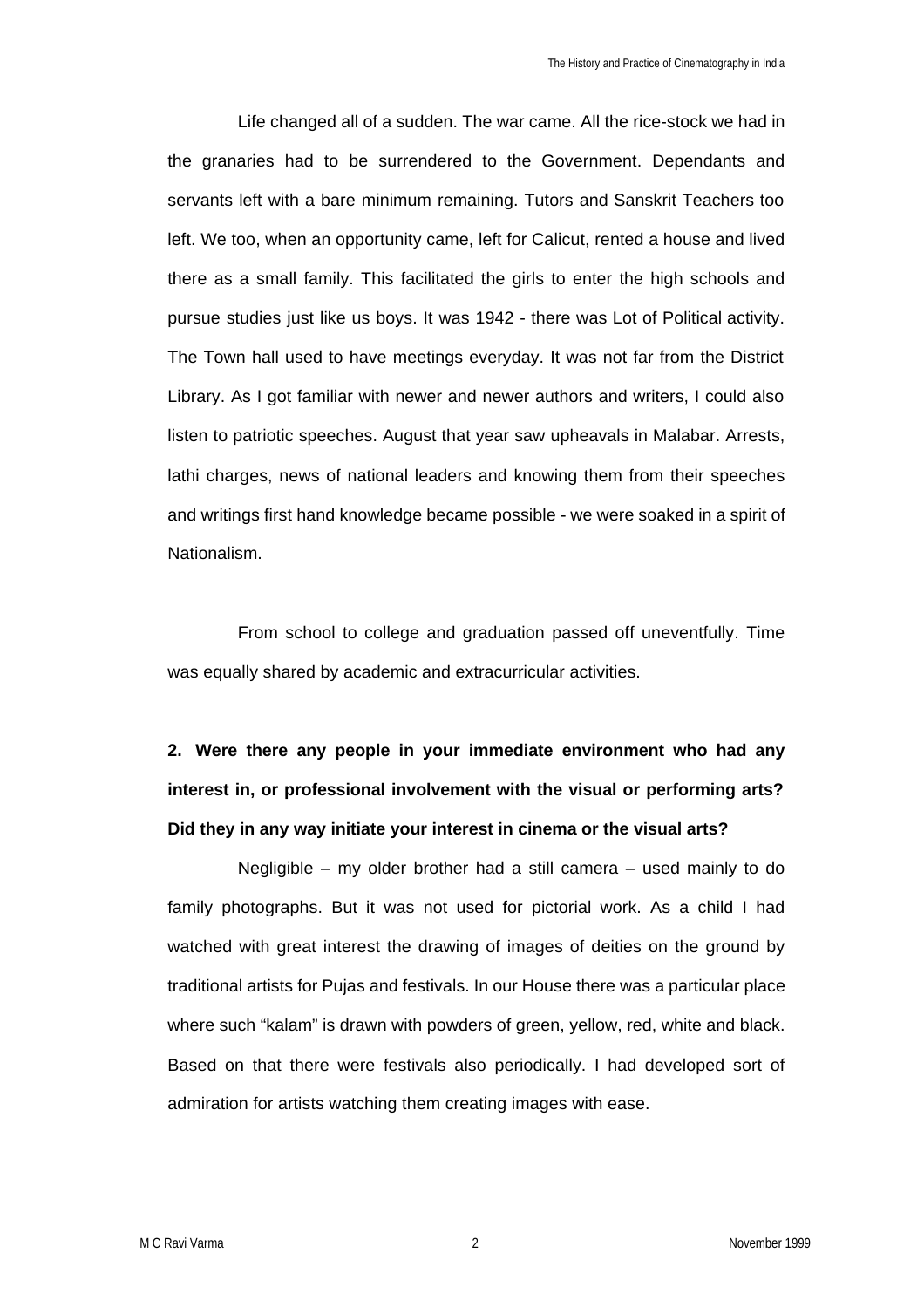## **3. How were films, people associated with cinema viewed in your family and in your immediate circle of acquaintances?**

There was no aversion towards film people nor there was any admiration towards them.

#### **4. Please describe in some detail the 'visual field' of your childhood.**

Mankada is situated in a very picturesque place. There is very little level ground in the surroundings. It is all small hills. The pathways are ascends and descends, hills all around and in between. Small interruptions of paddy firlds. A mile from our house there was a small mountain (NENMIMI MALA) with rock formations. They become silvery during monsoon with water falls here and there. The thick growth of foliage on the hills and in the lower part of the mountain had a lot of wild life in our child-hood days. The cloud formations during monsoon with the hills and mountains protruding into them, and the coming of rains was wonderful to watch. Right on our Iawn - to the left of our family shrine - stood a big banyan tree.

Off and on there were performances of art like Chakyar Koothu, Ottam thullal, Kalam, Pattu, Thalappoli all rich in colour and imagery. Occasionally there used to be kathakali also. Prior to Thalappoli the poothams used to visit all the houses. Once in a while the man inside the mask would lift the mask and his helper would fan him with a palm-leaf fan and give him water to drink. The torchlit caparisoned elephant with the deity's Golden Image over it, the light through sleepy ayes was a rare revelation that I still remember.

**5. Do you recall the first or very early films that you saw? Can you tell us something about that experience? What was/were the films? Do you recall**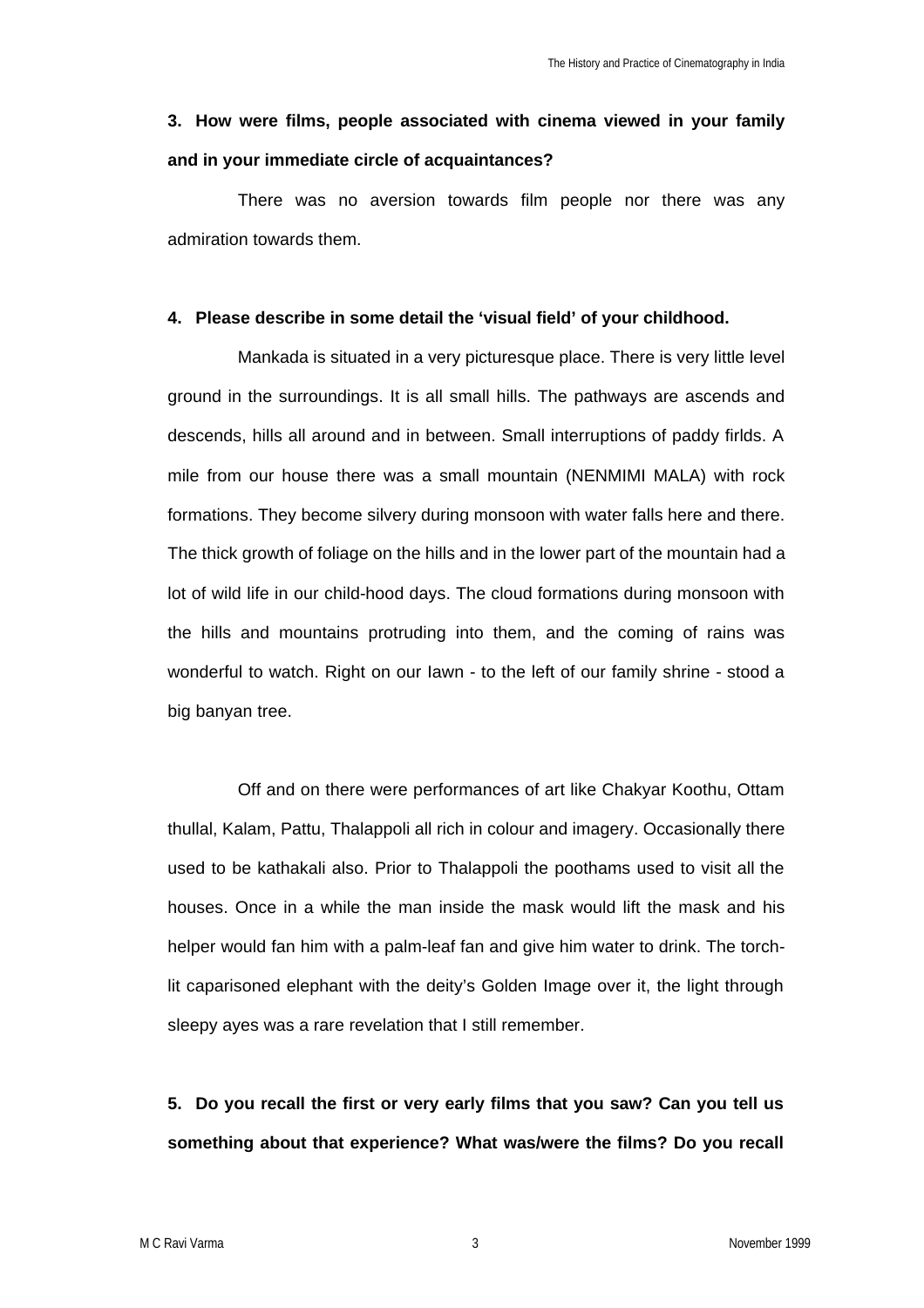## **anything about the cinema hall, or space where the film was shown, and about the general atmosphere about the space?**

In 1935 or 36 - I was a nine year old child - we were taken to Trichur mainly for participating in a marriage and were staying near the town. We children were under the care of a Senior Cousin Who had Visited Madras Once and seen a film. He was describing what he saw to us and finally told us that there is a theatre nearby and a film is being shown there. There was a show late at night and he agreed he would take us there. I do not remember what sort of film it was that but to us it looked like magic to see phantom images moving. There was lot of movement – jumping onto horseback, chasing, fencing. Walking back to our residence we were arguing how the photos were moving and how they looked like real humans.

# **6. How did you get interested in watching films? Were you ever a member of a film society or film club? Did you know about film societies?**

I was interested in literature and the stage. Film was an extension of the stage. In those days there were professional theatres who would put up temporary tents and present plays. They were invariably themes from the Puranas. We could see the characters like Rama, Ravana with ten heads, Poothana suddenly changing from Mohini to a Rakshasi etc., which we had tried to imagine during the storytelling sessions at home. They were great events.

In due course of time the tents put up changed over to touring theatres, and electricity generators and portable projectors made it possible for showing films in these touring theatres. Tamil and sometimes English Films were shown. Films replaced the stage plays gradually. There were no Film Societies. In the early fifties while working in Films Division, rare films were shown in the preview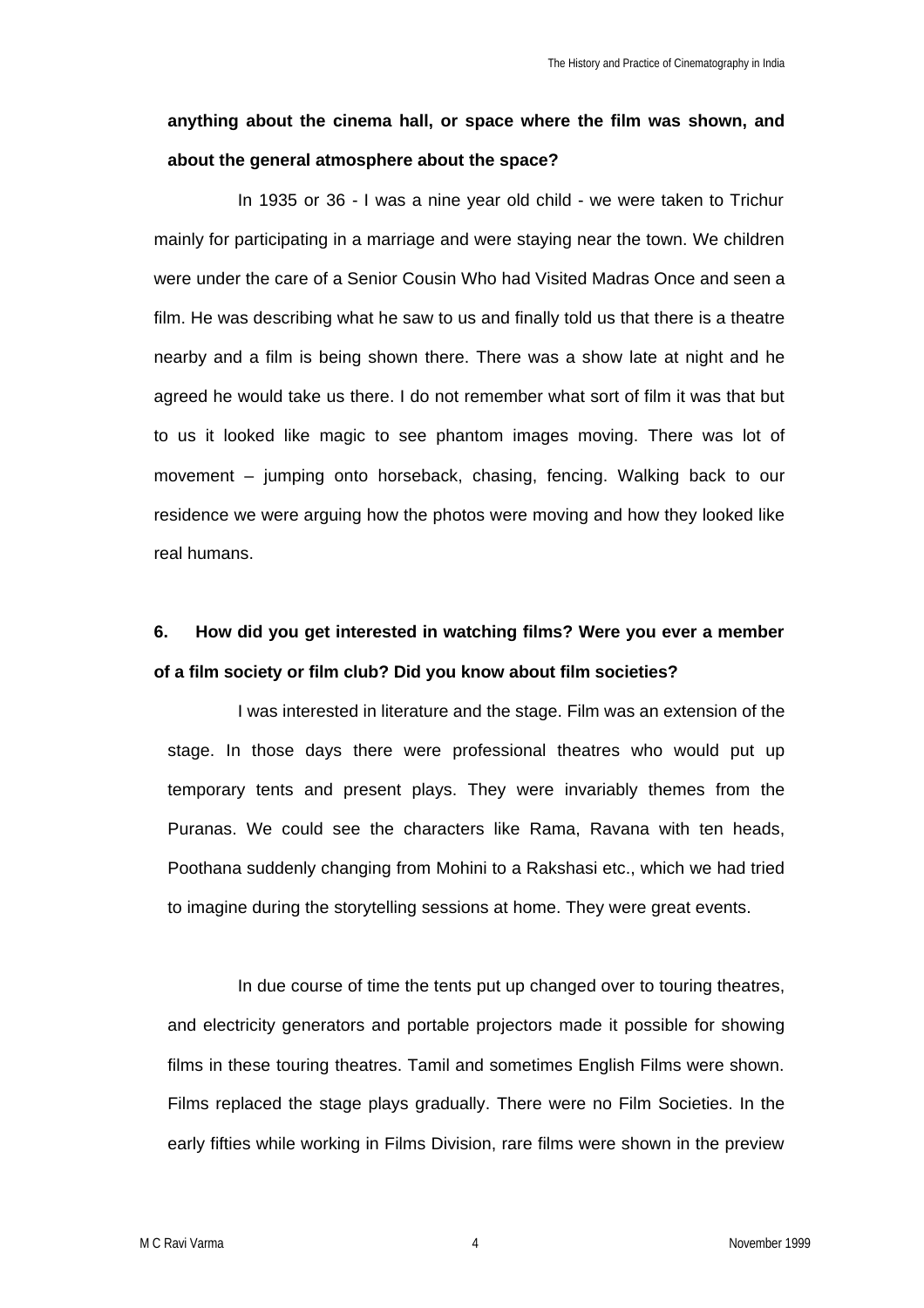theatre as and when they were available. And Madras had a Film Society by late fifties. As soon as I came to know of it I joined it.

# **7. What were your other interests? Have those interests remained with you in later life?**

I had interest in stage and was associated with amateur Malayalam stage in Madras in different capacities. I am still interested in stage but am no more active. Reading and occasionally writing was of interest to me and I continue that.

## **8. Did you have an interest in still photography? Were you ever a member of any amateur photography club?**

In fact my interest in still photography started after I joined for the course in Cinematography at Madras. I was not a member of any club.

# **9. Can you name some of the important films that you saw when you were growing up? Why did you think of them as significant?**

 I do not remember them with their titles but some scenes come to memory. One - a fight on top of a running train is still vivid. Later, as a student of cinematography I managed to see almost a film a day. "*Goodbye Mr. Chips*" with Robert Donat as the school teacher, "*Good Earth*", "*Gone with the wind*" "*The Giant*" and of course "*The Bicycle Thief*" (First Festival 1952) and "*Yukiwarasoo*" All of them had memorable characters – "*Tale of two cities*" was another favourite film which I have seen more than once.

**10. How, why and when did you decide to become a cinematographer? What were the factors that influenced this decision? Did your family encourage or discourage your choice of vocation?**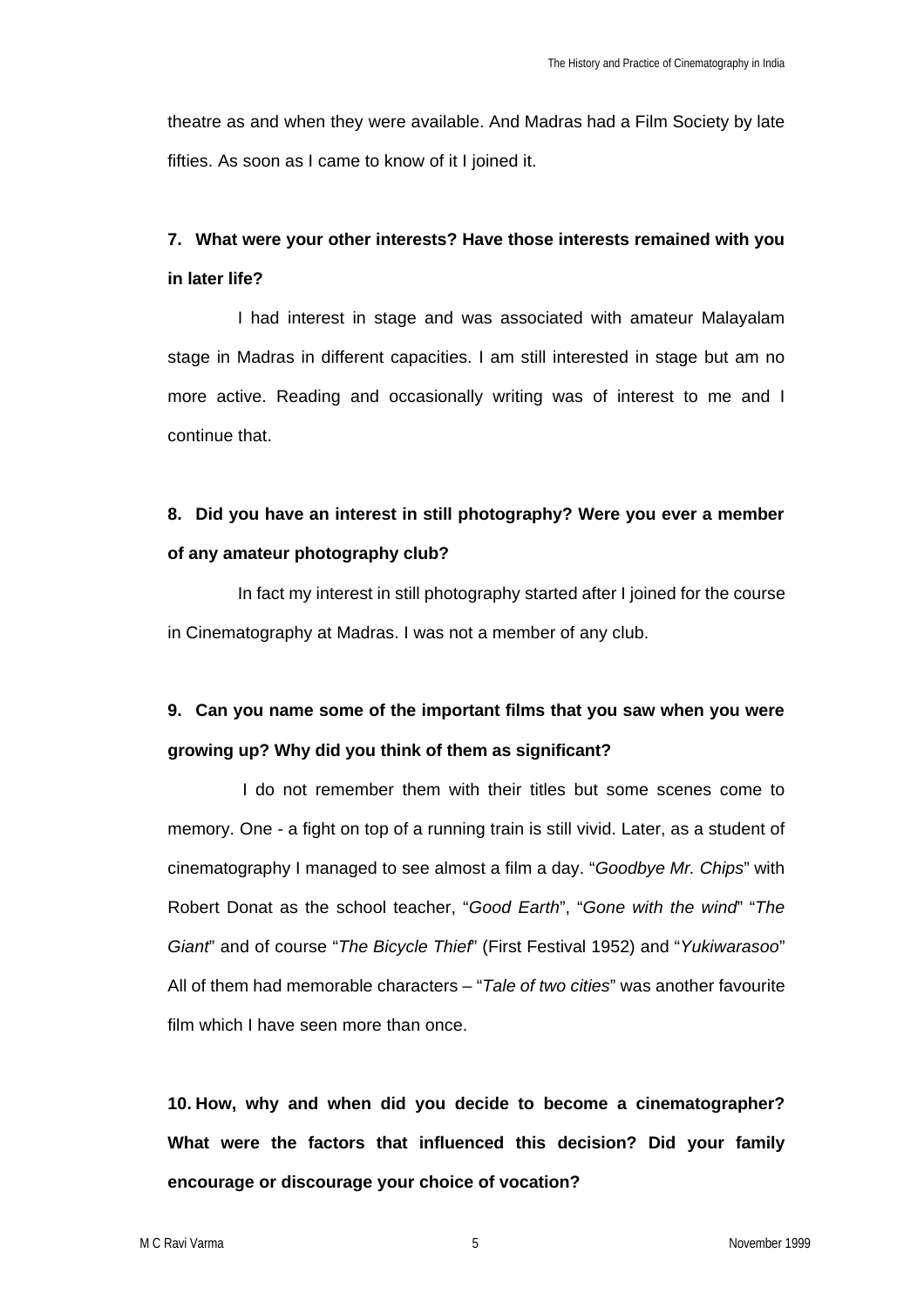It was more or less an accident. I chanced to see an application form to the Madras Polytechnic, which a cousin had collected and which he found useless. One of the courses mentioned in it was Cinematography. I filled it up and posted and in about a week the admission card arrived. The other courses I had obtained admission for were in the Banaras Hindu University. The nearer home course was preferred naturally because it was less expensive. In fact, on the first day of class, the lecturer after hearing from me that I was a graduate in physics with electrical engineering as subsidiary, told me that I would be wasting time in the polytechnic and that instead I should continue with a course in Banaras or Pilani. I decided otherwise and stuck to Cinematography.

### **SECTION II: On Learning to be a Cinematographer**

#### **1. Tell us about your education as a cinematographer.**

Section for Cinematography and Sound Engineering was one of the faculties of the Madras Central Polytechnic. Probably in 1949, when I joined the course, it was the only course in the whole of India offering teaching of Cinematography. (Today it has grown into a full-fledged institute and is known as the Institute of Film Technology). One could specialise Cinematography or Sound Engineering but out of the three years of learning the first two were spent in learning both the subjects. The third year was for specialisation.

Though we did not have proper instructors, we had a good syllabus so we learnt from books and through chance discussions with some of the staff members who were also picking up knowledge of Cinematography. We did have good still Cameras, Dark rooms, Enlargers and other necessary accessories for a still laboratory. I remember to have spent lot of time at the enlarger trying to get a good picture out of a badly composed negative. We had an experienced dark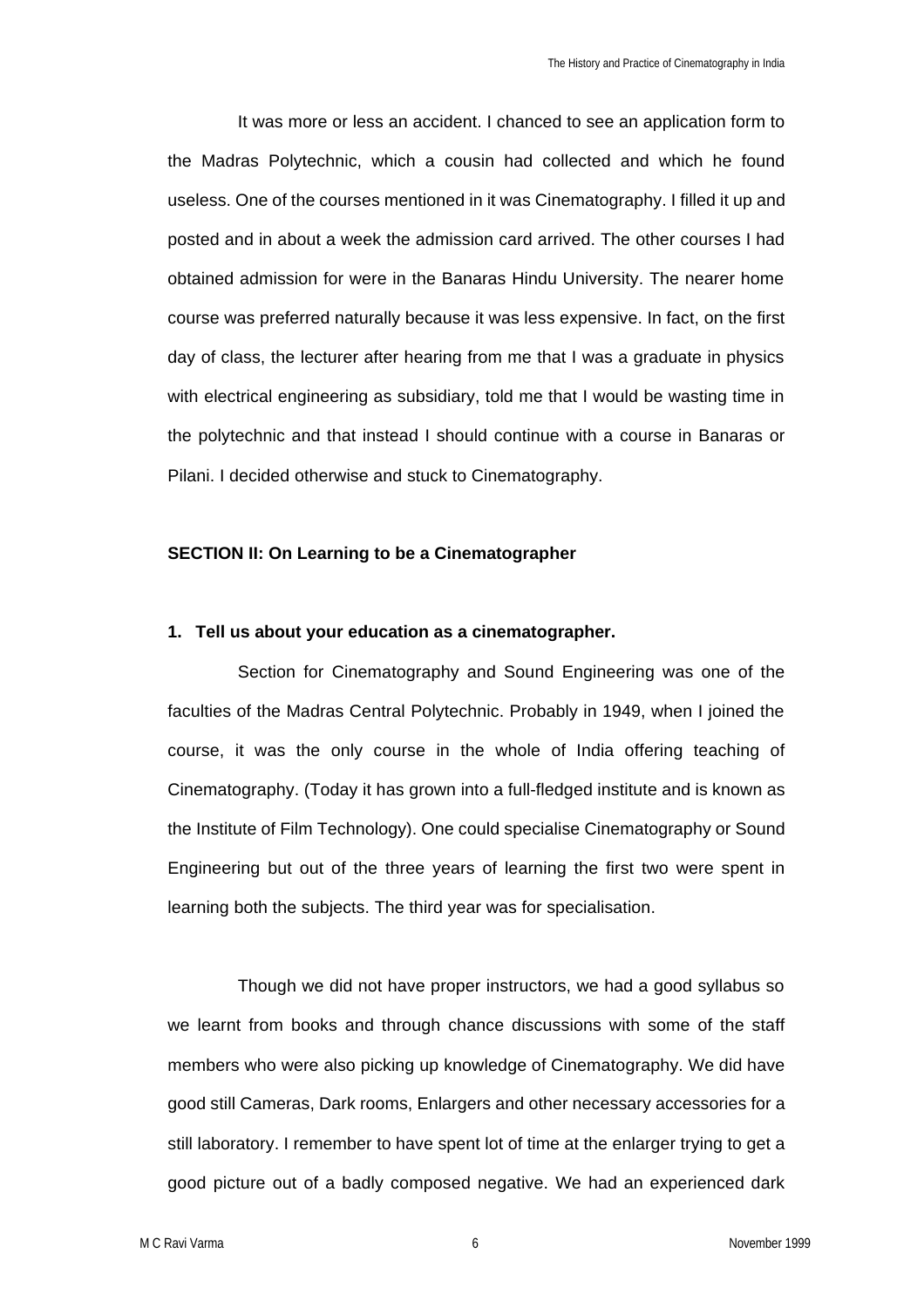room assistant who would help us in mixing the developers and choosing the right printing paper. The students learnt of contrast and tones and the importance of correct exposure.

The exposure meter was invariably used in making pictures - that habit taught us to use the variety of photographic emulsions to their full potential. Colour was still not in vogue; colour films were not available. I remember Philippowsky, the German guest lecturer at the MIT, giving us a lecture on the researches going on in communication systems, passing of maximum information in minimum time, which has ended up in the present digital technology. His lecture took us to a very high level of information technology, at that distant past.

There was practically no coaching on lighting, though we had conventional lighting equipments. What little the teachers gathered from books like "Painting with Light" by John Alton, was passed on to us mechanically. But with still cameras and rolls of a film and the lights made available to us during practical classes, we lit up each other's face as per the ideas in the books available, and did develop some amount of practical knowledge.

The concept of key light, Filler, Back Light, Kicker, Cross Key, Contrast, Soft Lighting etc. become familiar to us at this stage. We had only two movie cameras, the standard Mitchell and an Imoh (Eyemo). The Mitchell had 1000ft magazines and the Eyemo (Bell and Howell) had 400ft magazines. Because the lecturer was friendly with the students, we had full freedom with the cameras. There were no models or artistes provided by the institute, so many of the students themselves become the models and artists and posed for the classmate who would work as the cameraman. The work would be exchanged later so that each student could try his learning in camerawork.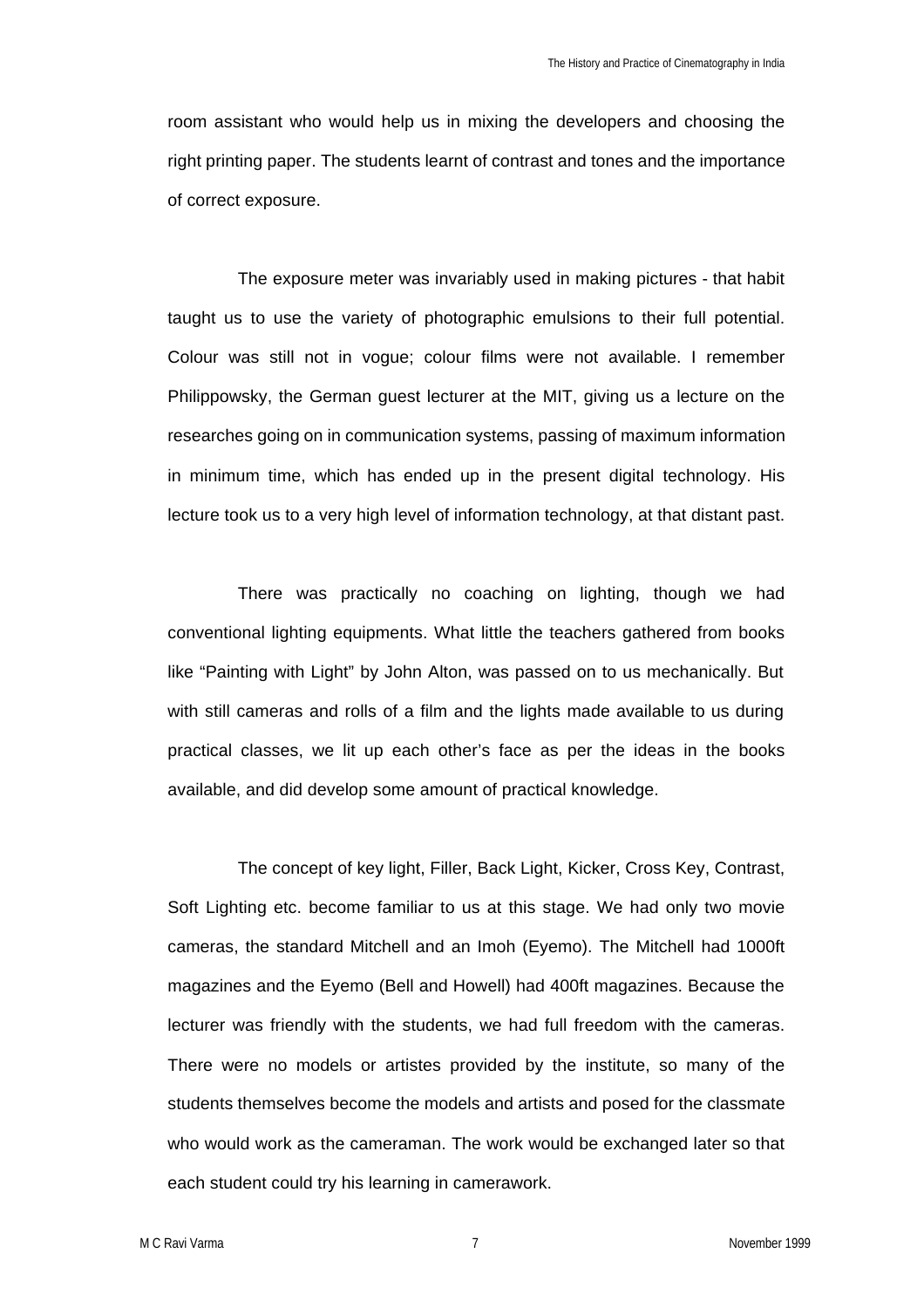When the whole magazine ran out, it would be sent to a laboratory and get processed and printed. This self-learning at the institute gave us the selfconfidence to handle a Mitchell Camera and a fair amount of knowledge of lighting.

## **2. When you look back on the exercises that you had to do as a student of cinematography, what are the things that come to mind?**

If only the students had some guidance from experienced and knowledgeable cinematographers and if there was good planning, the time spent in the classes could have been better used – looking back I have a feeling that lot of time had been wasted during those three years. At the same time an institutional training was beneficial for we could co-relate the theoretical knowledge of photography with what was demanded of us in practical working conditions.

We did not have the system of doing a diploma film during those days. The course in Cinematography was just evolving.

**6. Were you attracted to the work of any particular cinematographer/s. If so, what attracted you to their work? Tell us something about the important cinematographic influences on you in this period? Have you found that in the course of time, these influences have varied, or have they remained the same?**

During student days, Hollywood films were thought to be the ultimate in Cinematography. Later when I saw Russian and continental films I realised that there could be other styles too. All said and done it was the whole of the film that was appreciated and it was difficult to separate the cinematography work from the totality of the film However I still remember shots of films like *Good Earth, The*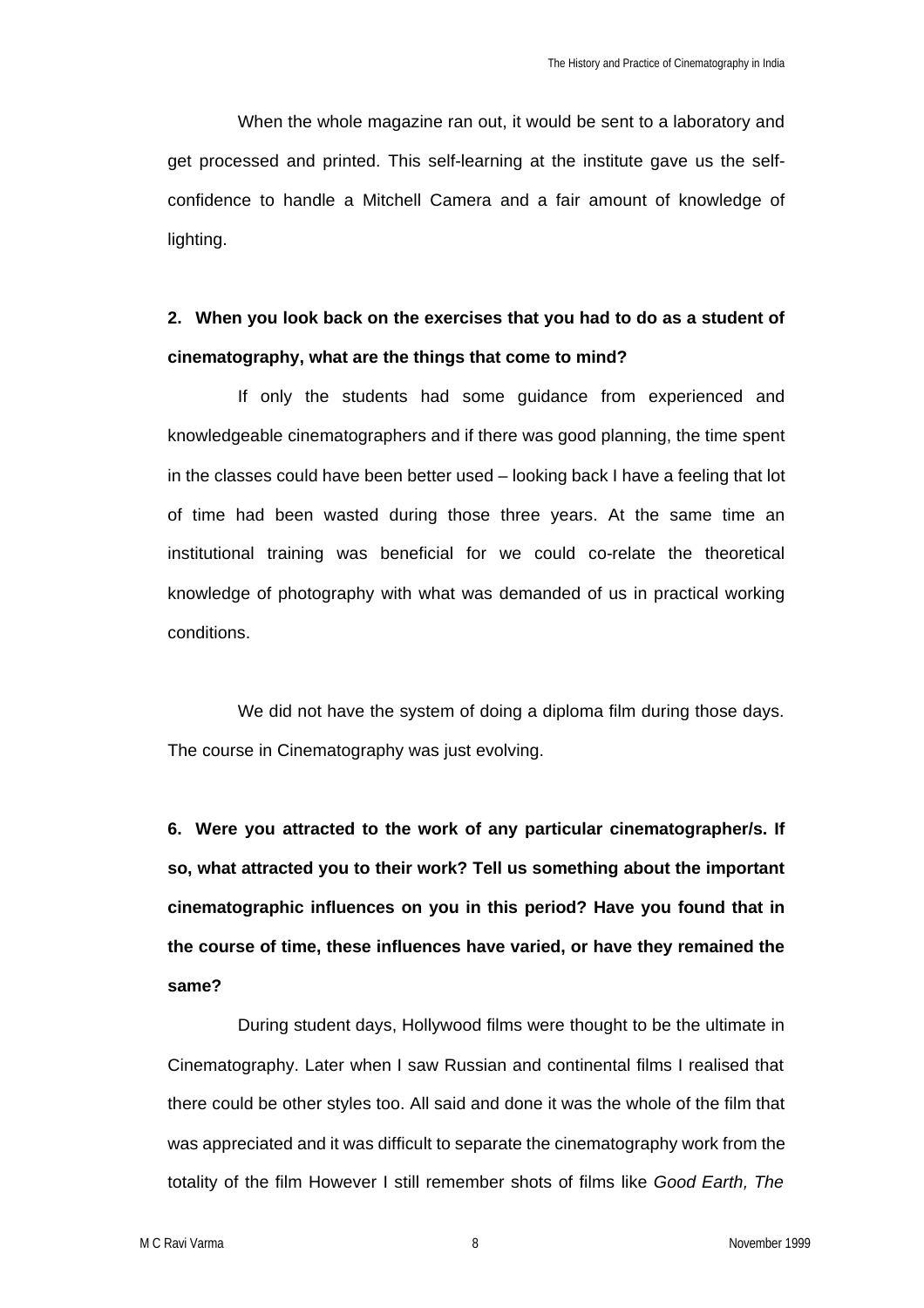*Giant, Gone with the wind* etc. But "*Rashomon*" and "*Knife in the water*" were revelations of the possibilities of the camera. I started liking the continental films more than the American films for their camerawork. I do not remember names of cinematographers but one name I remember is that of Sven Nykvist – Bergman's cinematographer.

## **7. What if any, were the other sources of influence (outside cinema and filmmaking) on the shaping of your vision?**

Prize winning still photographs that used to appear in weeklies and photo magazines. Paintings, especially like Rembrandt's which gave lighting on their objects due consideration.

## **8. What suggestions do you have about the education of a young person studying cinematography in a film institute today?**

The institutes teach Cinematography as pure technology whereas Cinematography is as much art as it is technology. I had suggested to the Madras Institute of Film Technology to make modifications in the syllabus and include a study of important works of known painters. It fell on deaf ears. Present training is good but specific studies of chosen cinematographers and discussion on specific works should form the main part of the final year curriculum. There should be opportunity for the students to work with chosen cinematographers in their final year. Cinematographers can be invited to do short films along with the students in the institute itself. Films and Videos can be made on the working methods of Cinematographers and can be offered for viewing in the classrooms.

The training has to become exhaustive – the post-shooting work on the film processing, grading and printing are also important. The students should involve in these and by the time he completes the second year these physical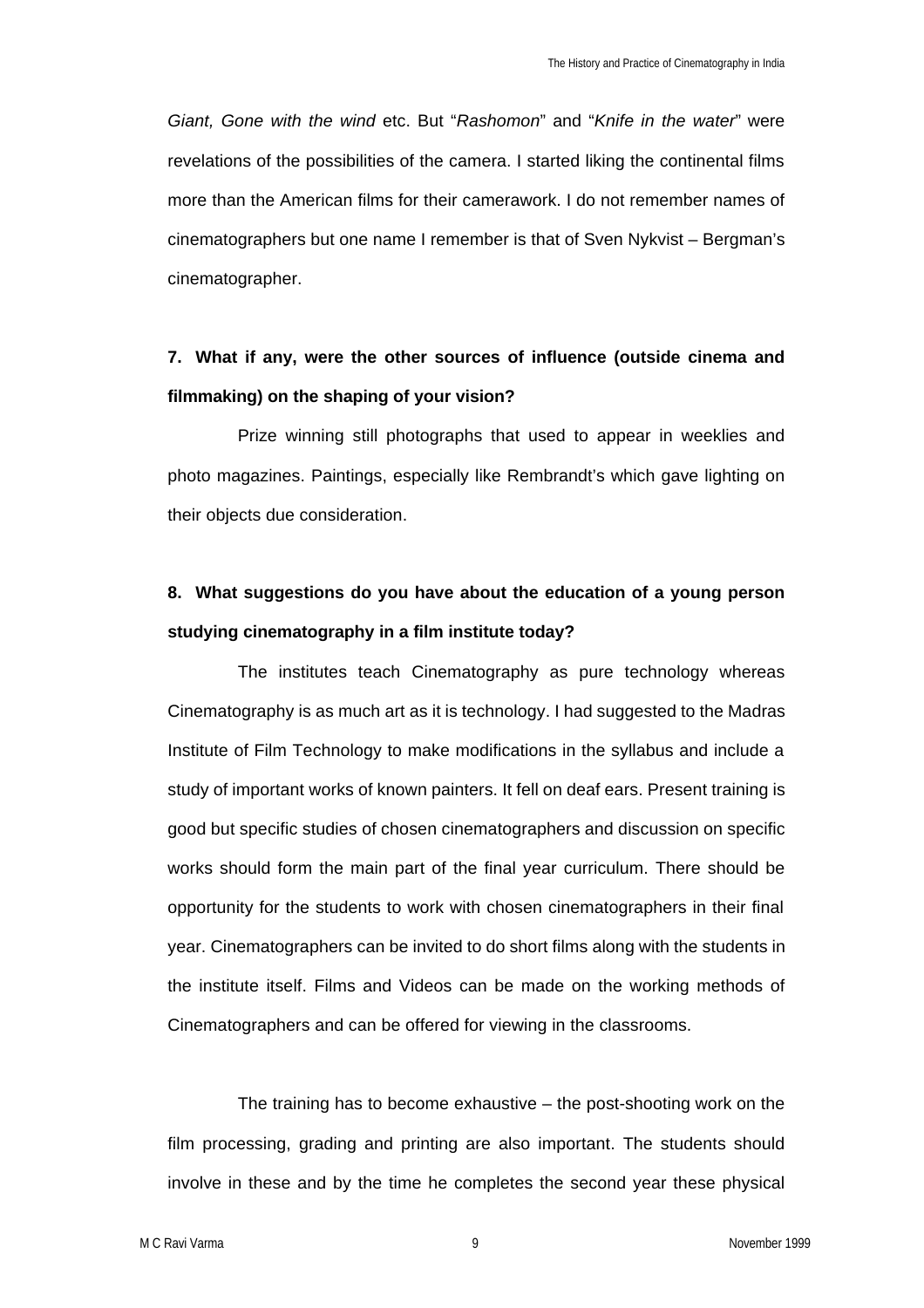activities should be familiar to him. For this the institute should have the facilities of mini-laboratory and the latest technical equipments for grading and printing.

**9. If you learnt in the industry, what were the sources of information on technical matters? What was the relationship that you had with the cinematographers from whom you learnt your craft? From the point of view of learning your craft, can you tell us about any significant experiences that you had?**

Since it was compulsory to put in a year of practical apprenticeship in studio, I joined the local studio and was an apprentice in the camera department. There the seniors never parted with their knowledge gained through sheer imitation and observation of their immediate superiors. The apprentices were kept at arm's length lest they spoil the costly equipments. We were allowed to watch from close quarters the threading and loading of the camera because these activities used to happened before the cameraman arrived on the set.

When the cameraman measured the light, he did it as a very confidential activity. Finally he would tell the senior asst "Normal aperture" and the assistant with great care set the aperture invariably at f2.3 (The T calibrations did not exist those days). In due course I found out that the key light on the face of the artiste was always read on the exposure meter scale as 20- (G. E. Meter – the foot candle equivalent was probably 200).

Until he got this reading he would go on making the keylight stronger and softer or ask the light boy to put a single net or double net as required. Lot of effort was spent to get the magic figure of 20 on the Exposure-meter scale. The stock used was always Kodak Plus X. At the end of the shooting, a special test was exposed – a close up of the artiste, and the laboratory processed it after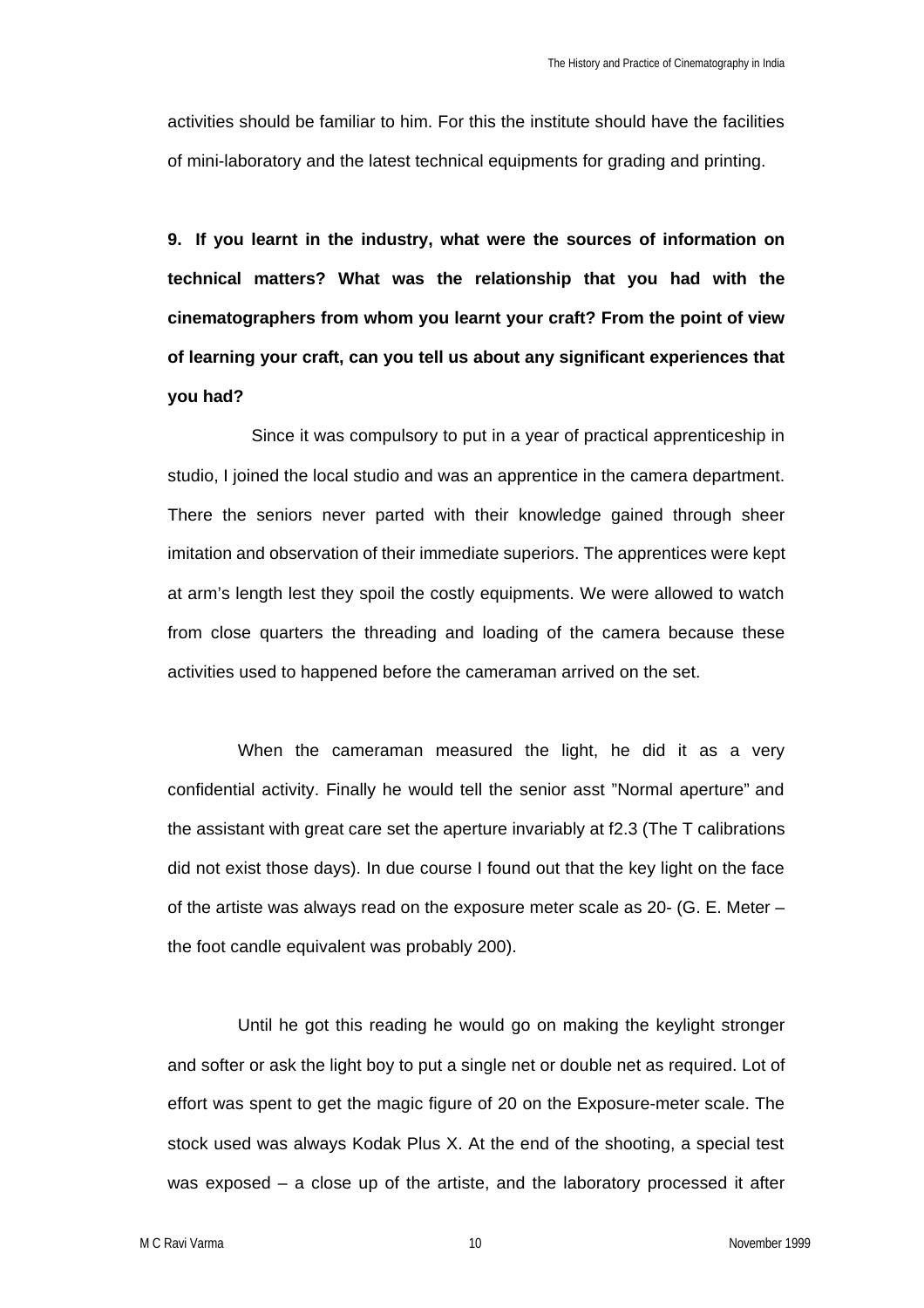developing bits from the test length to different timings and choosing the best suited, and finally the whole exposed film was developed to the chosen test bit timing.

It was always the "Normal Aperture" (2. 3) and the "Night Effects" (2. 8). When we went outdoors for shooting the cameraman became nervous – shooting was done with direct sunlight on the face of the artist for which a traditional aperture (inherited knowledge from his predecessor) was used. There were expert cloud-watchers among the light boys who would predict with fair accuracy the time for cloud to pass and unfiltered sunlight to appear.

The industry did not provide the technicians access to books or refresher classes by knowledgeable cinematographers. We who went with a three year – diploma actually lost our self-confidence in a short period of one year. But there is another side to it also. I remember some of the light boys who had grown along with the studio, who had put in 15 to 20 years of service, who could light up a set as good as the senior cameraman would do without the help of an exposure meter. They knew where to keep the lights and at what intensity – knowledge gained through intelligent observation. Honestly, what I gained from the Industry were some good friends from among co-apprentices and the goodwill of the technicians. What I lost in that one year of studio apprenticeship was my self - confidence and self esteem.

## **10. What is the nature of the relationship between you and the cinematographer/s from whom you learnt your craft today?**

I did not have to work with any established cinematographer as such. From the commercial studio of Madras I went to Bombay. Films Division Govt. of India was to train three Diploma holders in Film Technology in practical work and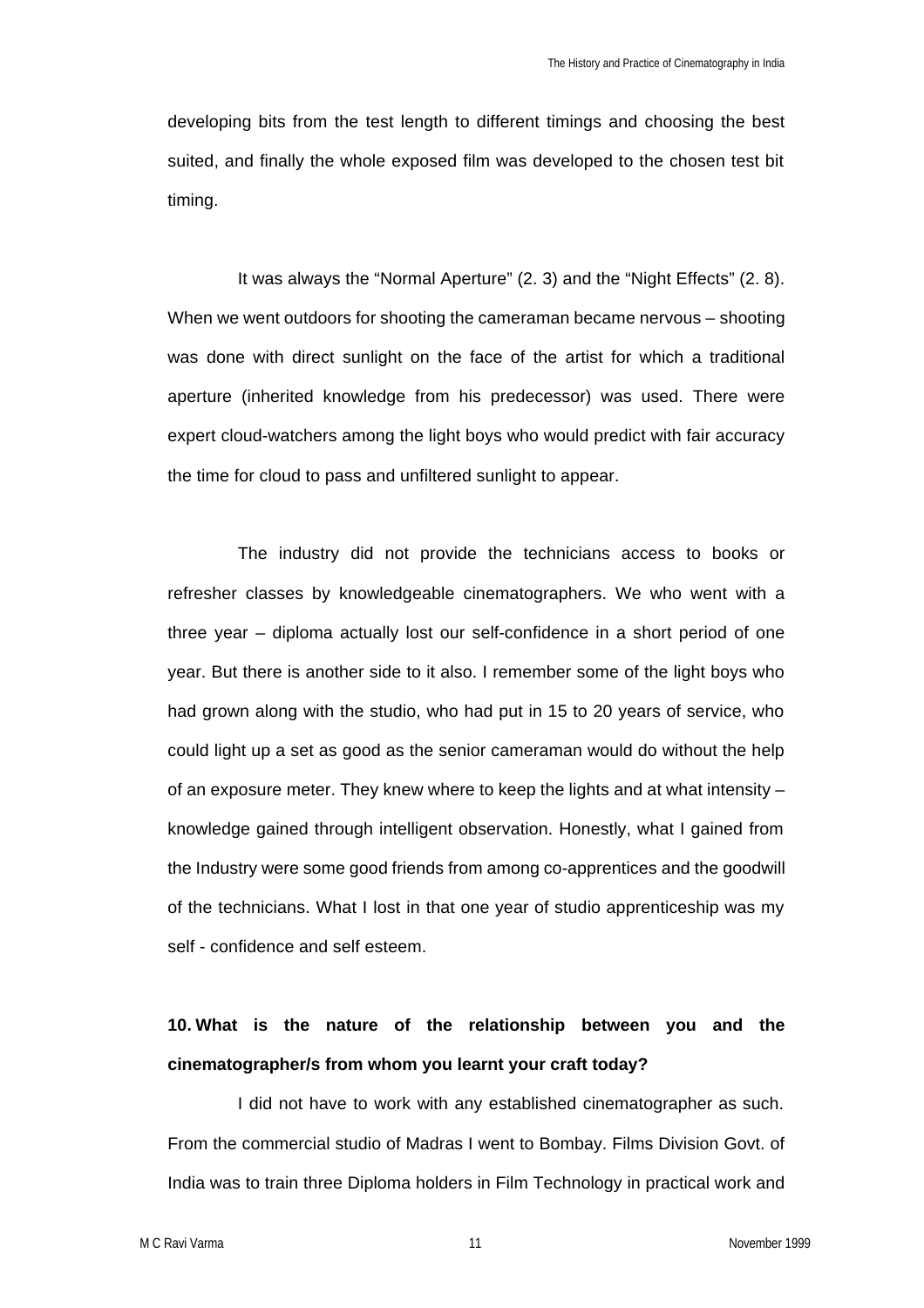make them familiar with documentary filmmaking. Since there were no other Film Teaching institute in India at that time, the three selected were from the Madras Central Polytechnic.

Though we were given hopes of getting absorbed in the different departments of the films Division after six months of training, we were told the apply for the posts of assistants in the departments. The candidates who had appeared for the interview including cameraman form the industry with experience of independently shooting films. Two of us from among the trainees therefore joined as assistant cameraman. For about six months, there was only periodical work but in about a year's time the two of us from the polytechnic had got familiar with all the equipments and were ready to do any work of cinematography.

After about 5 years of work as assistant cameraman I left Film Division. But the years in Film Division gave a lot of experience. I toured all over India, worked in all conditions of weather, and became familiar to all kinds of photography - from available light to huge sets with artificially lit interiors. I still remember lighting up the Saranath Museum, The Kashi Viswanatha temple at Varanasi, etc.

I may have learnt from the then cameraman of Films Division but it was more or less learning by observation and experimentation with lighting composition and framing. The cameraman had full confidence in me and some of them used to leave the complete work on me. The self-confidence lost in the Madras commercial studio was regained while in the Division.

M C Ravi Varma 2008 November 1999 November 1999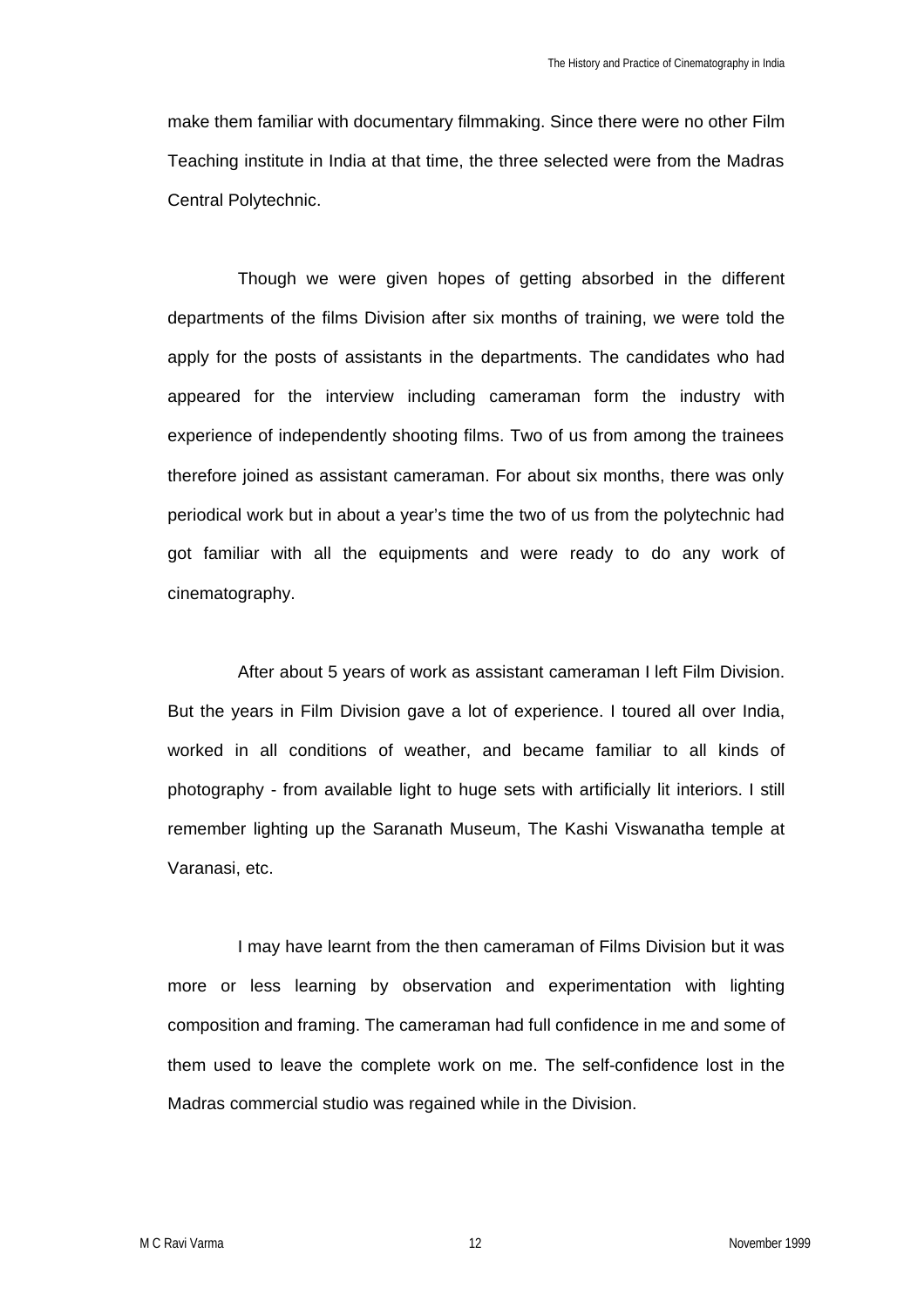#### **SECTION III: On Entering and being in the Profession.**

## **1. Tell us something about how you entered the profession? What were the first few projects that you worked on?**

After leaving films Divisions I came back to Madras. It was hard to get a regular job for a cinematographer in those days (1960) and it was real struggle for existence. Miscellaneous work as and when it came was welcome. I established my contact with the cinematography dept of the polytechnic that was in the process of becoming an independent institute – the section head of the polytechnic was re-christened 'the principal' of the institute and my co-trainee in Films Divisions took over as the principal of the Institute. He invited me to do some part time work in the institute. I guided the students to make short films.

A BBC unit at the time was making a series of short films on South Indian temples and a friend's cameraman who was accompanying them and wanted to return to Bombay, asked me to do the rest of the work with them. I was able to do their work very satisfactorily. I was able to buy a I6mm camera and when BCINA (later named Visnews) started their work in India, my old friends in Bombay had recommended my name to the Delhi representative. BCINA made me their stringer for South India.

A fertiliser company in Madras who wanted to make a series of semieducational films gave me the work. This was akin to some of the work I had done at Film Division. I shot with my 16 mm camera; all the sound work was done in 35 mm. Edited 16 mm print was blown up to 35mm in a local laboratory. The mixed sound track was in 35mm. The final print of the film was in 16mm - contact print of the picture and reduction print of the sound track.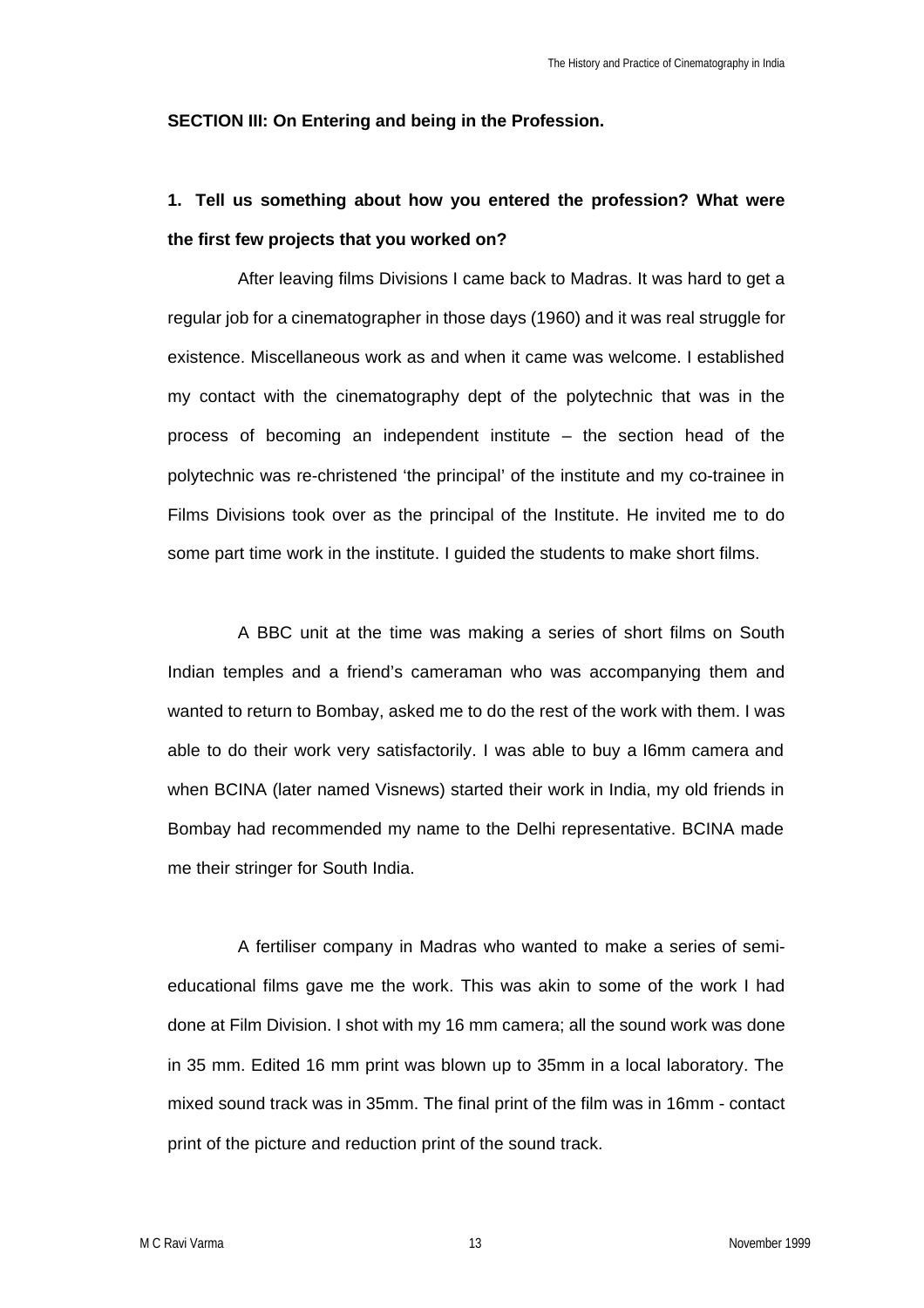These films were dubbed in several other Indian languages. This subject matter was invariably the scientific way of cultivation of a crop and the use of the fertiliser in that particular crop's cultivation. This was sort of training for me and I got familiar with all as aspects of filmmaking. By now the Films Division had put me in their panel of producers approved for making films. The miscellaneous work gave me the necessary experience to make any type of films.

## **2. How has your experience of being an assistant influenced your relationships with your assistants today?**

I have treated all work as a learning process. It is impossible to become a know-all in filmmaking. Assistants who come to work with me should have the same attitude. We discuss all matters concerning the execution of the work and I give them full freedom to make suggestion and clear their doubts.

## **3. Is there anything in the generally prevalent relationship between assistants and cinematographers that you think needs to be questioned?**

There are no secrets to be jealously preserved in cinematography today. Books on photography are not rare now. Feature film work should be an open demonstration of one's own methods, and those who are eager to learn must be encouraged. Cinematography is inspiration plus perspiration. Those who have the inspiration should be helped.

## **4. Can you talk about any devices that you designed or innovations that you brought into practice? How did these come about?**

I do not work to a formula in photographing films. Location shooting is improvisation all the time. Emulsions and film stocks have changed for the better continuously through the last 30 years. There were changes from film to film.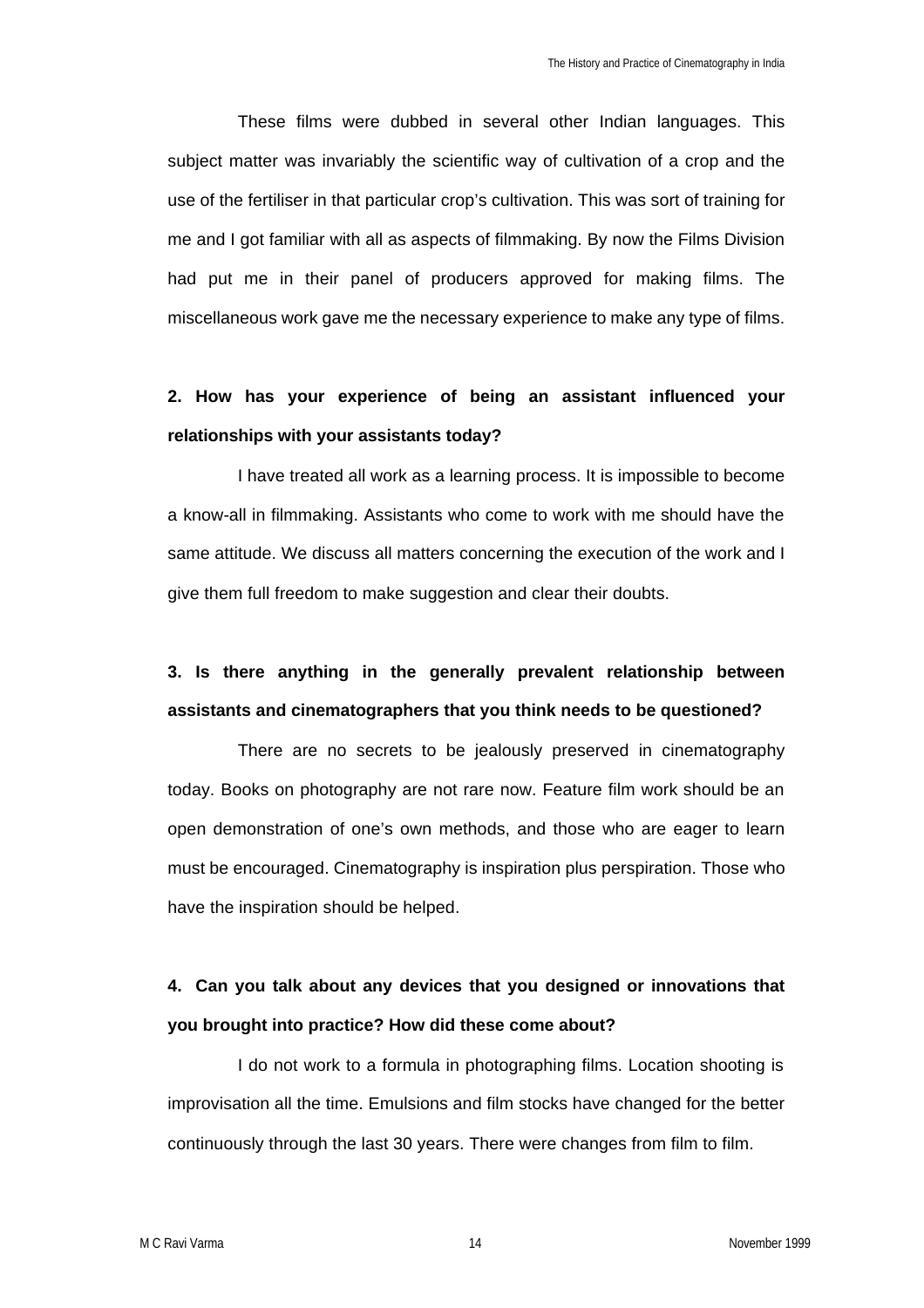The 1st major film I shot was "*OLAVUM THEERAVUM*" a Malayalam film (1968-70). We had a sequence in the film in which there was a sort of a rape scene happening in a 6ftX4ft room inside the small hut. There was no place to keep the lights inside the room. I could hold the camera in hand and stay in a fixed place. There was no place for the director. He was ready to brief the characters and move out of the room. It was a violent scene with violent movements. I consulted my associate. We arrived at a solution.

We tied a reflector on top of the room. There was empty space between the wall and the thatched roof. A 2KW Junior was kept outside the room and the beam was centred on the reflector tied through that empty space. We added 3 more lights and the fairly uniformly lit room gave a meter reading of f2.5 (NP 55 ORWO stock). Since we were using a 28mm lens there was enough depth, following focus was not necessary. I could change my position freely from shot to shot. The result seen on the rushes was good.

This sort of lighting was used extensively in the next film I shot (*SWAYAMVARAM*). We had by then got a big plywood board painted in brilliant pure white. When there was no matching with exterior to be done, this bounced main light from the centre top of the room was done first, and the general exposure level built by boosting the light source. We had four portable booster ColourTrans which together when bounced (boosted to maximum intensity) used to give an exposure level of f/2.3 to f/2.8, depending upon the size of the lit up area. Face lights were babies (500 Watts fresnel lens incandescent lamps), which gave the faces of characters an intensity slightly above the main booster source. Then through the windows and doors, a slightly stronger light (2KW Juniors) was thrown in. It all together gave a natural affect on the distribution of light in the room.

M C Ravi Varma 2008 15 November 1999 15 November 1999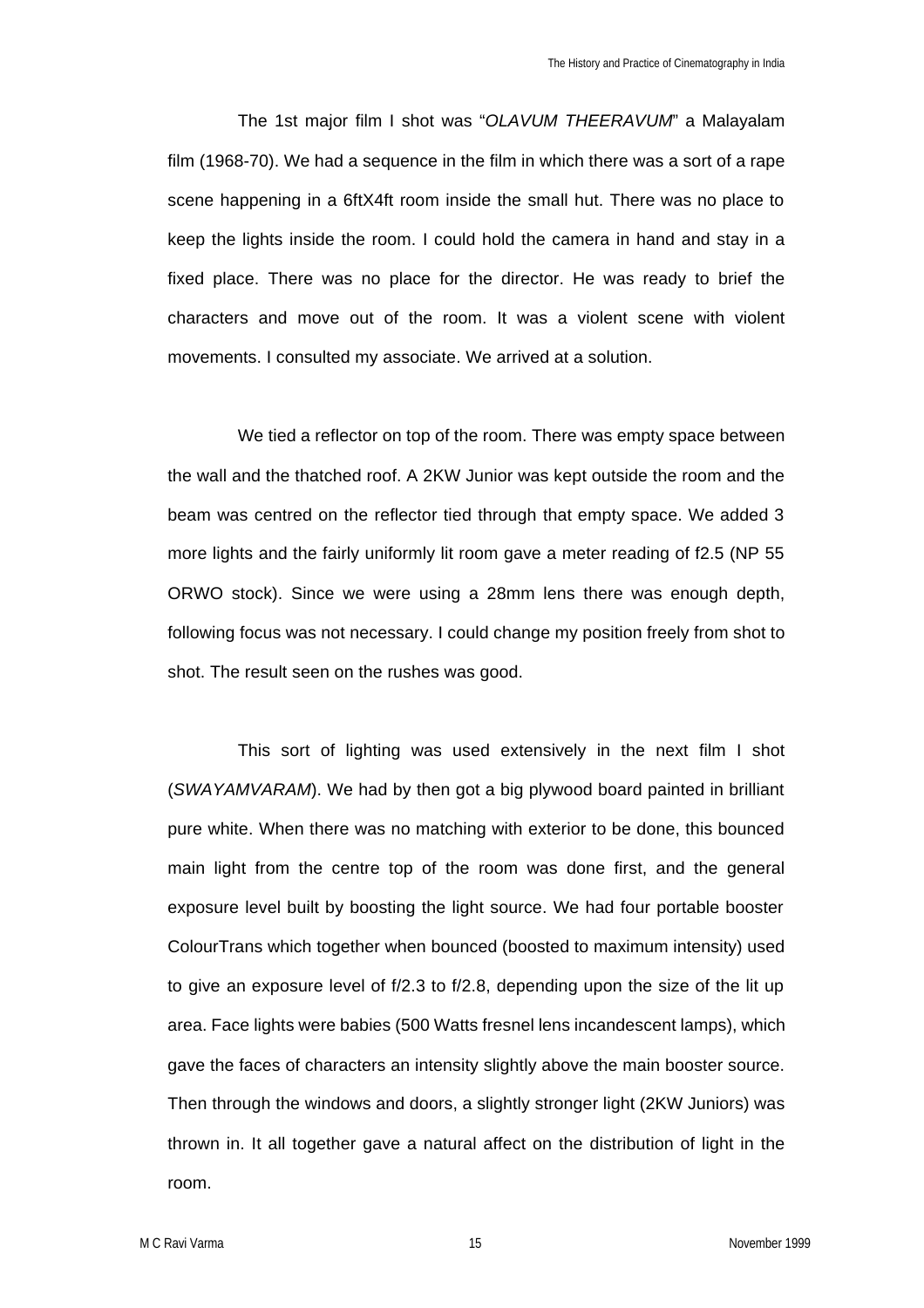When halogen lamps came into use, this method of lighting became possible for larger areas. In the same film (*Olavum Theeravum* 68-70) I started mixing sunlit exteriors with artificially lit interiors. Lighting became complicated in these shots and complicated at times with characters moving from the exteriors into interior and vice versa. In such shots interiors had to be built up for an exposure of f/9, and the sunlit portions were chosen with the sun behind the principal objects. Since the interiors cannot be lit up to f/9 by bounced light (heat generated become intolerable), in such shots specular lights were to be directly used. Those were times when exterior sunlit areas were never mixed with interiors. We resorted to such shots so that the houses and porches looked natural, and actual location shooting became the new fashion in film making particularly in Kerala.

## **5. Were there any 'improvisations' that you had to resort to, in order to deal with a particular problem or situation?**

Shooting on location for low budget films needs improvisation quite often. Since I had worked only for low budget films, I had to resort to very unconventional methods. In the first film I shot there was a sequence of the female character sitting on a swing and singing a song. The script mentioned - "The camera follows the character". Tripod and panning would have looked awkward. We made a swing with two parallel seats and mounted the camera on one, and on the parallel seat the character sat. The result was very impressive with both the character and the camera swinging in unison.

In a later film, the sick female character was to be taken out of the room in a stretcher and to be followed in trolley. With the doorway and a verandah inbetween, it would have been difficult for a track to be laid. We did not have a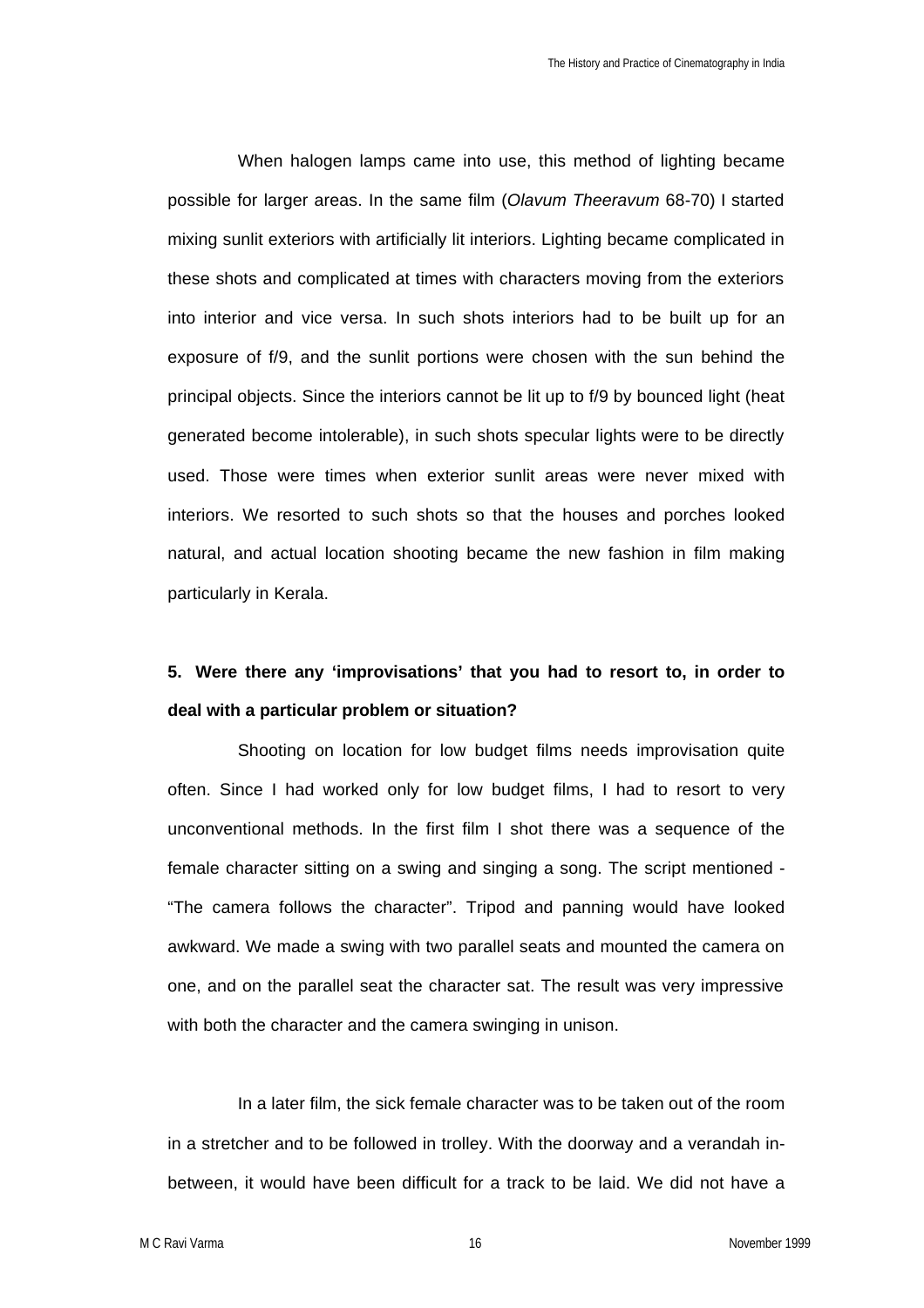crane either. The camera was mounted on the stretcher, the interior room was lit up uniformly to an exposure of f/ 5.6, the exterior lighting was chosen by timing it at twilight at an exposure of f/ 6.3. The whole thing – camera, stretcher and patient - were carried out of the room into the lawns with the camera running. The final shot was very impressive.

### **6. How did you get the 'break' to shoot your first film?**

It was the late sixties. When I left Bombay in 1959 and came over to Madras, I thought that I would be able to make a film of my own, and the way I want it. The wish was dormant but surfaced when I saw good and outstanding films. But having shifted to Madras and left a monthly-income job, it became necessary to find a livelihood first. So news coverage, (BCINA and later Visnews) short documentaries, cinematographic work for visiting documentary makers and instructional films – whatever came my way I did the job and was managing to exist.

There were offers in between to do cinematography for feature films in Malayalam but there was no guarantee that they would end up as good films. So I hesitated until the new Pune Film Institute alumni wanted to do a film and asked me to do the camerawork. I was hesitant, but some celebrities of the Malayalam film industry, along with the film institute alumni, again met me. That was persuasion enough to make me agree to do that particular film.

That film did not make any impact but the production executive of the film wanted to do a film on his own. He met me with a new Director and I agreed to do that film. That film became a milestone in the feature film industry of Kerala. The photography was an extension of my documentary style and a complete break form the existing feature film style. That film was *Olavum Theeravum.* The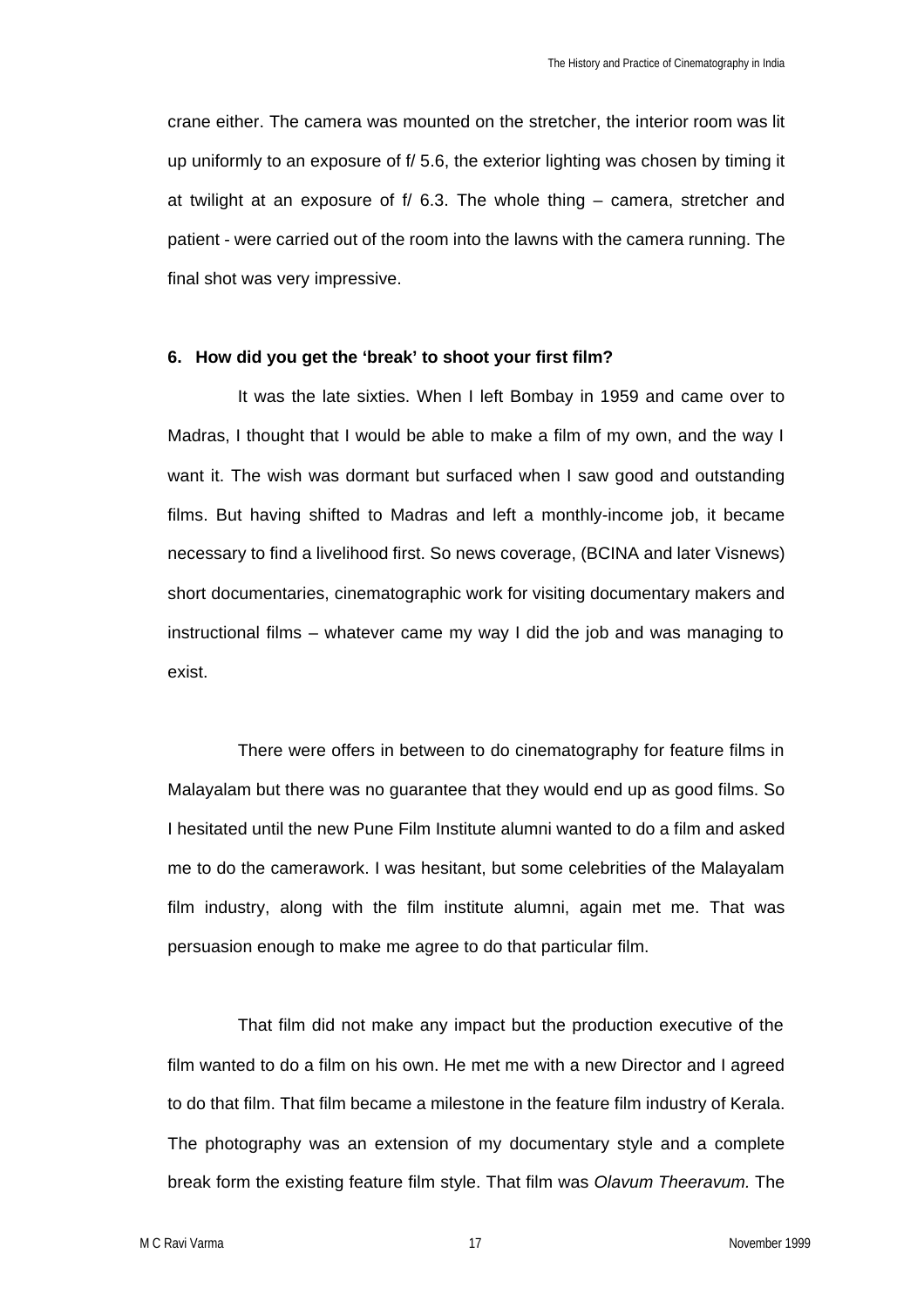script, the direction and photography was all different and fresh. In Madras City it was released in a theatre where only English films were shown till then. The audience mainly consisted of the film makers of Madras film industry and it ran to full house for three weeks, and had to be removed because the theatre had an English film waiting to be released in the theatre.

Major newspapers and weeklies reviewed it in glorious terms and the photography got the lion's share of the praise showered on the film. But the impact on me of all that was the kindling of my desire to make my own film. There were many offers (the film also got an award for photography along with for direction and script) for doing photography for Malayalam films. I did not accept any and went back to doing newsreels and documentaries.

That was the time when Adoor Gopalakrishnan told me that he has written a script and was to make it into a film. He was negotiating with FFC (Film Finance Corporation) for finance. He wanted me to do the photographic work of the film. I did not commit immediately. But Gopalakrishnan sent me the script and I read it carefully. I realised that if this script becomes a film it would change Malayalam film totally. I decided to participate in the making of the film. Then onwards, I have been doing a Malayalam film occasionally, dividing my time between documentaries, newsreels and feature films.

## **7. Can you trace a graph of your learning curve from film to film, or project to project?**

My work with feature films had long breaks in between. I do not think there is any smooth continuity, and I progressed from film to film. I felt I am starting afresh with every film. A graph cannot faithfully represent this discontinuity.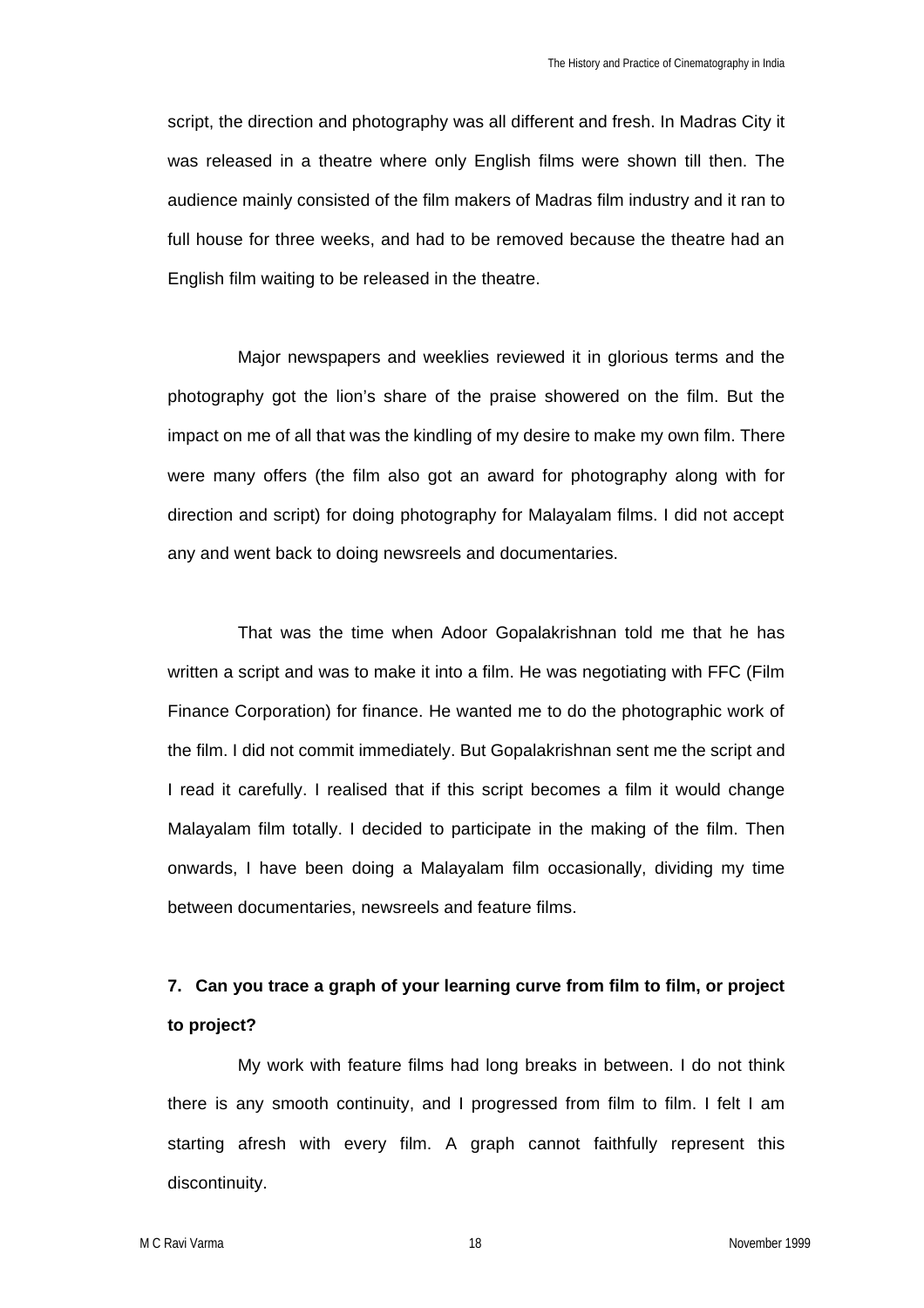**8. Please describe in detail at least 3 important sequences that you have shot in the course of your career. Describe also the work that you had to put in, in order to realise these sequences.**

I would choose a sequence I had to do independently (I was designated asst cameraman at the time in Film Division) in a train compartment. When they shot inside running trains Film Division cameraman used to close the windows (down the shutters) so that the exposure can be controlled. But I found this practice killed the charm of the shot. The possibility of an excellent visual – faces against moving trees and cloud-patterned skies would have added to the charm of the visual.

I had good relationship with the electrician and the light-boys. I discussed the problem with them and they agreed that we should attempt the shots as explained. It was their co-operation that made the shots possible. I chose the side of the compartment for the action and characters so that the exterior was back-lit by the sun. An aperture of f/ 8 to f/ 5.6 was safe. We had a generator accompanying our coach and it was not difficult to build up the lighting inside the compartment to that level. The result as it came out of the laboratory was good.

In the film "*Elipathayam*" there was a shot in the script of carrying the rat-trap with the rat in it to the water-pond. It was to be a long trolley shot. It would have been impossible to do a lengthy trolley shot in that terrain. There was a pathway and lots of pineapple like small plants all over. Instead of a 50mm lens trolley shot following the object closely in the trolley, I put the camera away from the object with a zoom lens. The object was framed for a medium close, and I panned the camera along with the moving object. The pineapple plants were in between and the total effect was marvellous. The light was carried on shoulders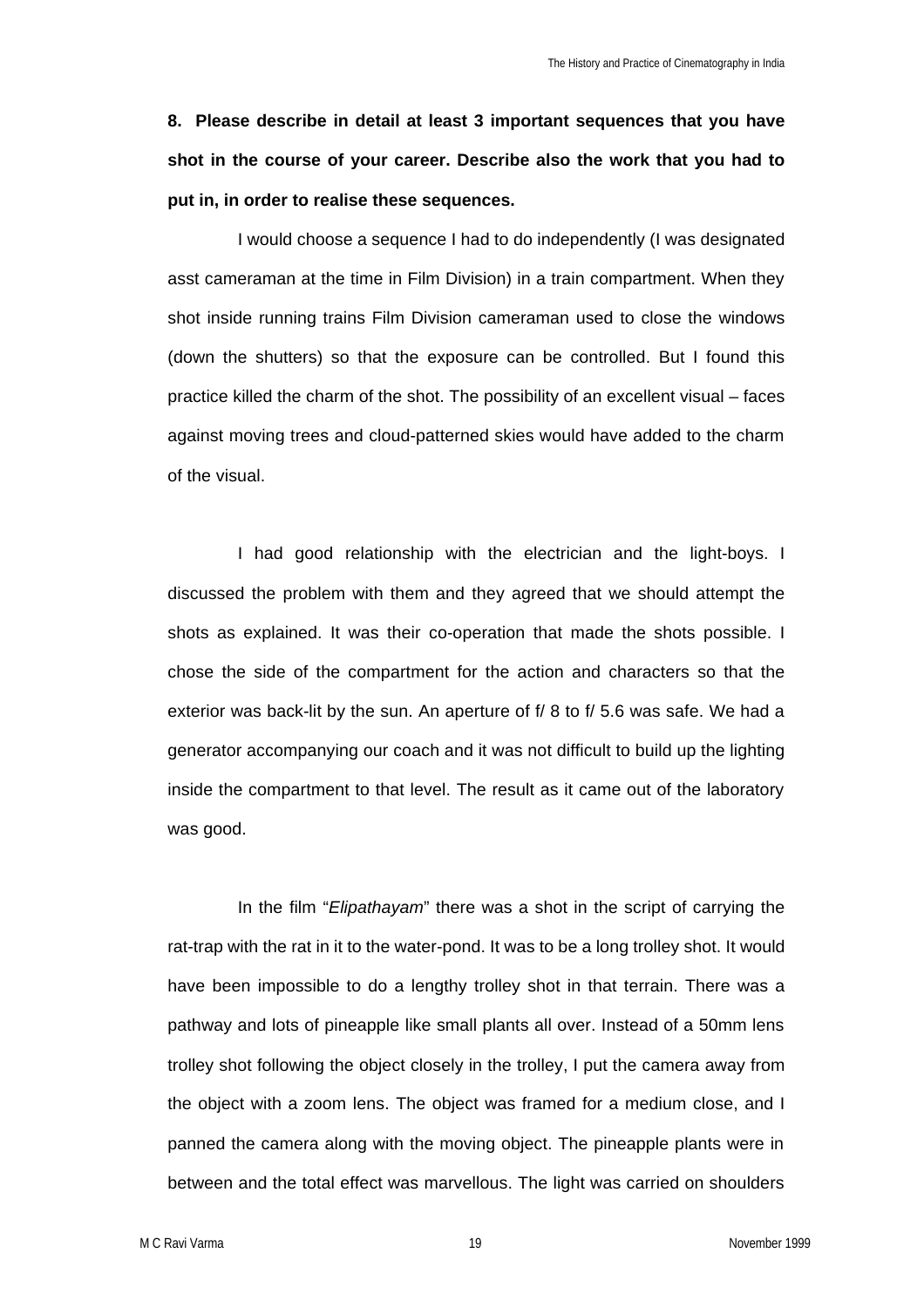and was concentrated only on the rat-trap and the person carrying it. Similar shots were to be there in two other sequences in the script. They were also done in a similar way.

These shots were uncommon in the Malayalam films of the late seventies. In an earlier Malayalam film, the director had conceived a shot from inside a deep well - the camera pointing up on the face of a character about to jump in to the well to commit suicide. It was again a low-budget film and we could not have made a platform and lowered into the well, with the camera on it and supported by pulleys and strong ropes. We had bamboo mats lying near by. When rolled up they became empty cylinders. We used two or three bamboo mats, rolled them up, and when put contiguously it gave a good length. The art director offered to paint them black inside. It took about half an hour. The camera was put at one and with the lens inside the face of the empty cylinder, and at the other end the character looked into the cylinder. We took care to see that the sky was behind the character. A wide-angle lens was used to give the correct perspective. The shot was good enough for the sequence.

# **9. Can you tell us something about the problems that you have had professionally and technically and how you have dealt with them?**

Almost all my films are shot on location and the consistent problem was the right place to keep the light. When once the halogen lights came into use the size of light has come down, but still we are not able to put it in the right place to get the lights in a proper direction. In *Elipathayam* - the house in which we shot, the ceiling was hardly six and a half feet high. The rooms were small. Recently I had occasion to visit that house and I was wondering how I managed to take all those shots in it. I do not remember having told the director that any one shot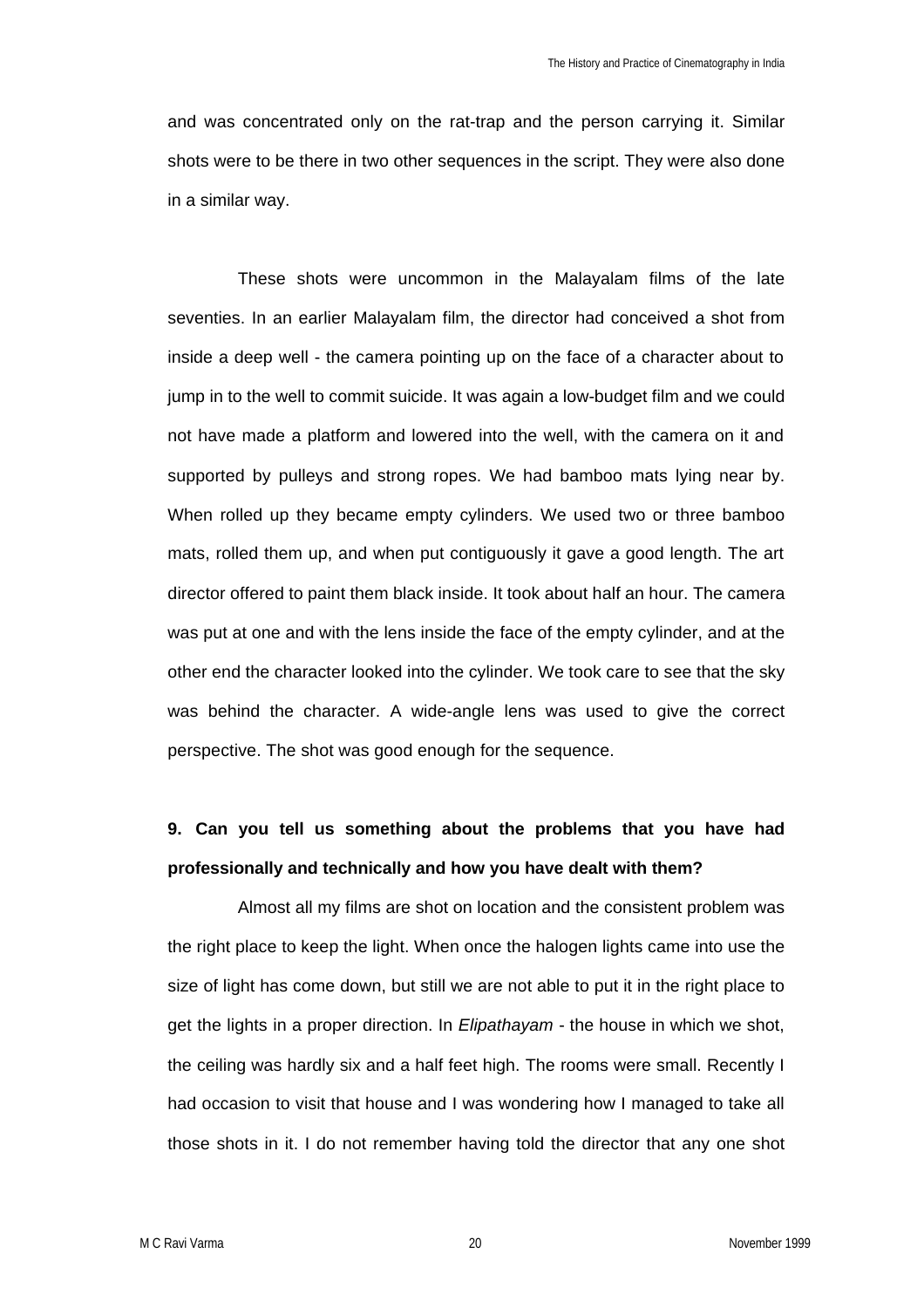cannot be taken, but had solved the problem as and when I faced it and had been able to get tolerably good results.

During the shooting of the same film (*Elipathayam*) we had continuous rains. After the second rainy day I suggested to the director that we shoot in the rain. Some umbrellas were procured and electrical testers were provided to each light boy. After switching on the power they were to check the lights for power leakage, and eventual shock from the light. They were to wear footwear all the time. The first day's experience made us bold. The biggest problem was the electric power. We had no generator and the power was drawn from the housemains. I could hardly get 20KW of power. But since there was rain outside the building we could safely work at lower apertures.

But the same rain brought power breakdowns. Sometimes we had to wait for hours. But with rain all around and dripping from the roofs, the tragic scenes got the right setting. It was worthwhile to shoot with all those prohibitive problems. That was a trendsetter for Malayalam films to start shooting in actual rains; Kerala has a long rainy season.

In a film I shot (*Kodiyattam*, Director Adoor Gopalakrishnan) there were a number of scenes to be shot inside a lorry. The main character of the film was to work as a helper of the lorry driver. To fix the camera inside the lorry in different positions a tripod could have been used, tying it to the different parts of the lorry or we could have hired a vacuum fixer and mounted the camera with its help. The first would be cumbersome and the second would be expensive, and such vacuum fixers were not readily available and if at all available would have cost a lot of money. I decided to shoot the whole sequence (20 to 25 scenes) with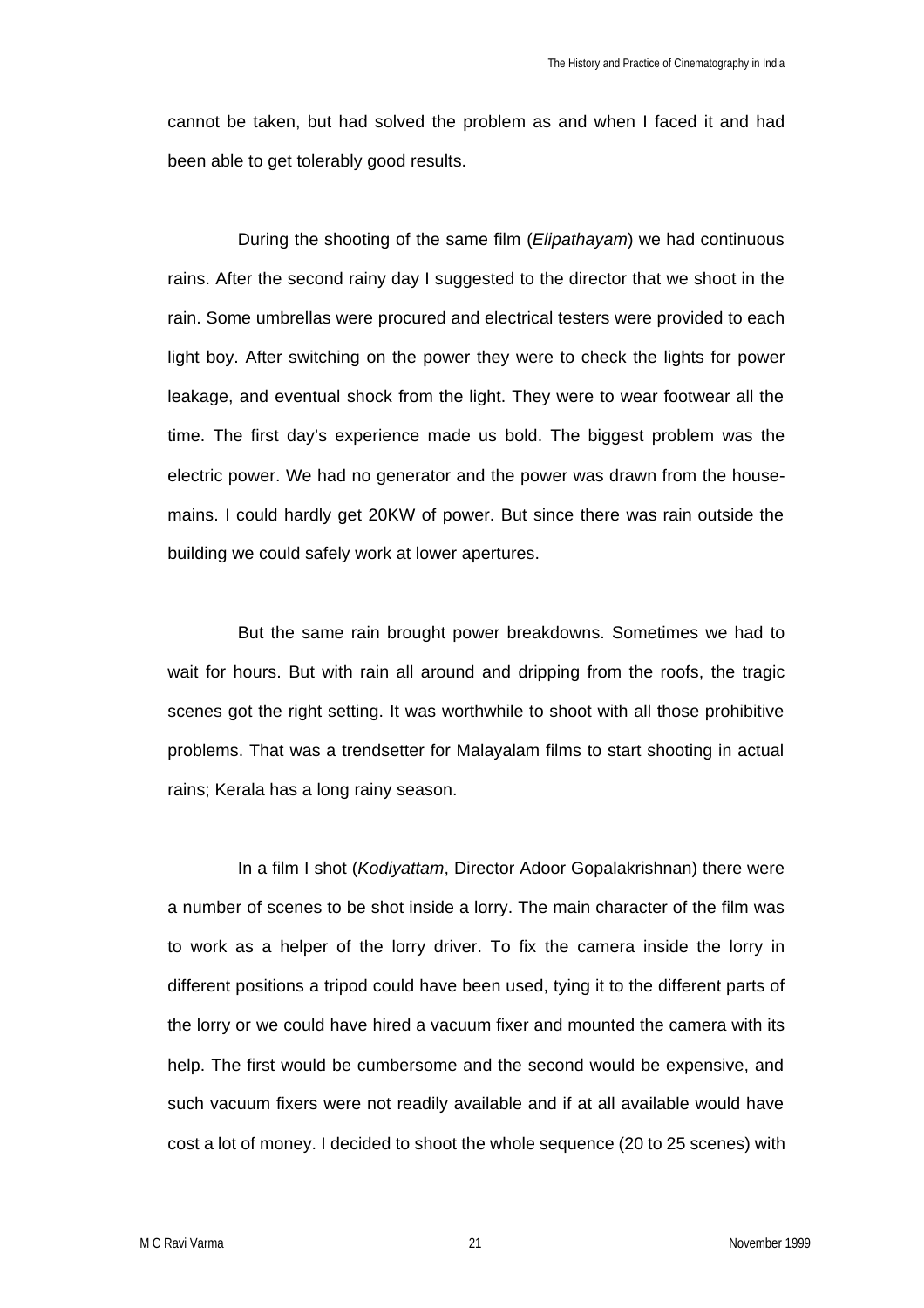a handheld camera. The shots cannot be distinguished from shots that could have been taken with expensive accessories.

I was working along with Robert Gardner (American documentary maker and Director of Audio Visual Arts Centre at Harvard) on a long documentary film it was on the 'Yaga', a complicated ritual practice of the Namboodiris in a village in Kerala. The rituals were done inside the thatched huge tent. We had measured the light available at different times of the day. For 100ASA Eastman colour film, the exposure sometimes fell below f/2. We did not want to mix artificial light with the natural light. It could have distorted the colours even if we had used gelatine filters over the lights. I suggested removing part of the thatched coconut leaves symmetrically from all sides of the roof and replacing it with white cloth. After arguments and counter arguments among us and the Namboodiris, on my word of assurance, it was agreed that we should try that, since we had no other way of solving the problem. Two rows of the thatched coconut leaves were removed and the space was covered with white cloth. The filming became possible with a minimum aperture of f/ 2.8.

**10. Can you tell us about how you have seen the position of a cinematographer change:** 

- **a) In the industry at large**
- **b) In a film unit** 
	- **c) In terms of public perception.**

The cinematographer has changed lock, stock and barrel during the last 25 years. This may be true about all in the filmmaking process. They are now better educated, well informed and therefore socially accepted as a cultured person. To an extent, the various Film Institutes contributed to this evolving of the filmmaker. It is also true that individuals from sophisticated social circles are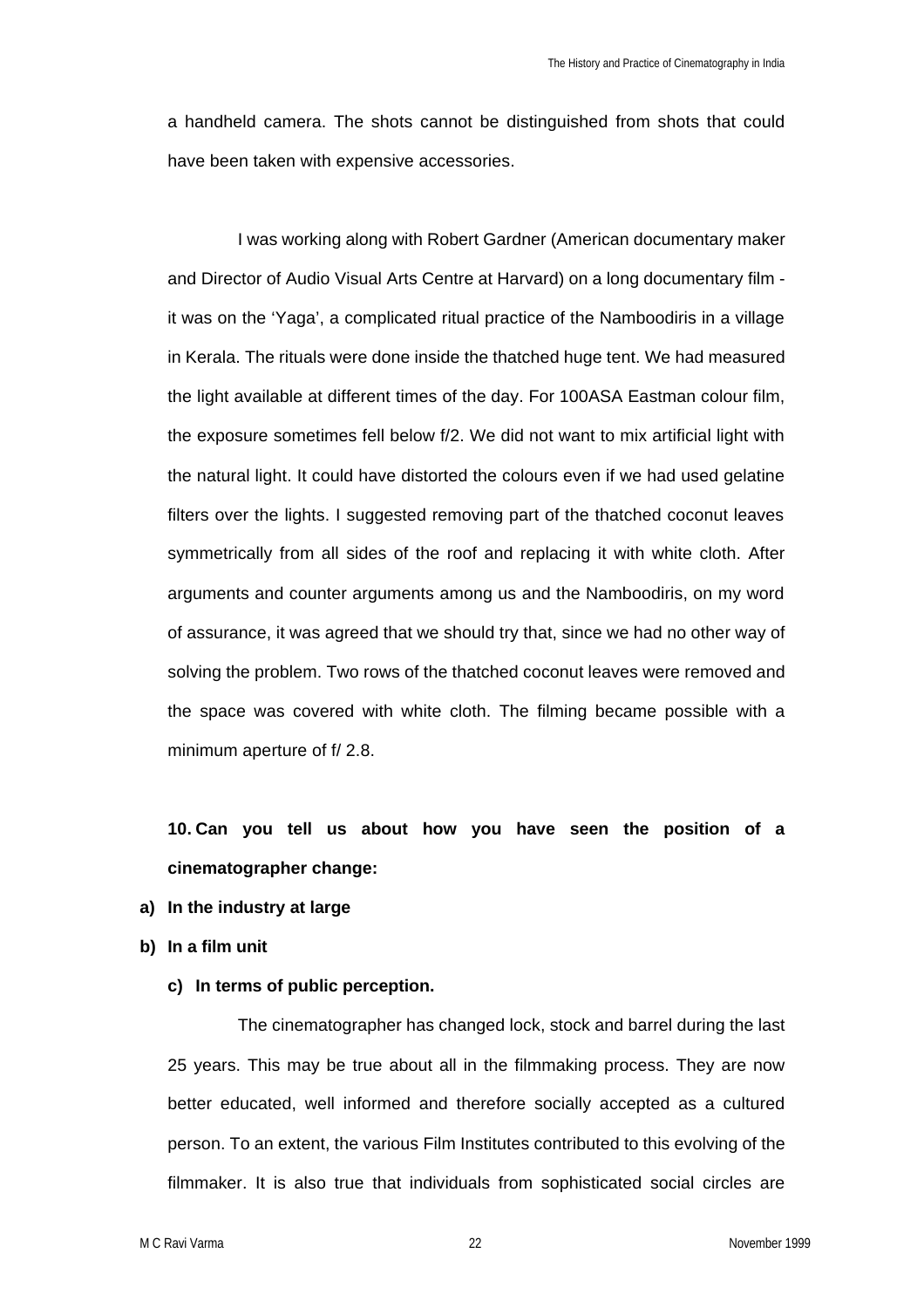entering the field of filmmaking. In fact, foreign units coming to India and working along with us are surprised to find that their Indian counterpart is better educated than them. This is also true about the financiers and producers - when they find that they are dealing with people at a higher cultural level they adopt a little more respectful attitude towards the actual filmmakers of consequence.

### **SECTION IV: On the Practice of Cinematography.**

### **1. Do you have preferences in terms of what you like to shoot, and why?**

My preference is for Nature, Wild Life, Historical and period based work. Architecture, graphic elements and documentaries. Must be inborn, there cannot be an explanation.

**2. Tell us your opinion (based on your experience) about what you think is the nature of the relationships between cinematographer & director, cinematographer & art director/costume designer, cinematographer & choreographer/action director, cinematographer & sound-recordist, cinematographer & assistants, cinematographer & actors (experienced & inexperienced, stars & non stars), cinematographer & light boys, cinematographer & laboratory technicians, cinematographer & production in charge.**

### Mutual respect.

I have not tried to build up any special relationship with any of them but when I find them intelligent and dedicated to their work, I give them my full cooperation. I expect the same from all of them. I consider it would create good films when the relationship between the various participants in filmmaking is based on the above attitude.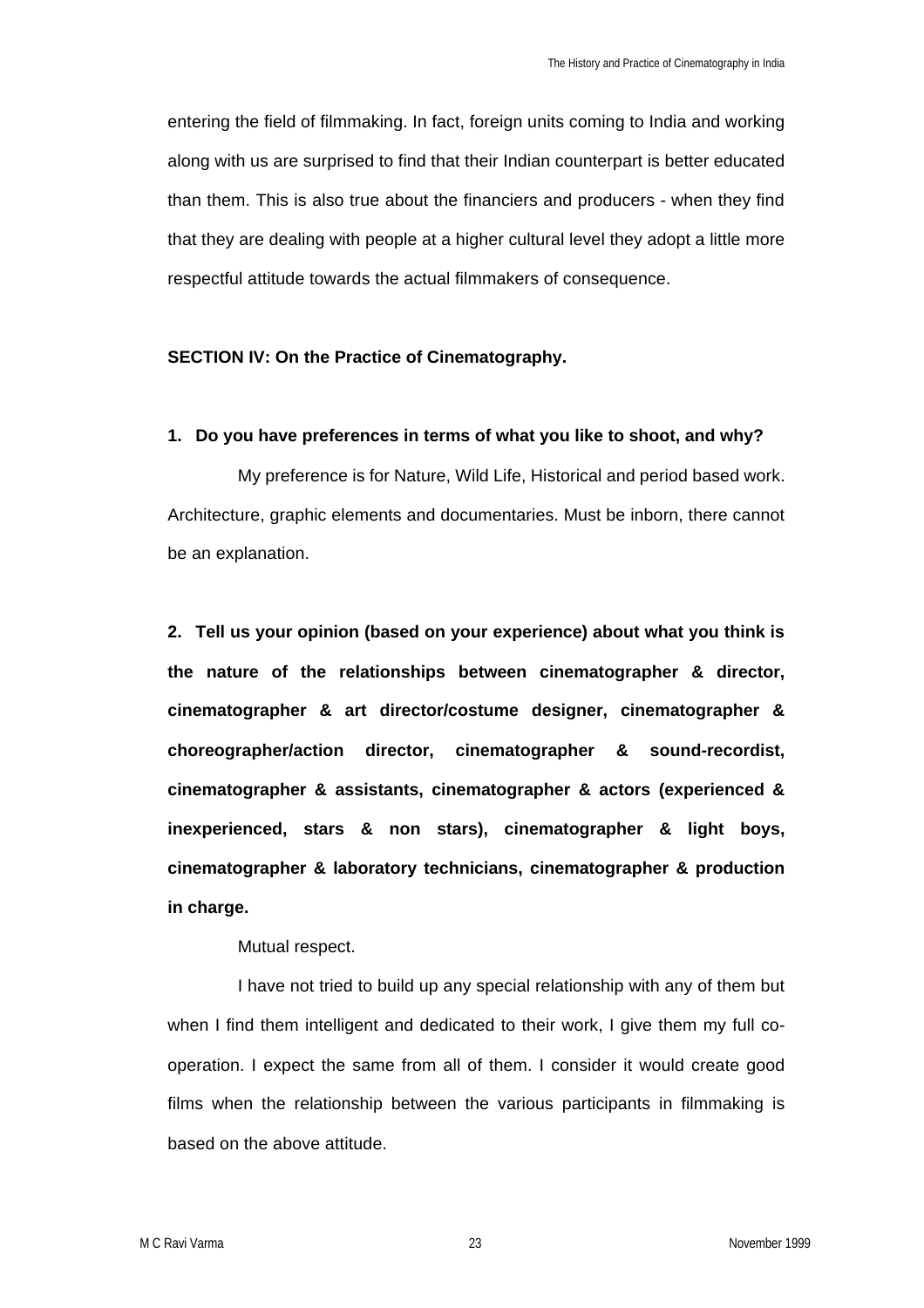- **3. What in your opinion is the relationship between the craft of Cinematography and the other departments in film making:**
- **Art Direction**
- **Editing**
- **Scriptwriting**
- **Music**
- **Sound**

Basically it is good cinematographic work that provides significant visuals that go to make a film notable. A good script is a must for it. The visuals are inspired by the script. The cinematographer draws his inspiration from the script through the Director of the film. Art Direction regulates these visual conceptions to an extent. Editing can enhance the charm of the cinematographer's work when it creatively juxtaposes the visuals created by the cinematographer - director combination. Music gives a soul to the visual and enlivens it.

**4. Please tell us about at least 3 instances from your experience that clearly illustrates the cinematographer-director relationship. Who are in your opinion the significant directors that you worked with, on which films and for how long?** 

The director should have a clear image in his mind of the shot he wants taken and should be also to convey this in words to the cinematographer. He should have full faith and regard for the cinematographer and confidence in his capacities. The Cinematographer should ask more questions to get a complete idea of the shot before he sets up the camera and starts lighting. What I have learnt from Directors is not about the shots, but about the editing continuity of the shots. This is the restricting point in choosing the camera positions. Most of the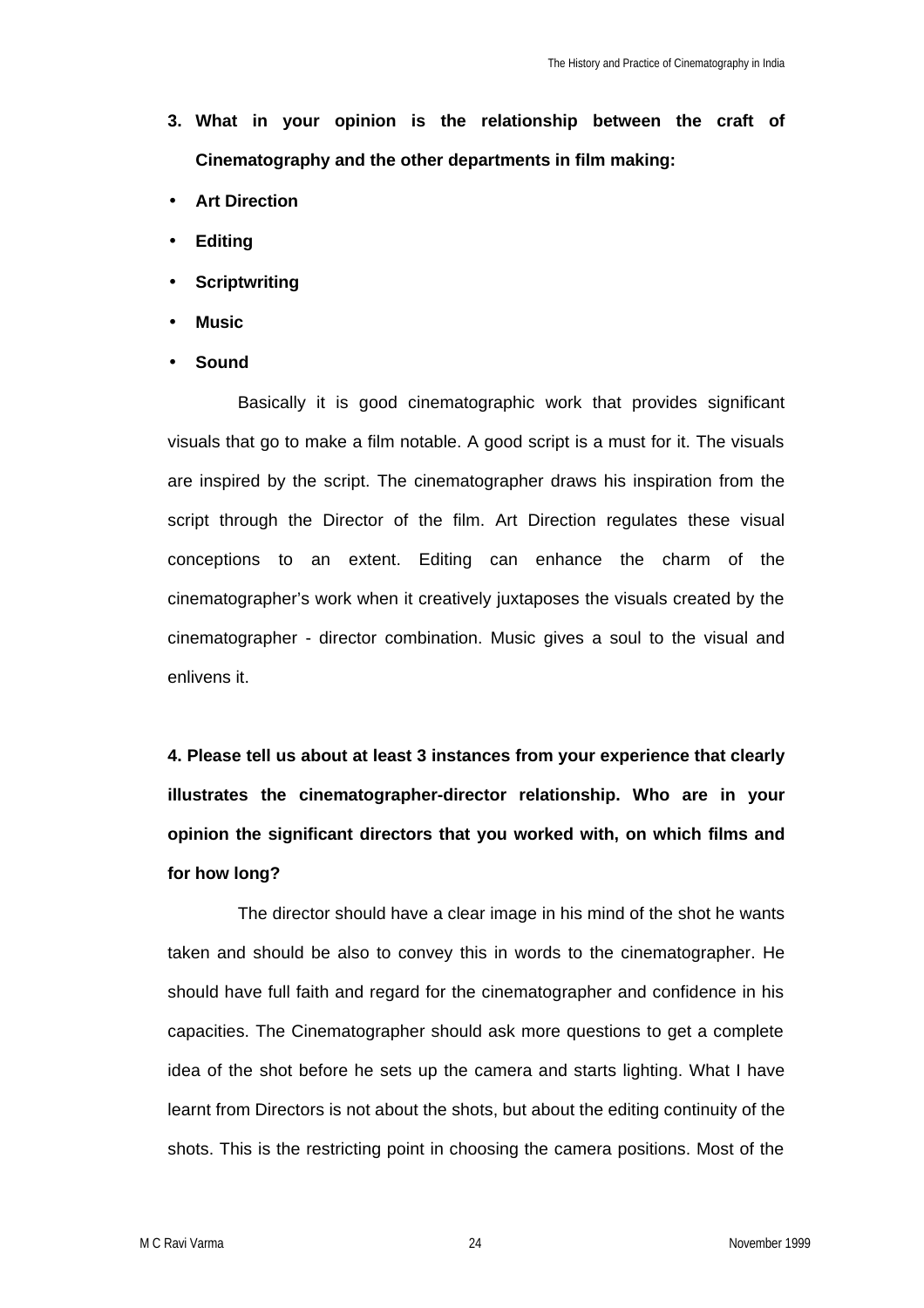directors whom I have worked with, I find are concerned with the camera's angles with respect to a smooth continuity. Most of them want shots to be taken in serial order so that they do not go wrong on continuity. For the cinematographer this approach creates problem but he puts up with it in the larger interest of the film.

**5. "Without a well worked out screenplay/script and an imaginative director who is willing to take risks to open out possibilities for the camera, the cinematographer's labour is not worth the footage" - Comment.**

The statement is true. But at the same time the cinematographer himself should be committed to good cinema. He should be able to rise above commercial consideration. He should not go with the highest bidder. He should refuse to contribute to bad cinema.

## **6. What in your opinion are the different professional and technical demands made on cinematographers in:**

- **Mainstream Commercial Cinema:** I am not able to answer this question because I have avoided working for the mainstream commercial cinema.
- **Parallel Cinema:** If Parallel cinema is the nomenclature for better cinema and good cinema, and since they do not collect enough from the theatre, these films are made on shoestring budgets. Economy at every stage of productions is a must. Wastage has to be avoided.

The cinematographer and the other technicians have to be committed to the ultimate quality of the film. Equipments and raw stock should be essential minimum and not at luxury levels. The cinematographer should use his intelligence and knowledge to get effective shots rather than shoot without limits and choose the shots from among the abundantly and wastefully collected visuals on the editing table. At least in Malayalam films very good cinematographic work has appeared in the parallel cinema.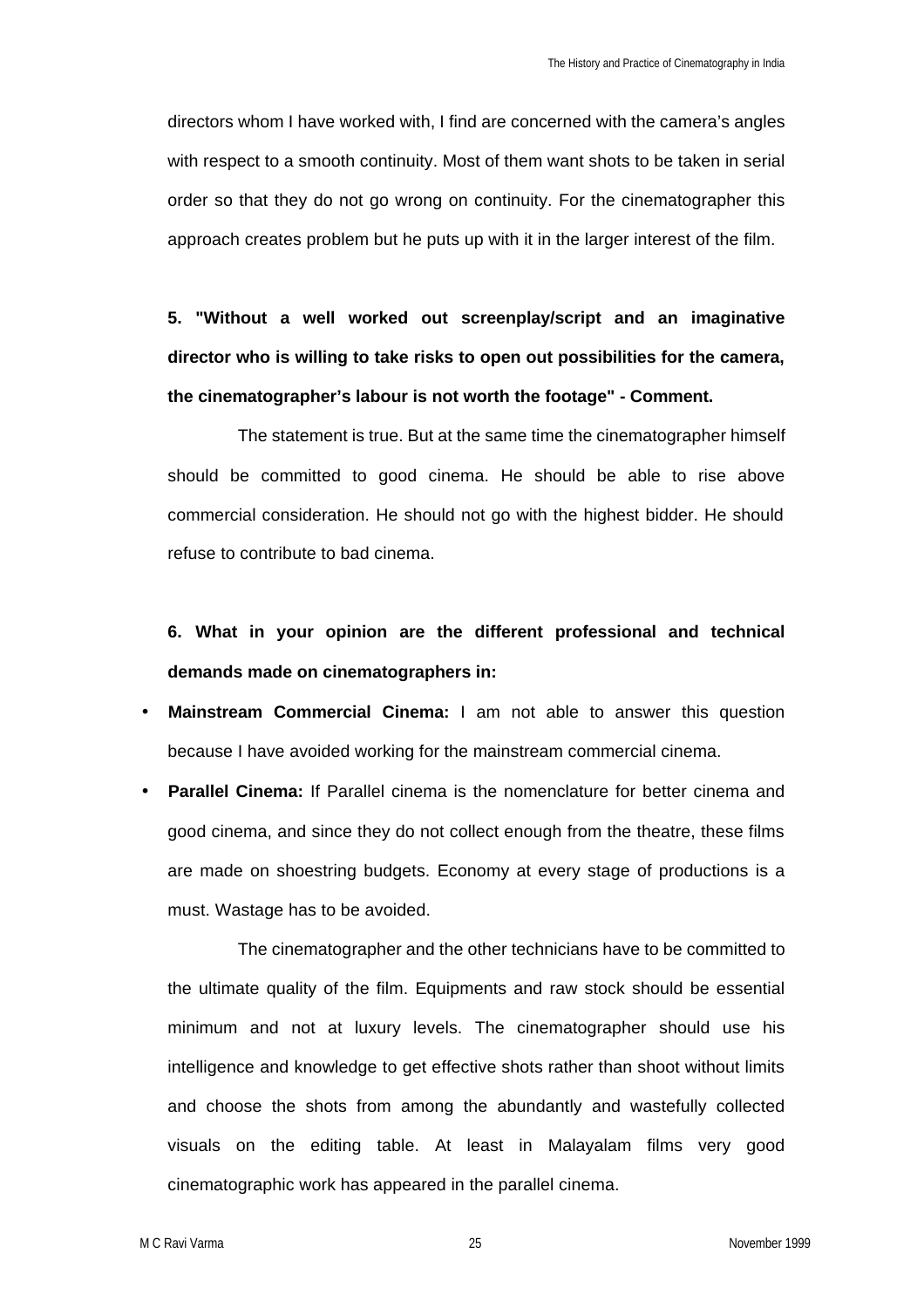• **Documentary:** In documentaries the Director-cinematographer relationship has to be much closer. I have felt while making documentaries that it would be better to have a Director who is the cameramen for Documentaries. A good percentage of shots in documentaries should be candid instant shots. There is not enough time between deciding on a shot and executing it. Genuine instant happenings cannot be rearranged for taking the shot. By rearranging we lose much of the candidness of the visual collected.

### • **Ad Films:** No experience in ad films

**Music Videos, Television Serials, Television Shows:** Very scanty experience in such work.

## **7. What are the different ways in which you approach working on film and working on video?**

From a cinematographer's points of view there is not much difference between working on film and working on Video. The film has a recommended speed (Exposure index) recommended by the manufacturer. But the sensitivity of video-camera's tube usually has no such index. When I had to do Video work I light it up to a particular intensity and expose the tape with the auto exposure and examined the result. By slightly varying the light intensities, I arrived at the right aperture for that intensity. From these values one can tentatively arrive at an exposure index. With the exposure index thus calculated, all further work I can be done using this exposure index. I do not make much difference in lighting a scene for video and for film excepting filling up the darker areas slightly to a higher level in video.

**8. What do you think is the importance and role of new image making technologies, digital and computer aided image making in shaping the work of the cinematographer today?**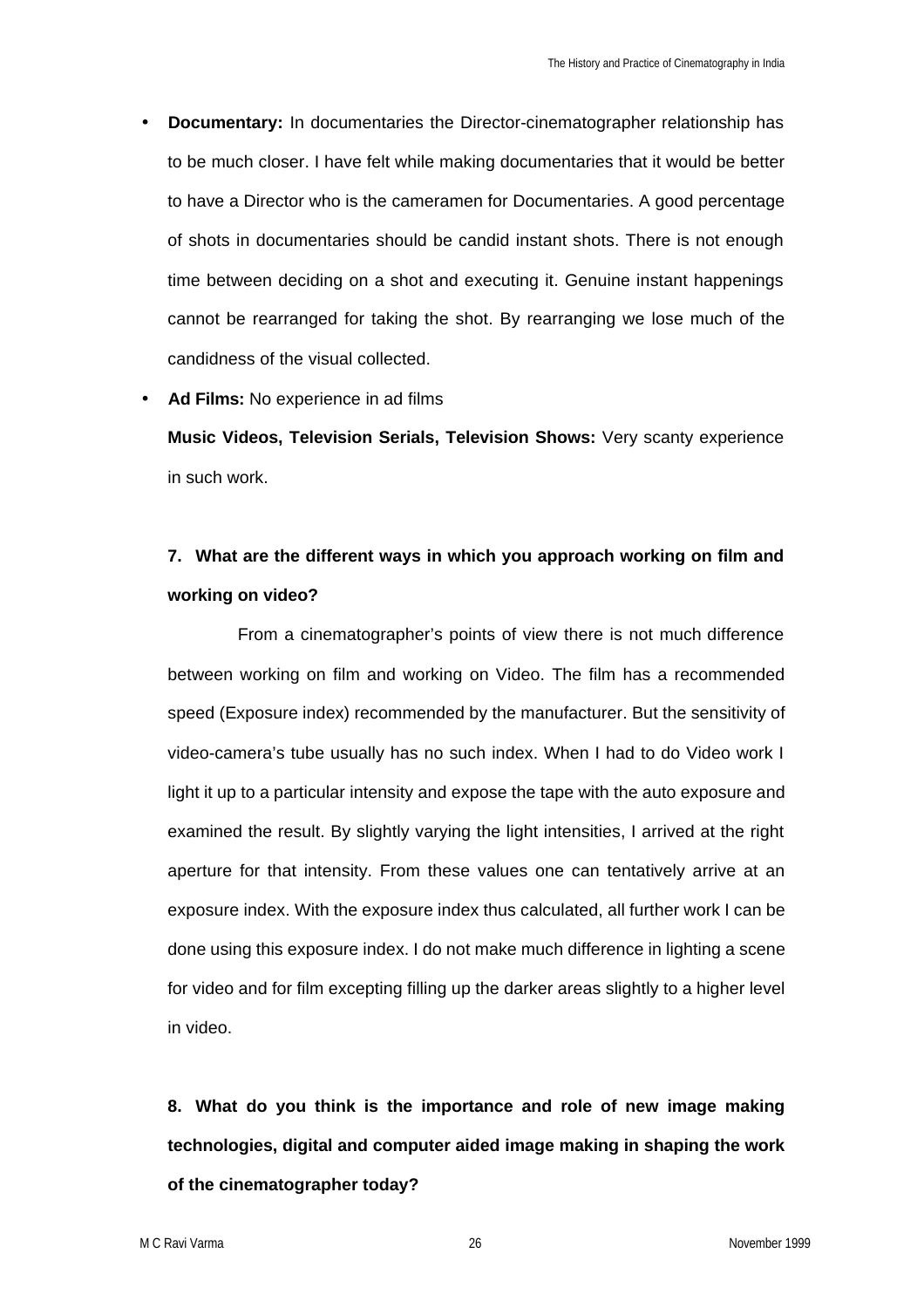The new image making techniques are going to make revolutionary change in filmmaking. The visuals gathered casually can now be corrected with digital techniques. The cinematographer who collects the basic images at the time of "shooting" would become less important. The computer graphist with his digital equipments can work on these visuals and change them completely. Out of focus images could be transformed into clearly defined images. He can play with the colours creating new shades, can change blue to red and yellow to green. What Walt Disney created with elaborate planning and strenuous execution, the computer graphist would do with great ease.

Laboratories, film stock, processing and printing would become a thing of the past. The Director-Cameraman-Editor combine would be single individual basically a painter-artist with rich imagination, image sense and story telling gifts all rolled into one. Movies would be created on table-tops. Stars, heroes, heroines would lose their importance - they would become probably just models for the graphist to create a variety of human faces on their drawing table.

**9. What are the international trends that you see emerging in cinematography today? What kind of work do you admire in Hollywood, European Cinema, Other Asian Cinemas (Iran, Hong Kong, Japan, China, South Korea etc.) in Mainstream Indian Cinema, in parallel and regional cinema in India?**

The cinema the world over has been inching away from stage-play to Real-play, reality and credibility. Some of the countries are a few yards ahead. Even India has progressed from Shantaram to Satyajit ray. There is a marked difference between the cinematographic styles of American cinema and the European Cinema. One finds exaggerated colours in the American cinema, a sign of drama whereas the European Cinema uses colours in a very controlled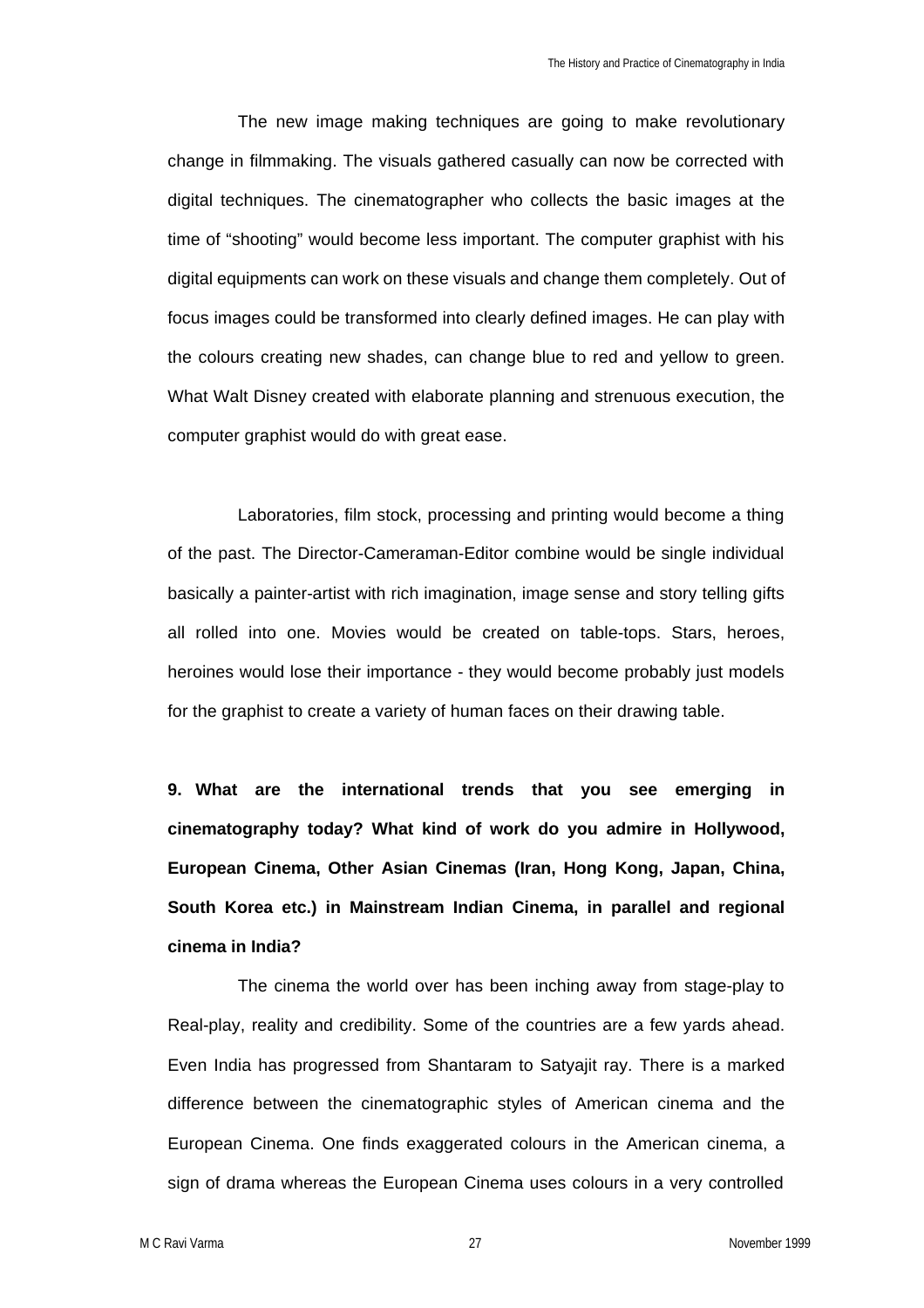way as happens in nature. The Indian mainstream is more inspired by the American cinema. The parallel cinema (call it the serious cinema) has its inspiration from the European (French, Hungarian, Polish) Cinema. Japan can be clubbed with Europe rather than with America.

## **10. What are the trends that you see emerging in Documentary cinematography?**

Portable light weight Cameras and portable sound recorder (presently video cameras) has made it possible to register reality as and when it happens – This certainly takes the documentary nearer truth.

## **11. What are the trends that you see emerging in cinematography for advertising?**

Advertising film are becoming more and more dependent on table-top opticals and animation.

**12. Do you perceive a difference between the cinematography of the mainstream film industries in Bombay, and in the South? If so, what is the nature of this difference? Is there a difference also in terms of the work culture, professional standards etc?**

Not much difference exists between mainstream films in the north (Bombay) and south. Both are imitative of the American styles. There is no obvious difference between the two work cultures.

## **13. Do you think there are different schools of cinematography, in India as well as internationally?**

I suppose we could divide the schools broadly as: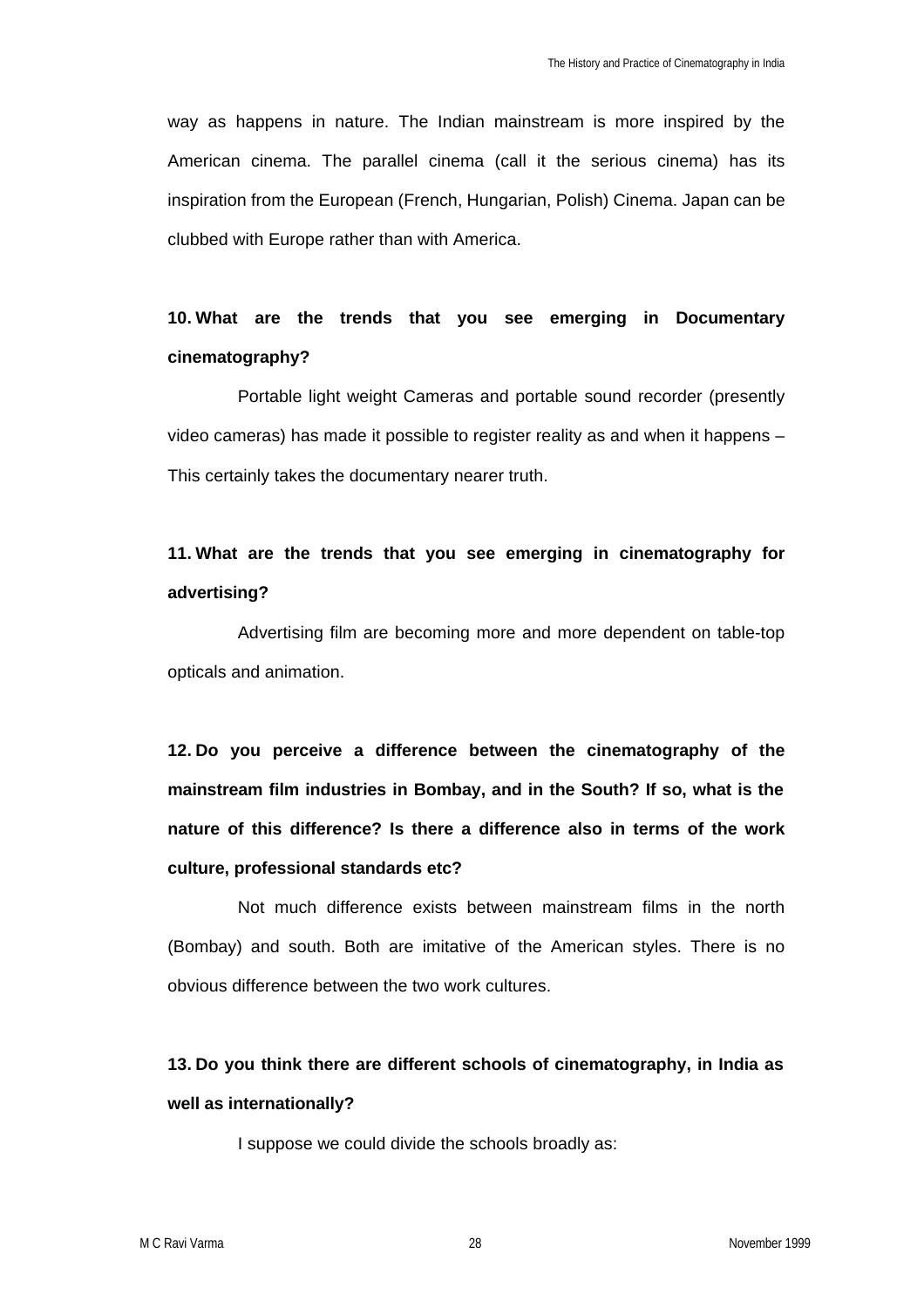- 1. Exhibitive bringing out the various possibilities and advancement of photography used mostly out of place.
- 2. 2. Using photography to suit the need of a particular situation and make it serve strictly the mood and emotional content of a scene.

# **14. What kind of cinematography would you have very negative feelings about?**

I hate the first - when I see slow motion used out of place, strong backlight that kills the facial expression of the artist, bleaching the background without purpose, opticals that jar the flow of the visuals etc. of the first school followers.

## **15. How do you keep up with new trends and ideas in cinematography? What are your sources of information on new developments?**

By seeing latest films from Europe, and from photographic journals.

## **16. What is the level of your interaction with other cinematographers? What issues would you discuss with your cinematographic colleagues?**

Mostly around laboratory work, new emulsions advertised by manufacturers, new type of lights available etc.

**17. Are there enough forums for debate and discussion on cinematography? What are the role of the associations, guilds and other organisations of cinematographers?**

No.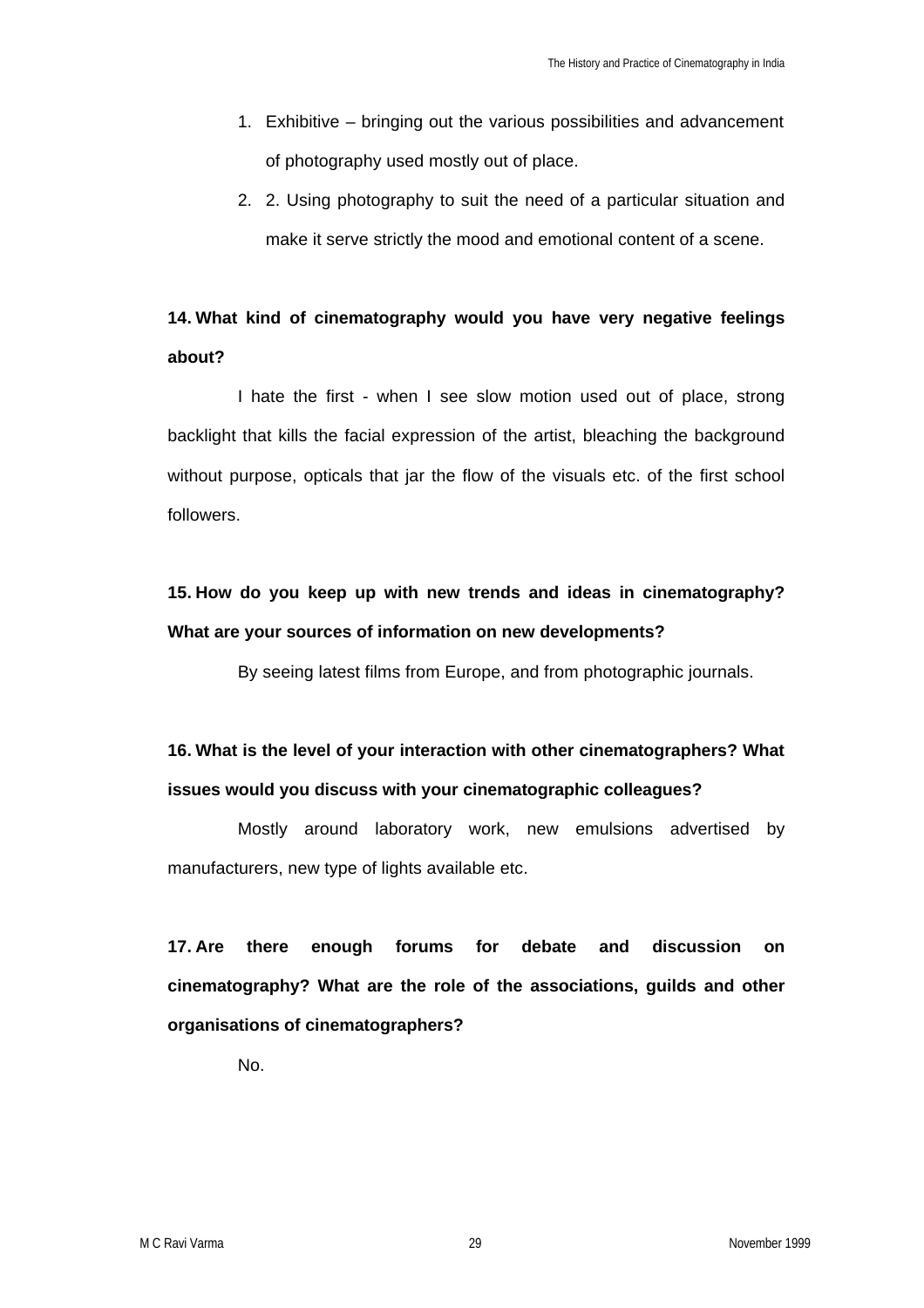**18. What is your opinion about the practice of giving awards for cinematography? Has this helped raise standards? Has it encouraged unhealthy competition and patronage networks?**

No harm – if the judges are knowledgeable people.

## **19. Do you think that cinematography gets the critical attention it deserves in the press and in film criticism/reviewing?**

The critiques may not be critically able to evaluate a cinematographer's work unless of course he is familiar with evaluating visual art as such. It may be better to leave it alone than to make pretentious opinions on a sincere work.

**20. Do you think that the ordinary viewing public in India is sensitive to and aware of the contribution made by the cinematographer to a film or television programme?**

Not unless it is extremely bad.

**21. Why do you think there are very few women in the profession of cinematography? And why are so few women taken on as assistants are?**

They prefer to be in front of the camera than behind it. The trend is changing; we have a few good filmmakers among women.

## **22. What do you think of the payments given to cinematographer? "Cinematographers are well paid but highly exploited." - Comment**

I do not think the remuneration for the cinematographer has risen proportionate to the inflation. The associations and unions have fixed up standard rates but they do not go in for a survey of the actual conditions of work and payments. There is a provision for a *bhatta* (daily allowance) for all the technicians and specialists including directors of the film during the days of actual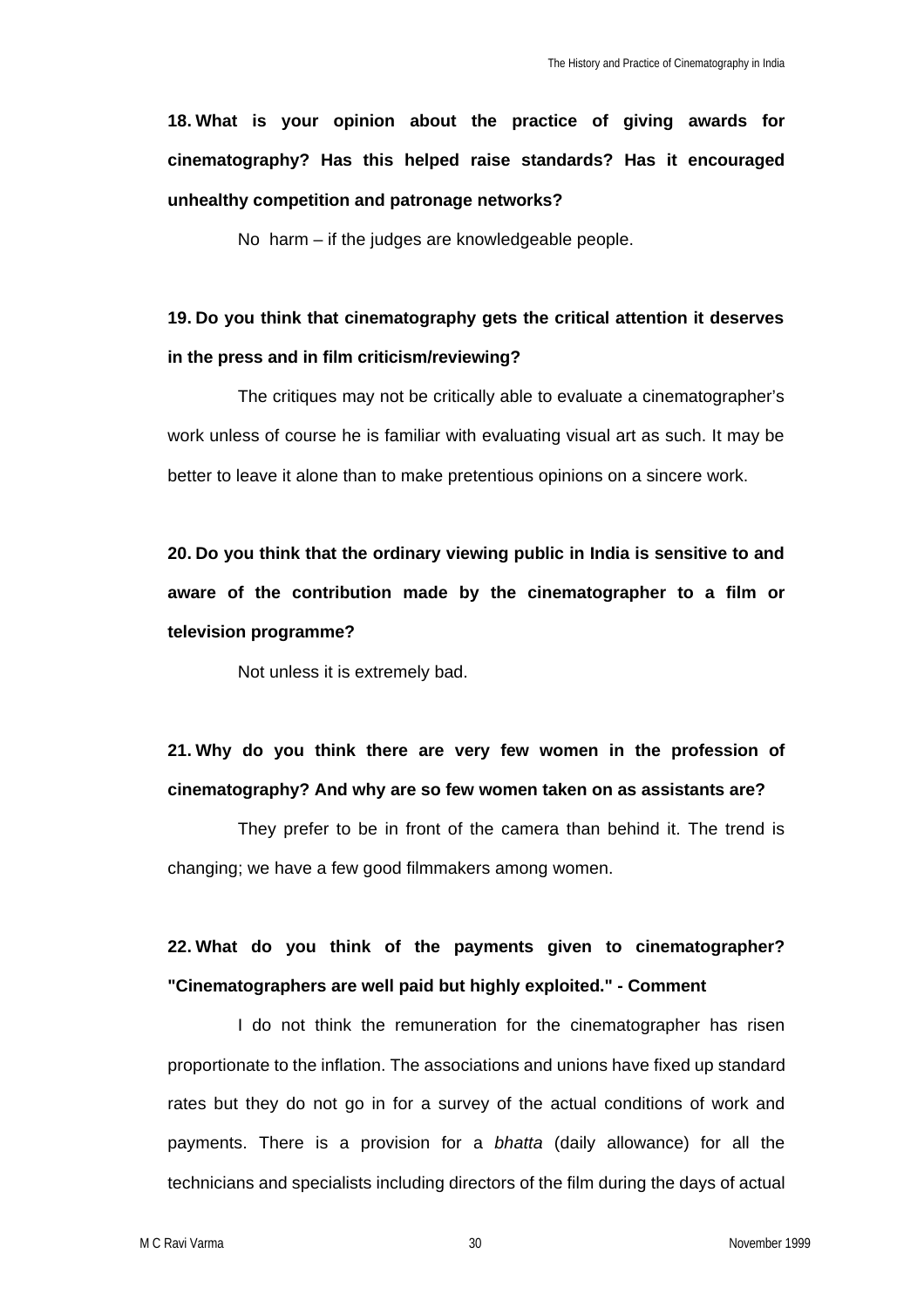work. But since directors and cinematographers to not clamour and claim this, no such payments are made. The big-budget films should pay decently to the director and cinematographer Low-budget films also should have a minimum norm in paying the technicians.

## **23. What is your opinion on the payments and working conditions of assistants, light boys, grips electricians etc.**

Working conditions have certainly improved like accommodation, food, transport etc. But in the last 50 years nothing has been done to regulate working hours. No human being is capable of working for 12 hours continuously without losing office. Some producers claim that they have completed shooting for a film in 20 days to 25 days. But in actuality this means 20 days and 20 nights or 25 days and 25 nights.

On location the work starts early in the morning and even in normal cases shooting goes on until 10 p.m. This is about 15 hours. But in the majority of cases work continues till 2 A.M. That is about 19 hours. This results in making the technician half asleep all the time of the film shooting. He is not working at his full efficiency. Even in films that are termed "Art" the working conditions are the same. Film making perhaps is the most disorganised sector of the money-making business.

## **24. Do you find yourself having to become involved in protecting the interests of the camera crew often? Why is this so?**

There are no competent authorities for the filmmaking industry to regulate working hours, working conditions and compensations. We have Film Chamber, Worker's unions and trade associations. The unions are satisfied with good wages for the workers but do not care about working conditions of the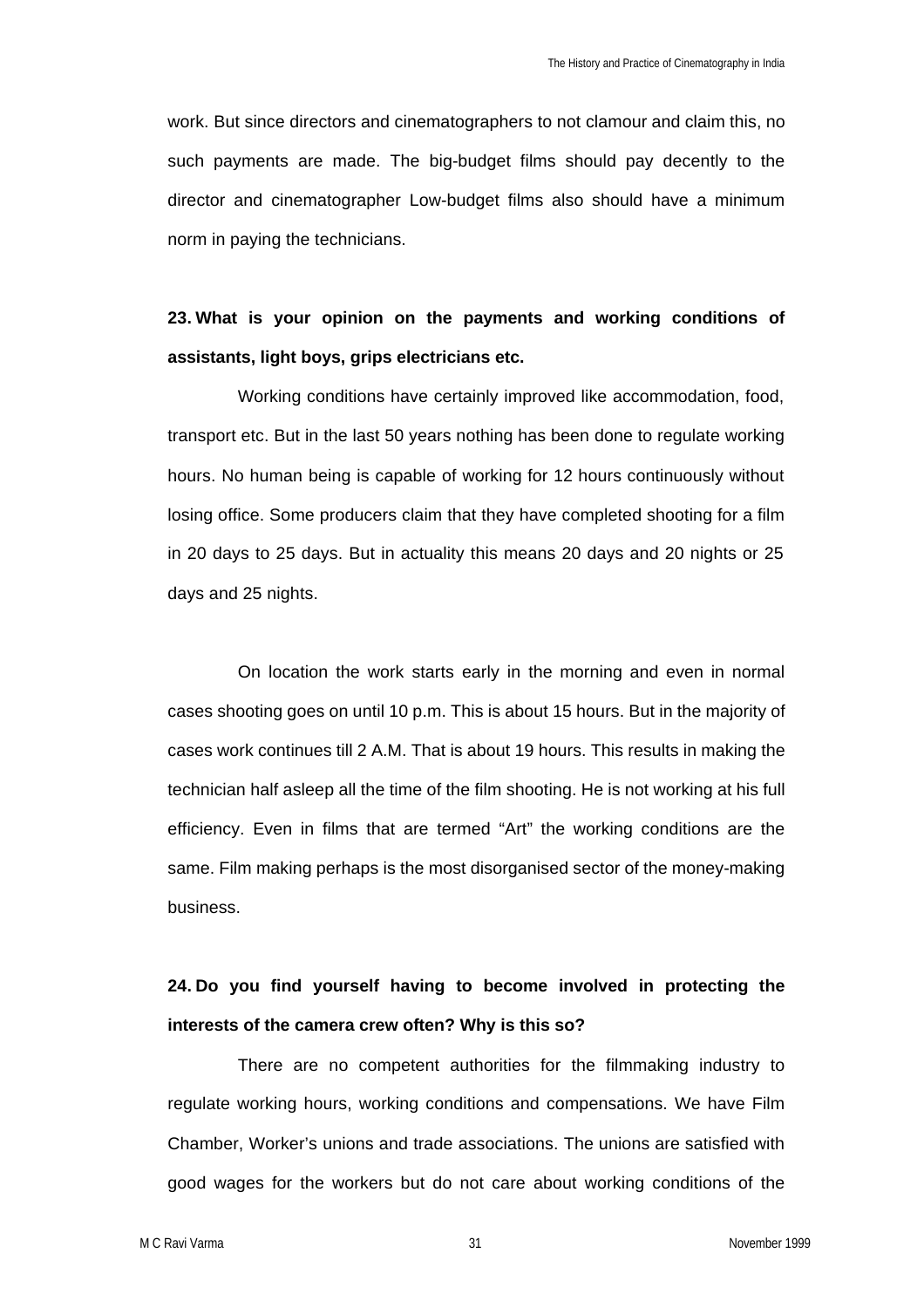workers. Since I have worked only for films of my choice, I did not have to face this problem too often. But I admit there were embarrassing situations. I do feel hurt when a co-worker of mine (this includes assistants, light boys and other) is insulted or treated badly. Now that filmmaking has been declared an industry, I hope there would emerge rules and regulations to improve working conditions

## **SECTION V: Technical Questions and Issues.**

### **1. Pre-production planning**

## **1. Given a choice between Film and Video what would you like to work on and why?**

Even though I prefer shooting on film I would like to have a video camera side by side (in Europe and America all film cameras are provided with Video view finders and simultaneous recording which makes it possible to check the shot immediately after execution).

### **2. What are your preferences in Film & in Video Accessories & Gadgets?**

Till-date I have worked on movie cameras without any video accessory.

# **3. What are the different meters that you feel are essential to your work, and why?**

Any one good-exposure meter is good enough, but if you have one meter for incident light and another for reflected light readings it would ease work. For a long time I had only a weston-master and I used to go on the reflected readings. Now I have two: Sekonic and Luna. The Sekonic is used during lighting to measure incident lights and Luna is used to measure the final lights reflecting from the objects, to decide on the aperture for the shot.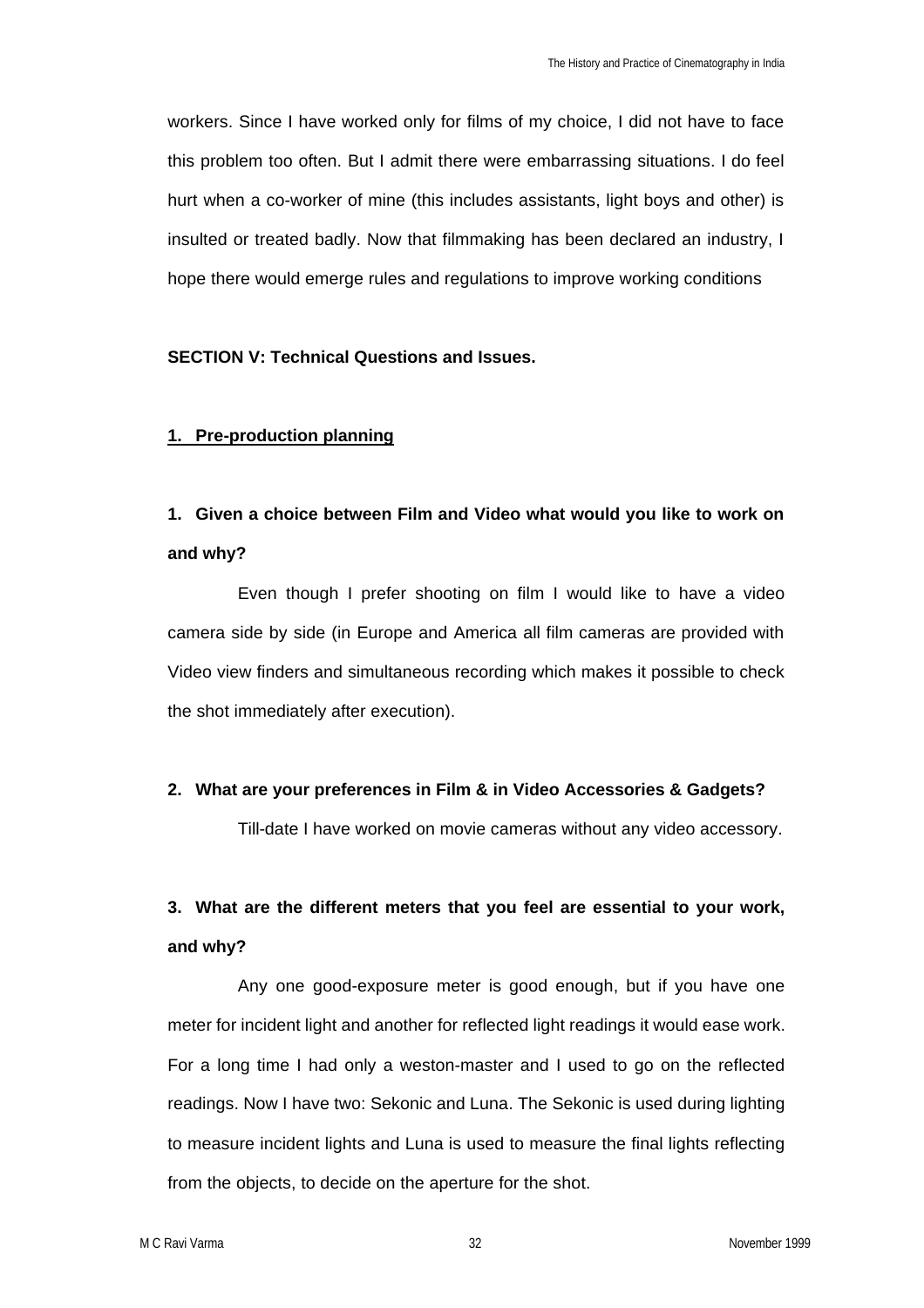**4. What are your preferences in terms of aspect ratios? What, in your opinion is enhanced, and what is lost, when you move form one aspect ratio to another?** 

There is total confusion about aspect ratios. At the final exhibition level in the theatres the screens have become bigger. The mask used on the projector gate is anything, they call it by different names. During a film festival at Trivandrum, in the press previews I found the picture square. On enquiry I found the mask used on the projection was locally made and they had tried to file away a part of it and bring it to 4:3 ratio.

We, the cinematographers are the worst affected in the modifications of the old standard academic proportion of the frame. Our framing of the picture is thrown to the winds and often find the image we carefully composed, mutilated at the theatre. It the high time it is standardised to a fixed proportion. 1:1.33 was good but 1.66:1 or at the most 1.85:1 can be adopted. Beyond that the elongated frames lose on close-ups and waste a lot of space on the frame. Stressing on objects on the screen by placing them compositionally on the frame becomes difficult. Cinemascopes and cineramas did not do much aesthetically to promote the art of Cinema.

### **5. What are your preferences in terms of film stock, and why?**

There is not much scope in choosing the stock in India. Until recently the choice was left to the discretion of the permit issuing bureaucratic machinery with an advisory panel of Film producers (financiers). We shot with whatever was available. Now Eastman or Fuji is the first choice, and then only Geva or ORWO. I do not think any production uses ORWO-colour these days. Even for prints ORWO is no longer, used unless of course for economic reasons.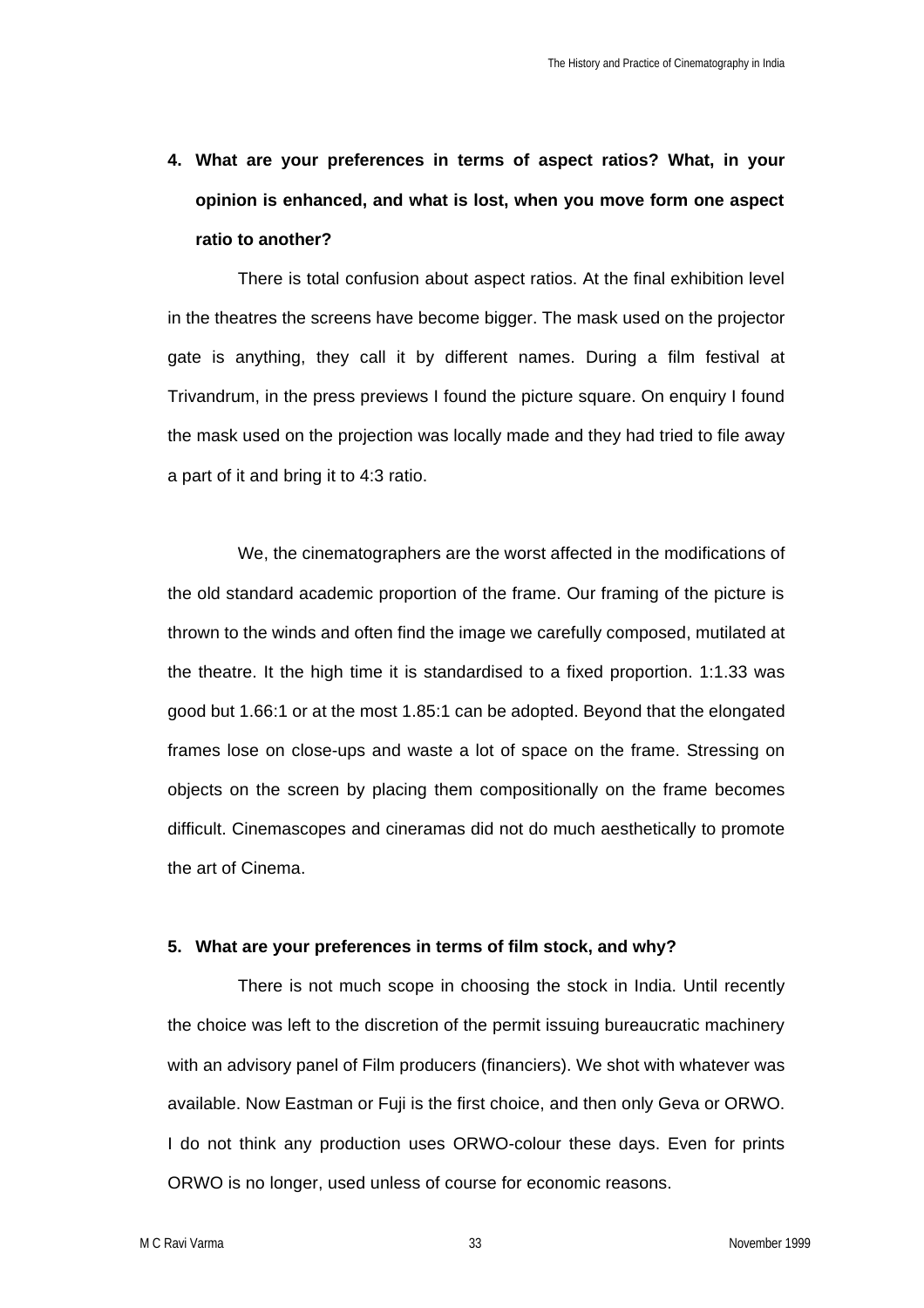All the feature-films I shot after "*Kodiyettam*" were in Eastman colour. For *Elipathayam* the first few prints were taken in ORWO-colour. But when a print was to be sent for the London festival it was decide that a print should be taken on Eastman colour positive. The print was much better in quality. By the time the next film was produced, from the first answer print onwards Eastman colour positive was used. Because of the permit system the cameraman and sometimes even the producer could not have the freedom of choice.

#### **6. Which camera/s do you prefer to work with, and why?**

About the choice of cameras the conditions are the same as the choice of raw stock. The producers themselves do not own the equipments. The hired equipments arrive just before the shooting commences. Even if we take tests there is no possibility of the tests processed and printed and seen before the shooting commences. In most of the cases it is the producer who decides from whom the camera can be hired. Since most of the equipment hirers own Arriflex cameras of varying models, 90% of Malayalam films are shot with Arriflex cameras. The choice is only between the antiquity of a particular camera and another.

### **7. Which lenses do you prefer to work with, and why?**

Most of the films I have shot are shot on location. I use block-lenses for 90% of the film. Unless there is zooming action in the shot I do not mount the zoom on the camera. Resolving power of the block lens is higher than the zoom lens. I find the 35mm, 50mm and 28mm are the maximum used lenses in the films I have shot. Zoom is sometimes used for its telephoto focal lengths. 18mm lenses become of use in a few shots for its exaggerated perspective.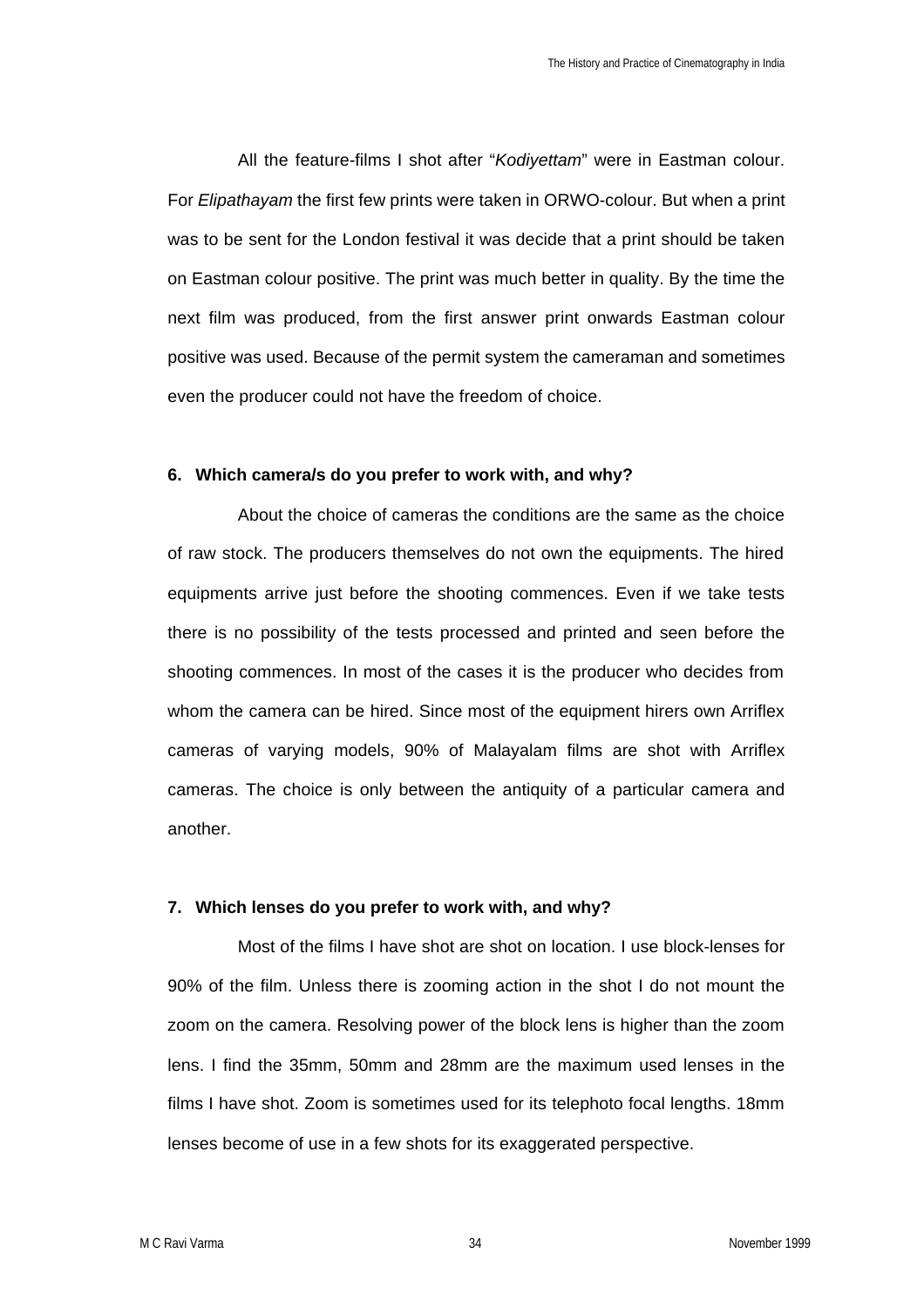## **8. Given a choice between working in a studio and a location, what would you opt for, and why?**

The choice between location shooting and studio shooting is not based on photographic point of View. Location work gives the visuals a real authentic look which is very difficult to achieve inside the studio. Shooting on location is much more difficult than shooting inside the studio as far as the cameraman is concerned, from the point of view of lighting. But since the cinematographer cares more for the overall excellence of the film, he puts up with the difficulties and problems of camerawork on location.

My choice is for location shooting. As far as Malayalam film is concerned, if I may say so, I am responsible to a great extent in pulling out Malayalam films from the Studio.

# **9. From a cinematographer's point of view, what typically are the things most neglected and forgotten at the budgeting and production planning stage?**

Most of the Film Producers do not consider it important to plan ahead a production since very few of them are full-time producers. This is one of their activities and on location; they or their representatives create confusion.

**10. How much say and involvement do you have in discussions about sets, locations, costumes and props? What are the things that you think have to be kept in mind when discussing these questions prior to production?** 

I am kept aware of the work going on at the locations before the shooting starts and am shown the locations selected by the Director and artdirector. My point of view is how to solve lighting on location, space for keeping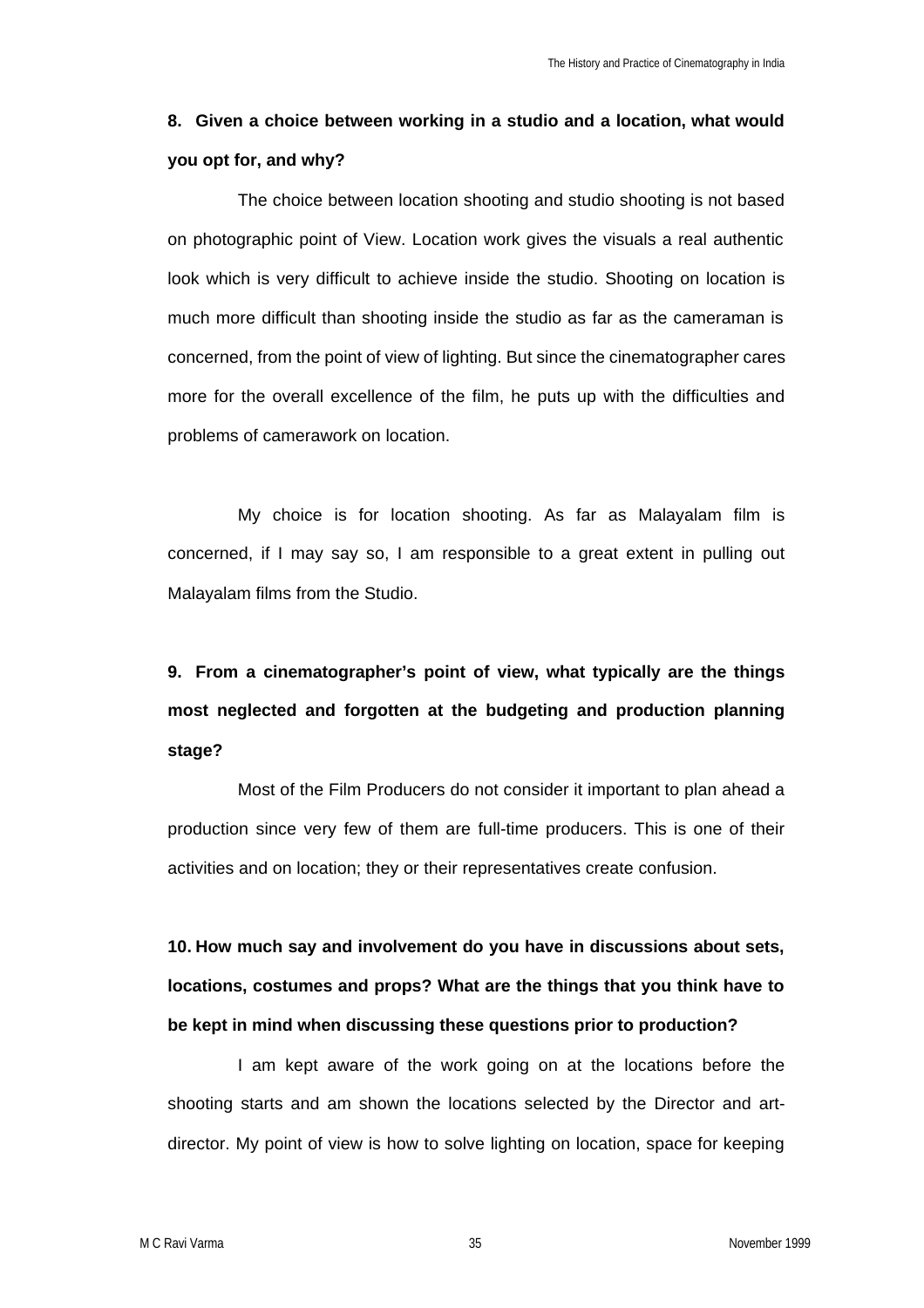the lights etc. Invariably these problems crop up and we solve them to the best of our ability.

**11. "If we do a comparative analysis of the heads and amounts of expenditure in an average film, we find that the least amount of money is actually spent on what the film is going to end up looking like" – Comment.**

Very true.

# **12. What are the different kind of tests that you are able to do, and would like to do prior to filming (In terms of equipment and stock tests)?**

Stock tests are not important because we get all the data necessary from the manufacturers. Camera lenses are to be tested, as well as the image steadiness of the camera. We did have problems when once we hired the equipment from the Kerala Govt. owned KSEDC camera equipments. The laboratory reported out of focus shots in the rushes. It was traced to a 35mm lens that they had supplied. We had to re-shoot the portions.

## **13. What is your opinion on the general standards of maintenance of camera equipment, lights and accessories?**

With individual exceptions, the conditions are generally poor. Even the Govt owned establishment has set poor examples.

**14. To what do you attribute the absence of innovations in technology, equipment and accessories, especially with relevance to Indian conditions? What can be done to remedy this?** 

This is true about all industries in the country. There has been some work done in the making of accessories, like trolleys, tripods, cranes, and bodies of lights. Even still photography cameras are imported. With the licence-permit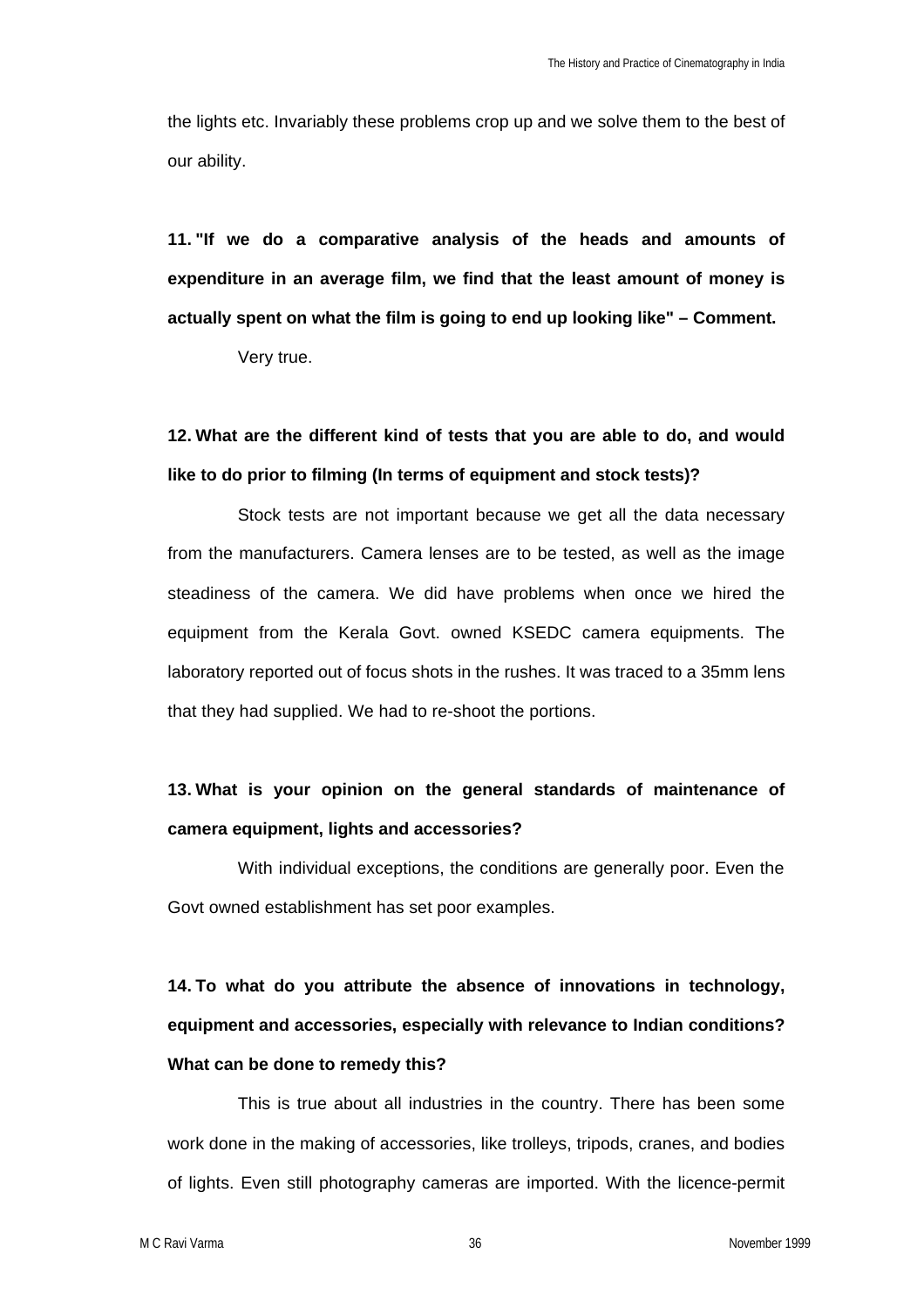system, for industries to start new ventures, they have to face a lot of difficulties. Now that there is more freedom let us hope it would reflect in the Camera manufacturing enterprises too.

#### **15. What in your opinion is the importance of lab reports on stock tests?**

When you have procured the stock from the manufacturer or their authorised dealers, a test is not necessary. But when you keep the balance of the unexposed stock with yourself and use it later, tests become necessary.

#### **16. How do you decide upon a particular laboratory?**

Theoretically the cinematographer should be able to choose his laboratory. To an extent the producer tries to choose the same laboratory. But ultimately since he is the man paying, he chooses laboratories which would allow financial adjustments, easy terms of payment, and who maintain good public relationship. There are not many laboratories to pick and choose at Madras.

#### **2. Lighting**

**1. When you begin thinking of a lighting design for a film, do you work towards an overall look for the entire film, or do you work out your lighting scheme in terms of different sequences, scenes and shots.** 

Since most of the films I have shot have been done on locations, a plan for the whole film for lighting was not possible. Especially since I use available light to a great extent, the lighting pattern is decided to suit the providing lighting conditions at the locations. The only planning is in estimating the type and number of lights to be carried to locations.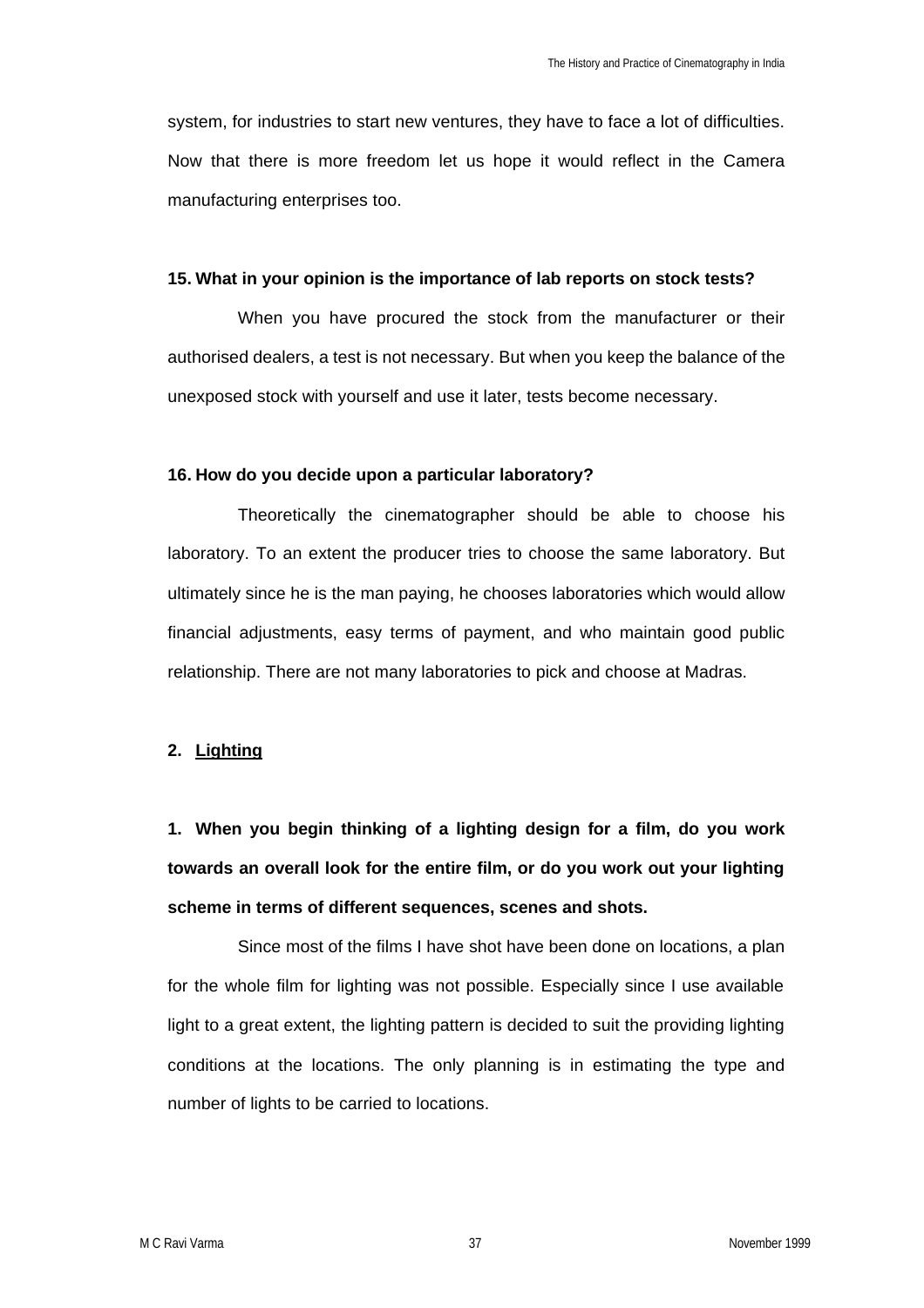In a film that I photographed and directed, a character is freeing himself from fetters and the effort makes him fall violently and die. The place was a veranda and the grills along one side of the veranda were casting shadow patterns on the floor. To take advantage of the shadow patterns we finished lighting, quickly creating patterns with our artificial lights. The shadow patterns aped the grill shadows and created an atmosphere of total lack of liberty for the person entangled in the lighting pattern.

# **2. How do you realise 'the look of a film' in your work? Please talk about this in detail, with examples in terms of lighting, framing, saturation, colour and movement.**

I do not think I plan the look of a film in advance. But having imbibed the spirit of a script (Example – the film *ANANTHARAM* – there is a child's point of view in the major part of the film, the rest you have more whites than usual in the rooms, windows, walls which probably depict the view of a schizophrenic). It is definitely not pre-planned but this characteristic of the spirit of the script creeps into the visual somehow. Instead of the cinematographer himself analysing this, a serious student of Cinema should make a close study of the few serious Indian films.

### **3. How do you begin to light a set?**

Since I light up through bounced light, after discussing the shot with the director, I decide where to put my bouncing reflectors first (now Thermocol sheets), and bounce from it 2KW fresnel halogen lamps. Then try the character movements with dummies. To accentuate the light on the faces slightly, we use baby lights (500 watt fresnel halogens). Then to bring in a feeling of windows and doors depending on the exterior light situation, throw broad lights with filters of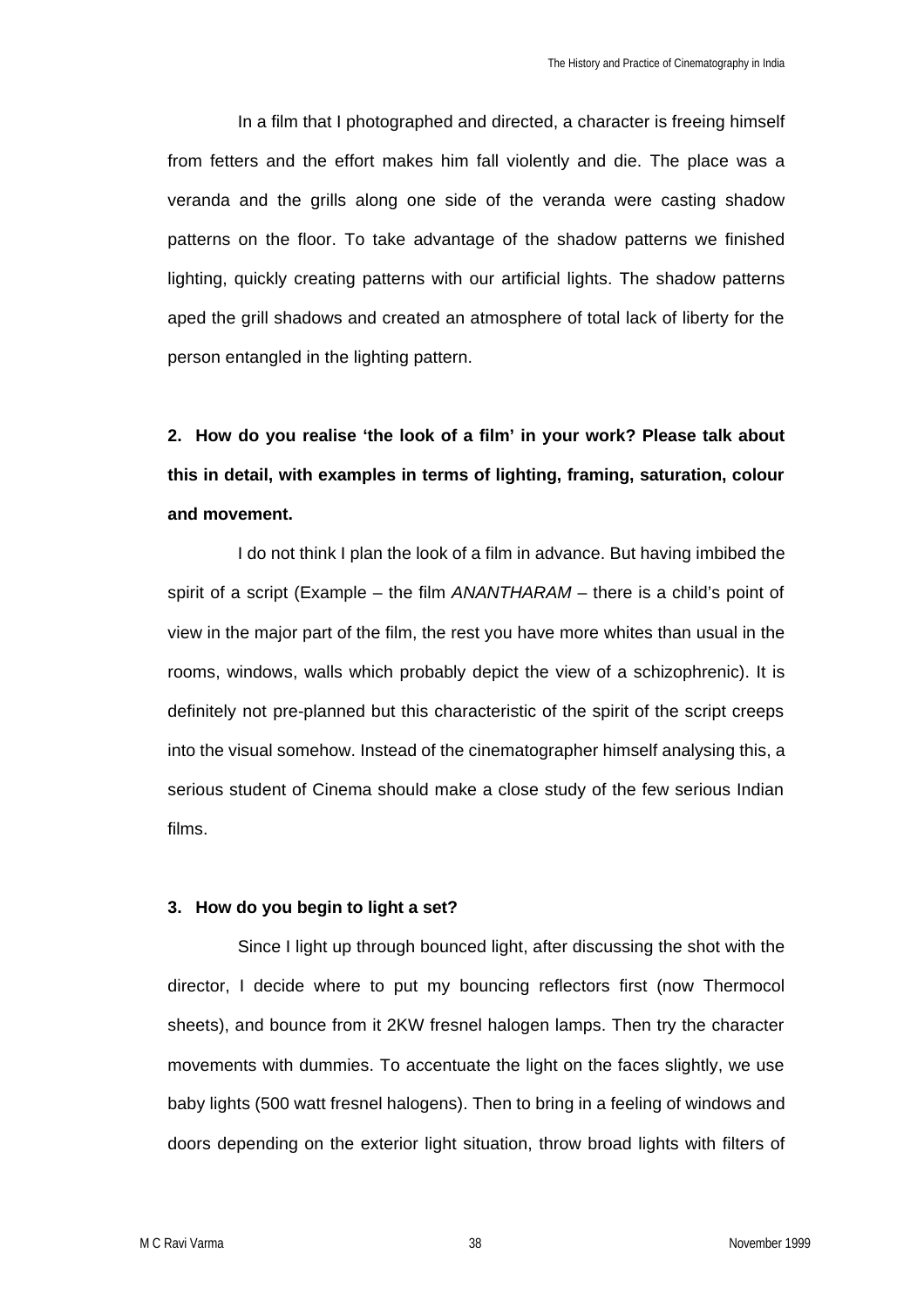butter paper. Then put appropriate filters for colour correction. Then measure the lights at select points and compute the aperture.

**4. Do you light for the frame, or for points of emphasis within the frame? Does Lighting determine the frame, or, does framing determine the lighting. Please answer with examples from your work** 

It is always the frame that decides the fighting.

# **5. What are your preferences in terms of specular/ bounced/ diffused lighting, and why?**

Bounced and diffused lighting. It is natural and pleasing to the eye. It does not exaggerate but only states, it does not distort, it only expresses.

## **6. What kind of filters do you use, in what contexts, and to what effect?**

If possible I avoid filters (here in reference to colour films). Colour films are made to suit the colour composition of the light that illuminates the object. To correct the colour content of the light, to modify the colour temperature the Wratten 85 filter is used when the shooting is done with film stock designated for artificial light. I do not like any more filters or diffusers in front (or behind) the lens. I have avoided using the natural density filters. Instead I used to cut the shutter of the camera.

## **7. Do you like to work for a 'lit' feeling or for an 'unlit' feeling? Why?**

I like an unlit feeling. More natural and credible.

## **8. Do you ever mix Tungsten and Daylight? In what situations? Why?**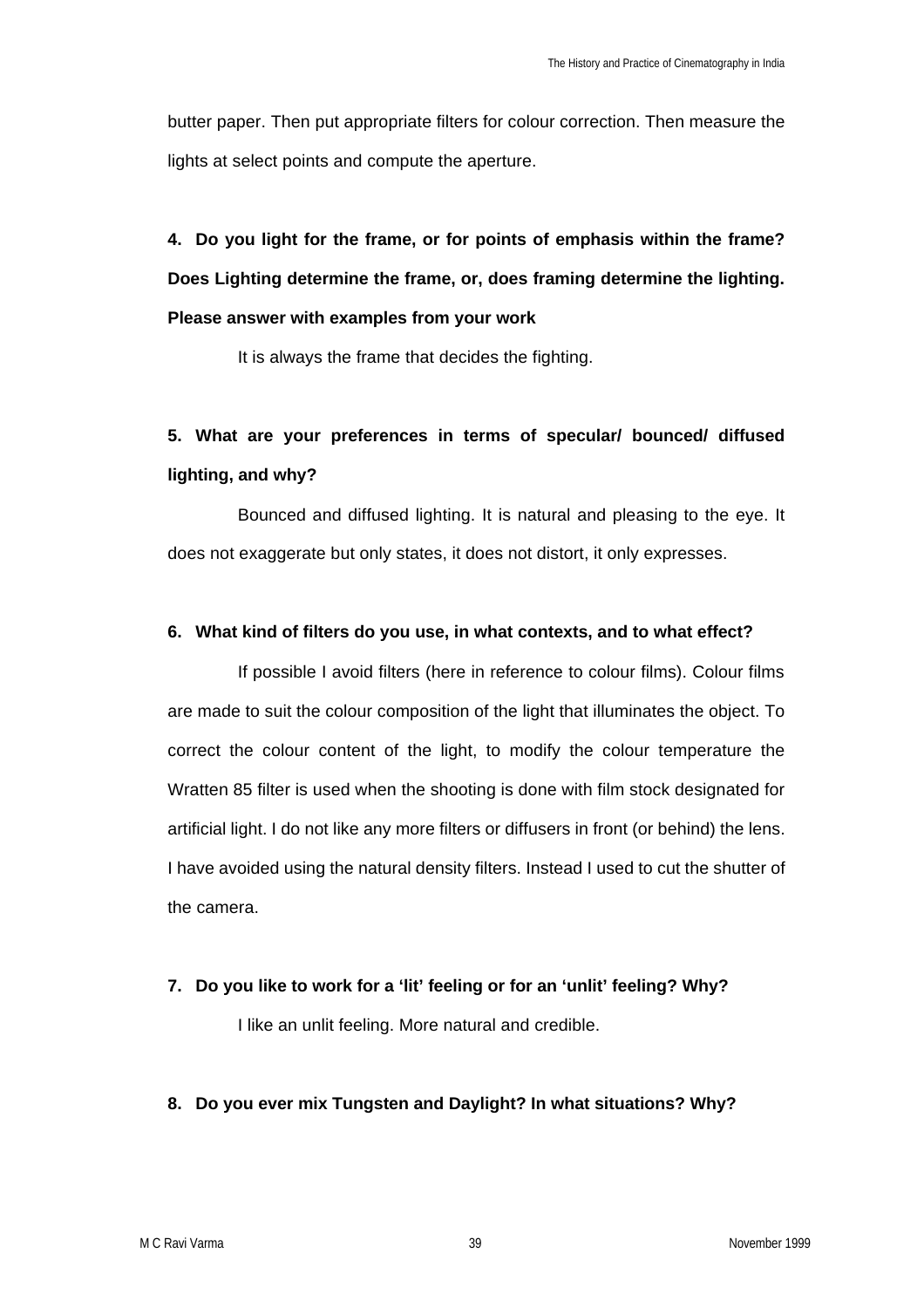The films I have shot have been made on location, therefore the daylight shots are invariably mixed with daylight. For an interior shot we do not avoid the exterior seen through the window or door.

## **9. "The Film Industry wastes a lot of power. There is a lot of unnecessary lighting in films today" - Comment**

It may be true with the "Exhibitionist" type of lighting. The industry imitates the 'arty' because it cannot create real art.

### **10. Do you ever consciously make an effort to use fewer lights?**

No, but when you are only aiding the available light on location, the result is equivalent to using minimum lighting.

# **11. How much room or leeway do you give to the possibility of changes in your lighting scheme in terms of variations (clouds, sunshine, changes in the weather etc.) in the light condition in your locations?**

If one wants to match the existing lighting conditions as one starts lighting and to change it halfway through the lighting or rehearsals, one may have to use dimmers (adjustable resistance in the electrical circuit). But this would involve a lot of lighting energy being wasted. Even when we draw power from a generator, what is available to the Indian cinematographer for moderately budgeted films in 50 kilowatts. When one adopts bounced light techniques - this become effectively 25 KW. To my knowledge no cinematographer of Malayalam films attempts this.

**12. Do you incorporate such variations into your lighting pattern, or, do you insist on taking shots at particular time and only under pre-determined light conditions?**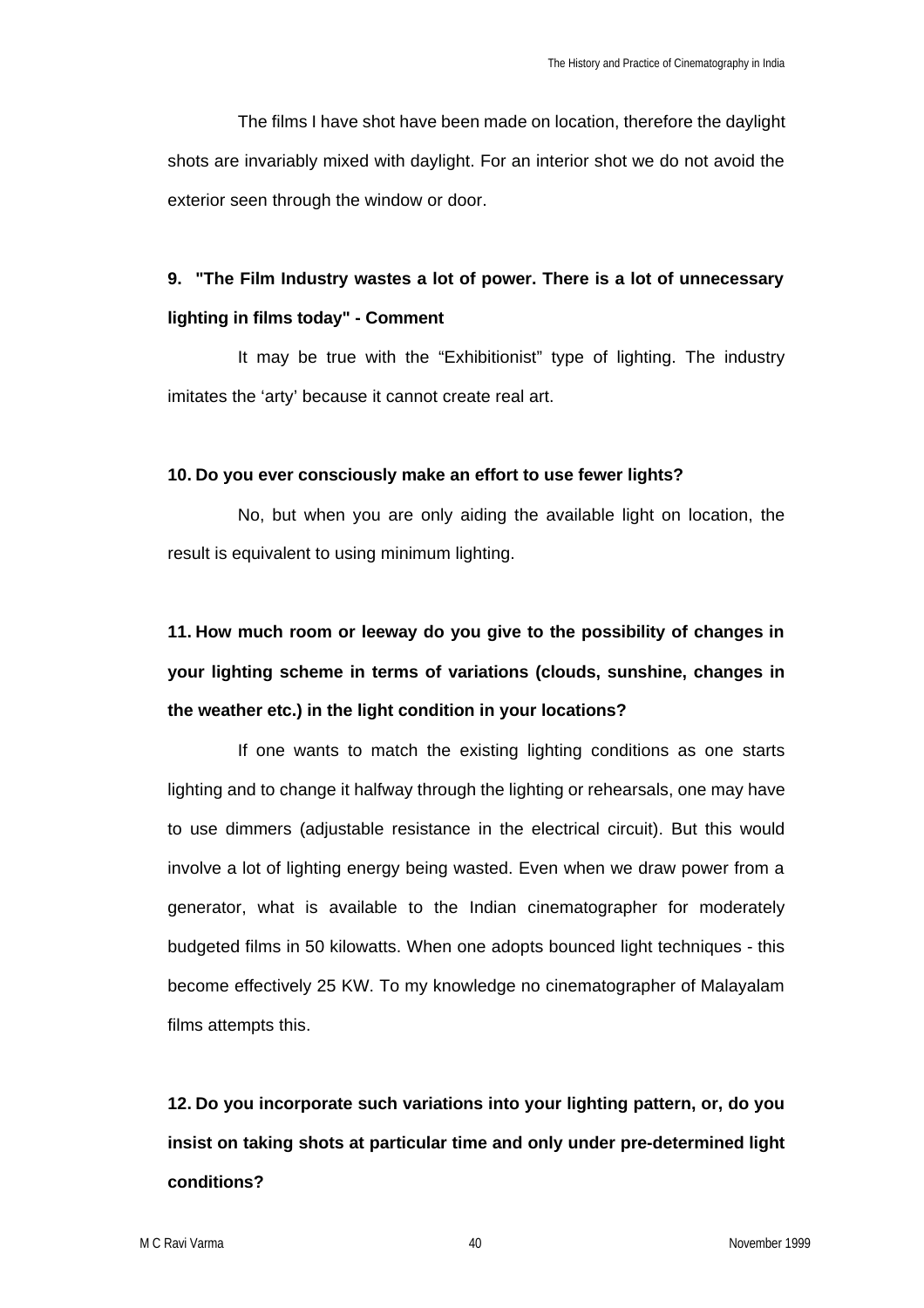It is always a compromise when it comes to matching the exteriors with the tungsten lit interiors. We try to adjust the lights, if the exterior varies pronouncedly. Waiting for the right lighting conditions would remain a dream for the Indian cinematographer. We wait for the stars and not for the sun.

## **13. Do you insist on working at a particular aperture setting for a film? Do you have a favourite aperture setting? Why?**

No again it is of the same reason that since I match with the exteriors it is not convenient to work with a constant aperture. We do maintain a record of the shots and I find I have used apertures varying from T1.8 to T22. While printing, every negative varies from shot to shot. It is the final print the matters not the intermediate negative.

## **14. What makes a location or a set interesting to work with in terms of Light? What can we say is the 'feel' of a location?**

Apparent depth is achievable through lighting, but real depth comes from deep focussing (Higher apertures). Variation of colours also helps. Block lenses are used for 95% of the film. Zoom is used where zooming action is intended and sometimes to avail of the Tele focal Iength of the zoom.

**15. In a given location or set, how do you consciously incorporate natural light sources, available practicals like lanterns, firelight, candlelight etc., architectural features like pillars, doorways and different elevations in the designing of your shots and lighting?** 

Lanterns, firelight and candlelight can conveniently be placed to enhance and help the composition and to highlight important objects, or sometimes even spot the character. When it come to doors and windows they help not when they are right across the frame in the background, but on the sides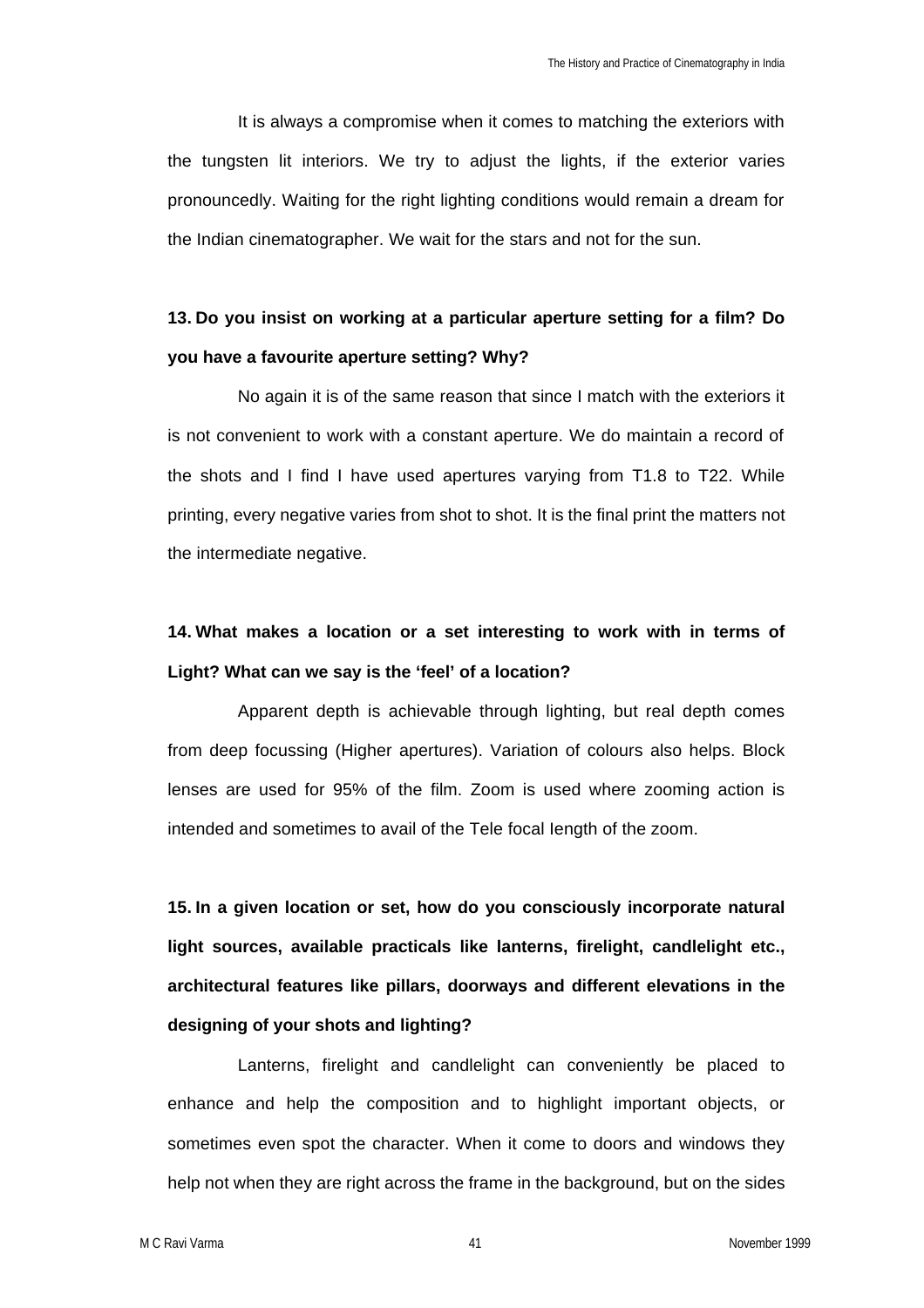throwing a highlight pattern in the frame. Pillars and doorframes can be advantageously used in balancing the frame by using them in the right place in the frame. They are especially useful in trolley shots when the camera travels across, and the movement created gets an enhanced value.

## **16. Do you ever experiment in terms of playing with differences in exposure for different takes of the same shot?**

No. Since I calculate the exposure taking into consideration the highlights and shadows.

**17. How do you work in the possibilities of camera and character movement into your lighting scheme for a given shot? Please give at least 3 examples from your work.**

One of the most difficult shots was in "*Elipathayam*" where the rat was supposed to move in the circular light pattern of the torch as Unni was chasing it. We put a special metal cut out on a baby light, and from the top of a table the beam was panned as the rat ran helter-skelter. It did not look all right through the camera viewfinder since most of the time the rat was in the shade and under the table and the cot.

Then a light-boy (Srikandhan) offered to do it from the ceiling. He held the baby light with both hands and clung to the ceiling using his legs like an accomplished acrobat. The floor was cleared. I was standing right on the ground with camera in hand and a helper by my side, and the rat was let out. We had one 2KW light bounced and spread over the whole area. It was for the chaser and it just gave an exposure as he crossed the frame. After one or two rehearsals (The Irula expert was able to retrieve the rat every time, though we had half a dozen spare ones) the arrangement was a success. We could see the rat most of the time, the light-boy's feat was admirable, following the rat with his beam of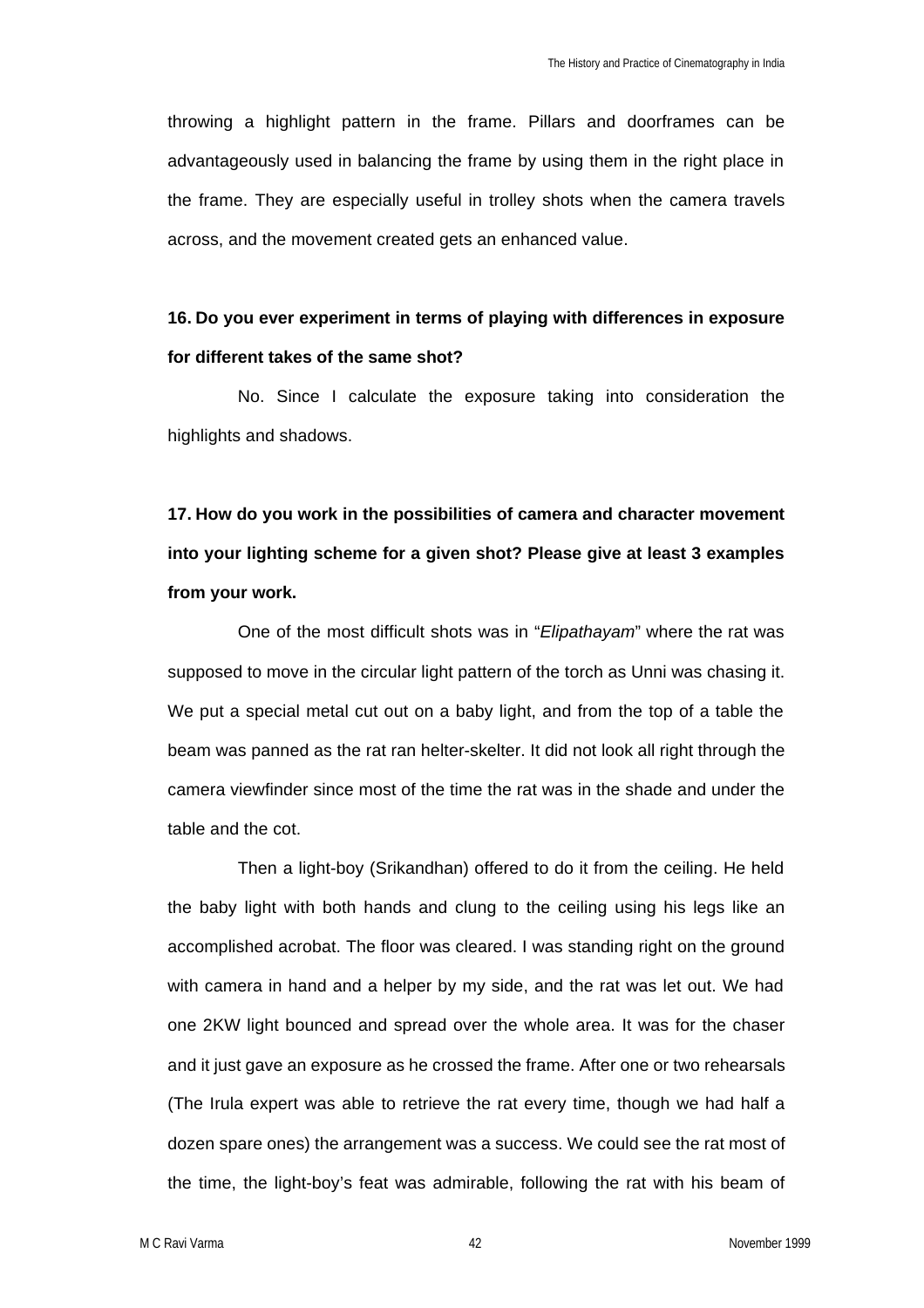light. We must have taken several shots, the one in the film is the final edited result.

There is a shot in "*Kathapurushan*", where after completing the last rites the character is moving away from the funeral pyre. We had a cloudy sky that day and the flames stood out. We had put Junior lights without filter to cover the characters walking by the side of the pyre. The light'ss reading on the face was a few foot-candles above the diffused sunlight. The whole lighting became so simple because of the diffused sunlight at the time. Even when the pyre went out of frame as I followed the character away from the pyre, the presence of a flame nearby was seen on the character.

In "*Anantharam*" there is a sequence when the two brothers are studying in their study-cum-bedroom. There were two table lamps as source of light intended for their tables and placed accordingly. Instead of lighting with conventional lighting we changed the lamps of the table lights into photofloods. It created the right highlights and shadows. There is however a mild filler from the bounce-board (thermocol sheet). The result was good. As the characters moved away from their light sources, their face light changed accordingly and accurately.

**18. Do you like to use the idea of moving your camera between different intensities of illumination in a given space? Or, do you prefer evenness in terms of lighting on the set?** 

It looks more natural to use the camera between different intensities of illumination in a given space.

# **19. Have recently developed faster film stocks changed or had any impact on your overall philosophy and pattern of lighting?**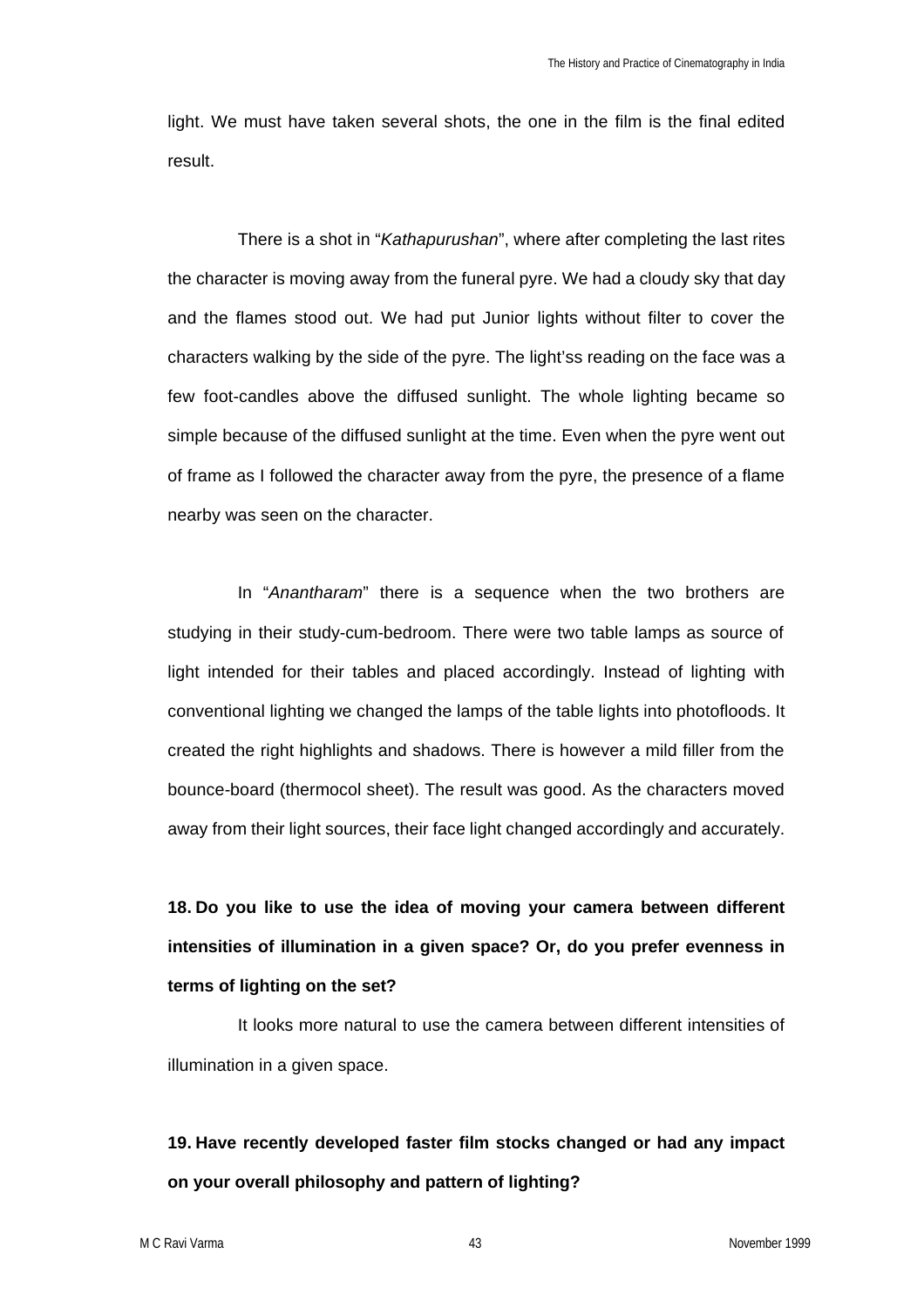When you use slower film, even in night effect shots it is necessary to use a mild filler. In the shots taken with the high-speed films this filler is not necessary. In case you want absolutely black areas, you may have to prevent the stray leaking lights to these areas. Better to work on a lower level of lighting and calculate exposure based on the highlights only.

### **20. When do you say that the lighting for a shot is done?**

I told this a little earlier - that before finishing lighting I get a complete rehearsal to check everything. Most of the guesses may be correct but the rehearsal gives you an accurate picture of the lighting. Since there is need for many rehearsal, lighting can be completed within that time. Most of the time there are minor changes in the shot and therefore lighting is really over only just before the take.

### **C. Framing**

**1. "The presence of a video monitor or video assist diminishes the autonomy and authority of a cinematographer on a set in terms of determining the framing of a shot" - Comment.** 

I do not think this is true. When I frame a shot I insist the director sees it and agrees with the framing. Rarely have we differed on this point. For the cameraman, his framing is for an individual shot. He may not have the whole sequence in mind, whereas the director has the full sequence and the editing pattern in mind. There should be mutual consultation before finally fixing the frame. A video assist would help a lot in getting the shots as accurately as envisaged. Many of the retakes are safety takes which can be avoided if a simultaneous video recording is done. I wish all hired cameras had this provision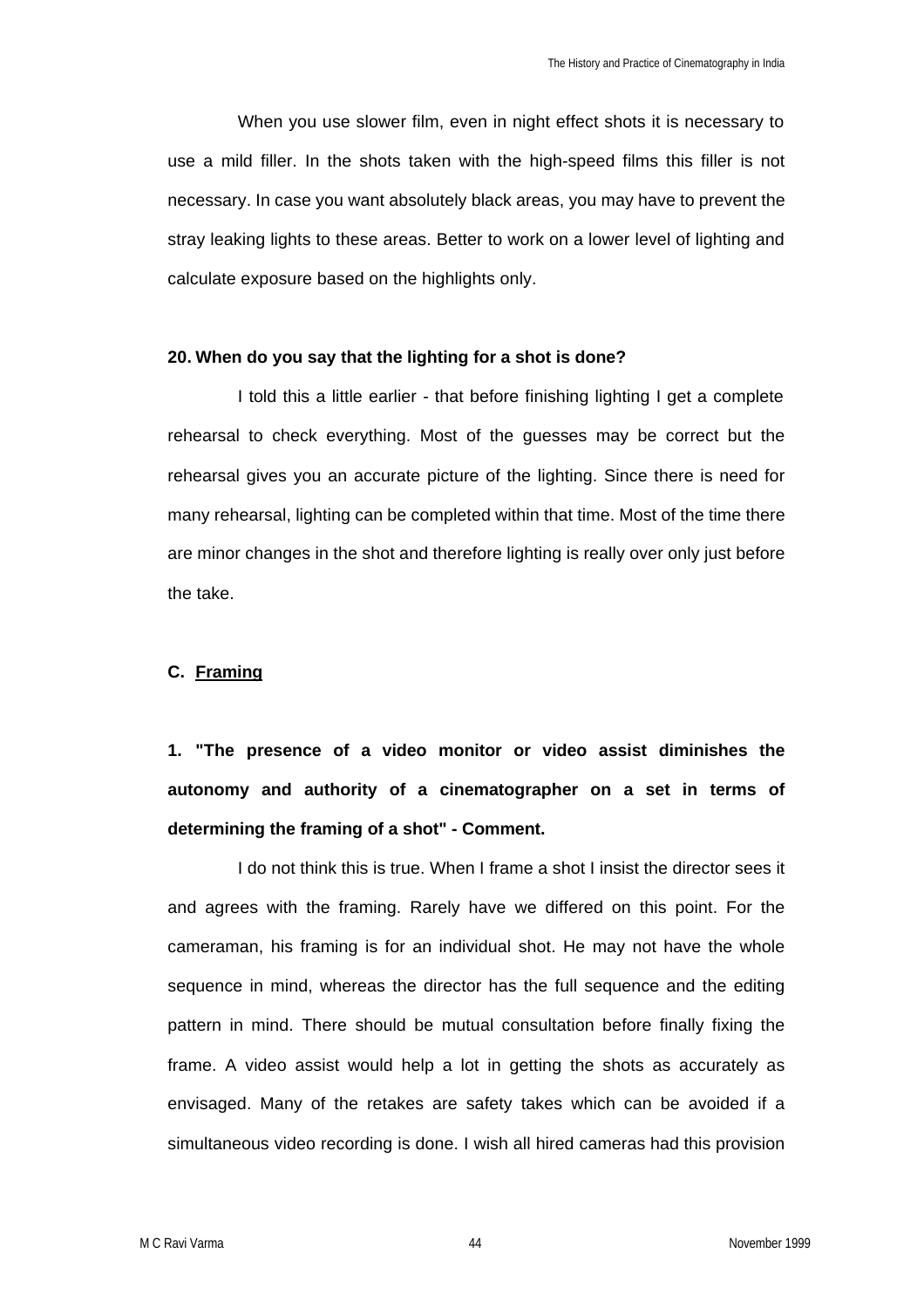of add-a-vision. Each film can save a few rolls of raw stock with the help of video assist.

# **2. How do you guide the viewer's eye within the frame? Through graphic elements, symmetry/ asymmetry, volume, light or colour**

By colour composition and light distribution, placement of object in relation to other objects in the frame.

## **3. What are preferences in terms of working with different camera angles?**

The camera angle should be decided by the total composition of the visual. Even in close up of a face, a change in the camera angle changes the appearance.

## **4. How do you create depth in a frame? With the help of light, or colour, or both?**

Depth is created mainly by focussing. Depth of focussing creates greater depth – lighting helps – creating shadow areas and light across areas along the field creates an apparent depth. Some of the colours are termed receding colours and some others, forward colours. If a red object is kept in a blue background, there is an apparent feeling of distance between the background and the object. For feature films these problems rarely appear but in animation films, these problems take an important place.

## **D. Lenses & Lensing**

**1. What are your preferences in terms of working with block and zoom lenses?**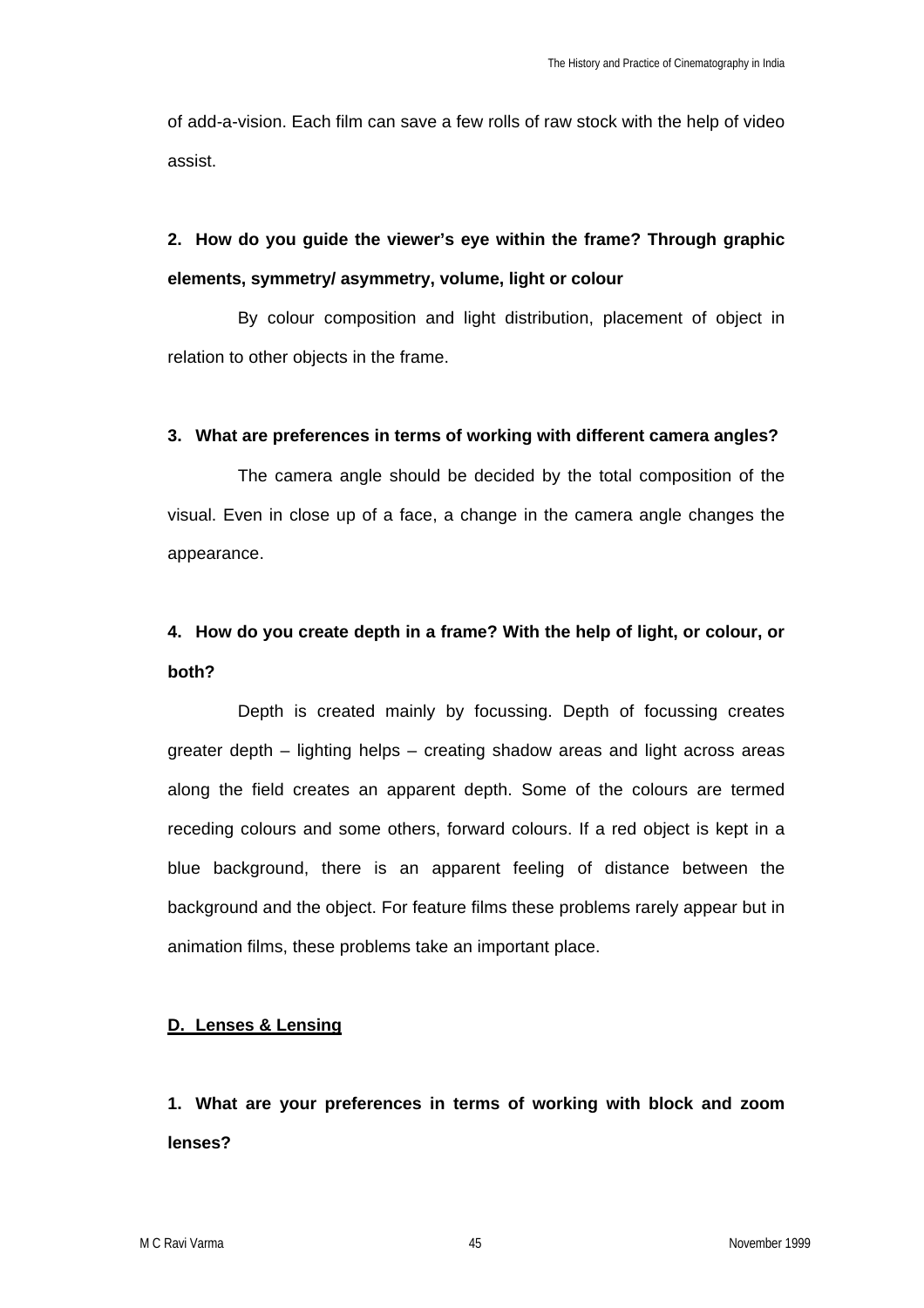Block lenses are preferred. Zoom is used only if zooming is required for the shot. Sometimes when telephoto focal length is required the Zoom is mounted and used.

#### **2. Which makes of lenses are your favourites? Why?**

With hired equipments there is not much choice. What we come across are Bausch and Lamp, Zeiss, Cooke, Tessar etc.

# **3. Do you think that variations in focal length have expressive and subjective connotations? Please give examples to illustrate your opinions.**

Focal length of a lens governs perspective of a visual seen through it. The relative magnification in front of it is different in relation to the focal length. This in turn affects the apparent speed of movement.

In "*Utharayanam*" the newspaper boys, as soon as they get the newspapers from the distributor, run to their different destinations to sell their lot in competition with the other boys doing the same. A wide-angle lens (28mm) was used. The boys stood in front of the camera, almost touching the lens and as the sound of the camera-start they run away from the camera. They fill the frame in the beginning and become tiny figures as they go away from camera in no time, and eventually disappear before the bottom line of the frame. The shot was very effective.

Usually close ups are taken with normal lenses. In "*Anantharam*" we have a close shot of the compounder of the Doctor's clinic beating the boy. A wide-angle lens (28mm) was used. There was a slight forward and backward movement of the face of the compounder which was exaggerated by the lens and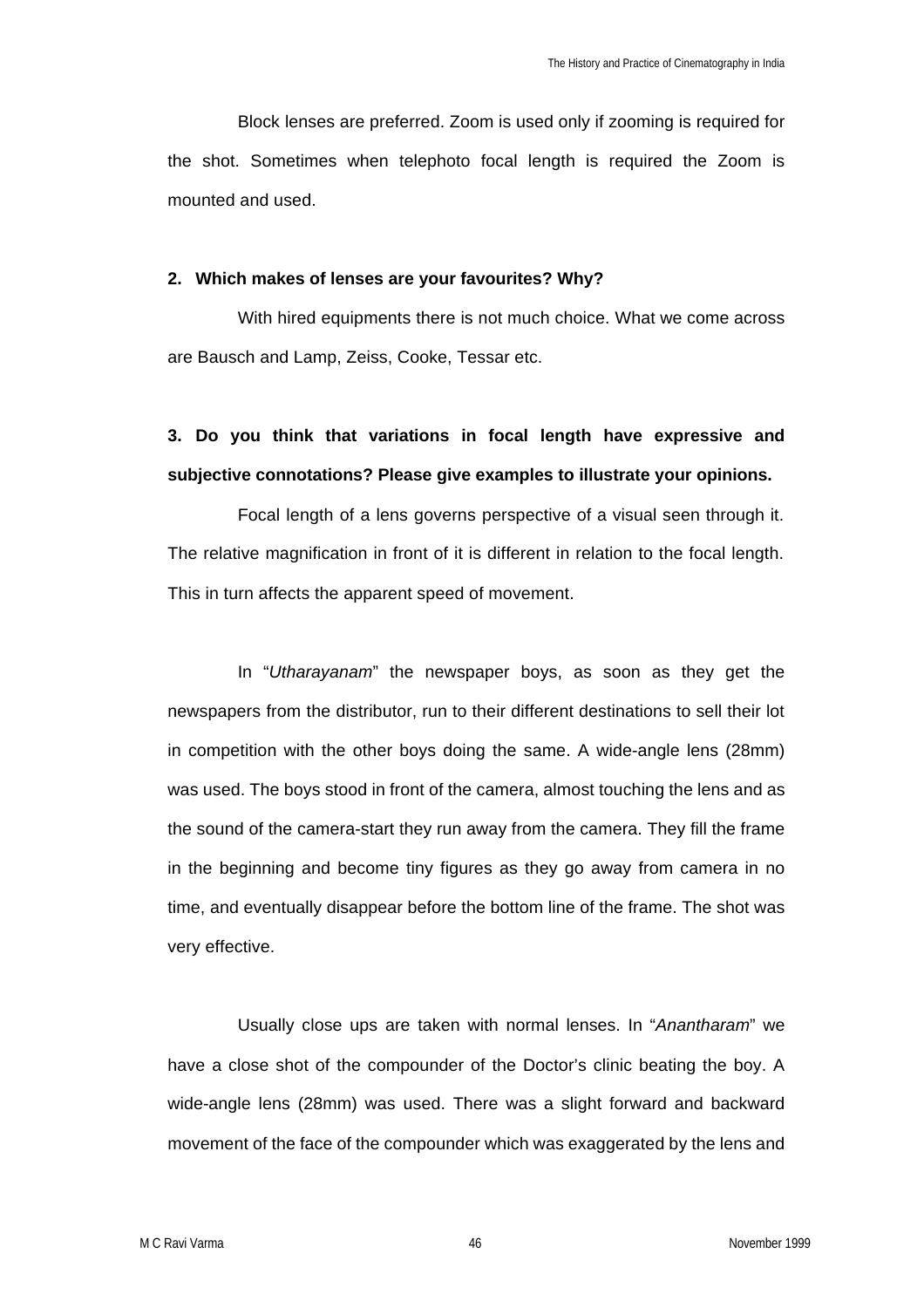his protruding eyeball were magnified in the forward movement creating a strange effect on his face, a fearful look.

In "Dikkatra Parvathi" (Tamil film) the 18mm lens was used to take a close up of the mother in front of the hut looking out for the arrival of her wayward husband, and the one-year-old weeping baby is sitting deep inside the house crying. Though slightly distorted, the whole shot told a story. Because of the short focal length of the lens - the mother, the whole interior of the house including the child was in focus.

**4. Does working in different aspect ratios have any relationship to the kind of lensing that you would go for? Compare between film and TV, and between 16mm, 35mm and cinemascope.** 

Rarely have I had occasion to shoot with other aspect ratios than the normal 4:3. When you make a still photograph, you do not have to confine to predecided aspect ratios. It is not very difficult to adapt to any aspect ratio. Composing with different aspect ration comes naturally to a versatile cinematographer. There has been undue and hyped importance given to different framings. It is all about using the space well and artistically. One disturbing factor with TV is the misuse of the wide-angle focal length especially in news work. I find ugly distorted faces of the human being on the TV screen.

## **5. What in your opinion is the subjective and aesthetic factors that makes zooming different from moving the camera itself?**

While zooming, not only the framing of the shot but the whole perspective of the shot changes. When the camera itself moves, the relative magnification of the objects remains the same and therefore there is no obvious change in perspective. If there are too many faces or objects in the frame, it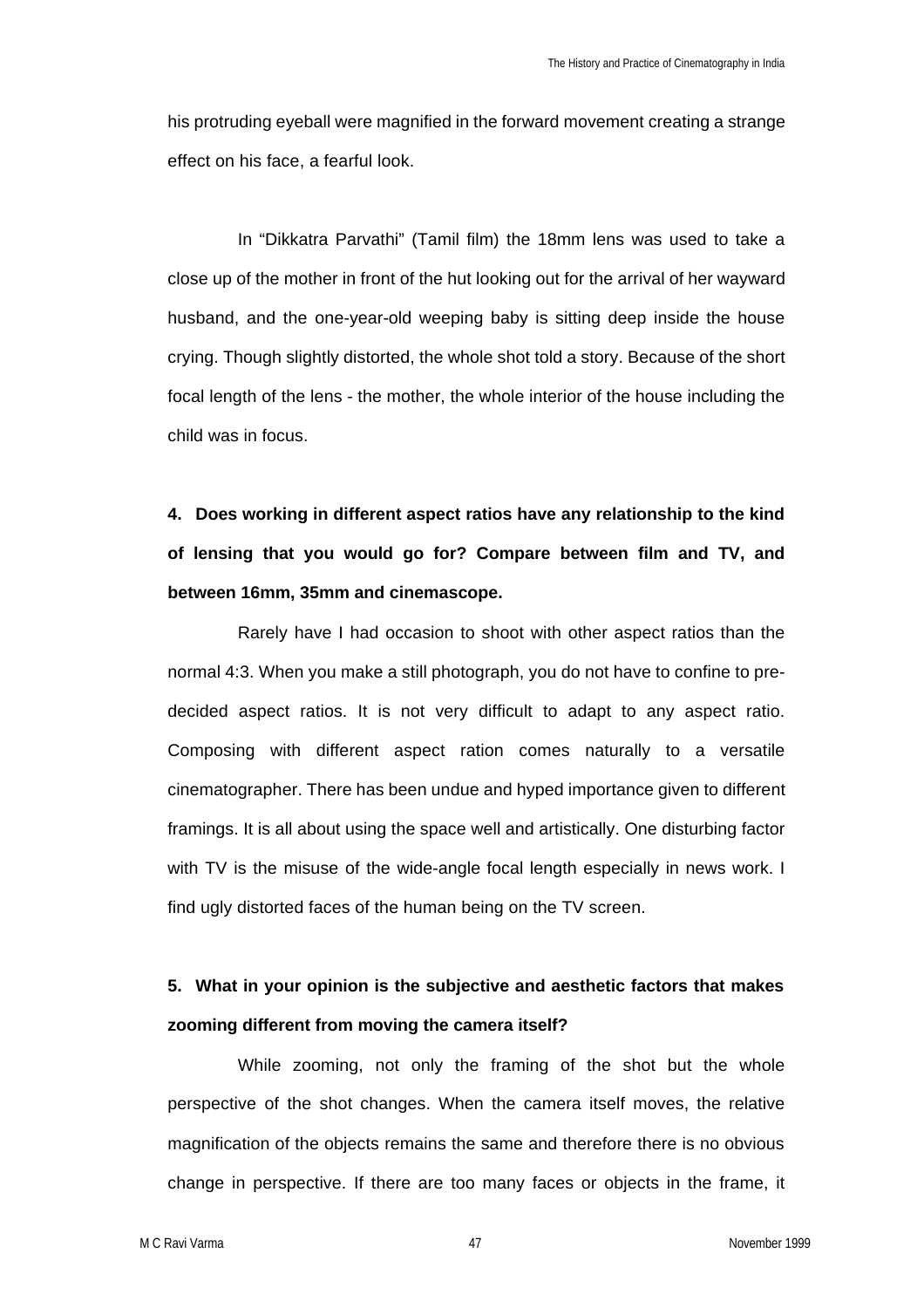would be a better transition from the long shot to close up with a trolley than with a zoom lens.

### **E. Movement**

**1. What is the way in which you approach movement? Do you see movement as a way to move from the whole frame into its details, or to move from details towards the whole?** 

It is only a personal preference and it may not be objective - I prefer to move from details to the whole.

## **2. Do you think that movement affects the subjective experience of the duration, or 'time value' of a shot?**

Probably it depends on how the movement is planned. There are shots so well planned that we do not feel the movement at all, in such cases the time value of the shot becomes unimportant.

**3. When you are thinking of revealing a space in your shot division or breakdown, do you prefer to work in terms of a series of camera set ups that move the viewer within the space, or do you prefer a fluid mobile camera on tracks and trolleys?** 

There cannot be a hard and fast rule in this case. There may be situations in the script or sequences which would dictate the use of either method.

**4. What are your preferences in terms of a choice between a stable frame, which allows for movement within it, and a dynamic, mobile camera? Why?**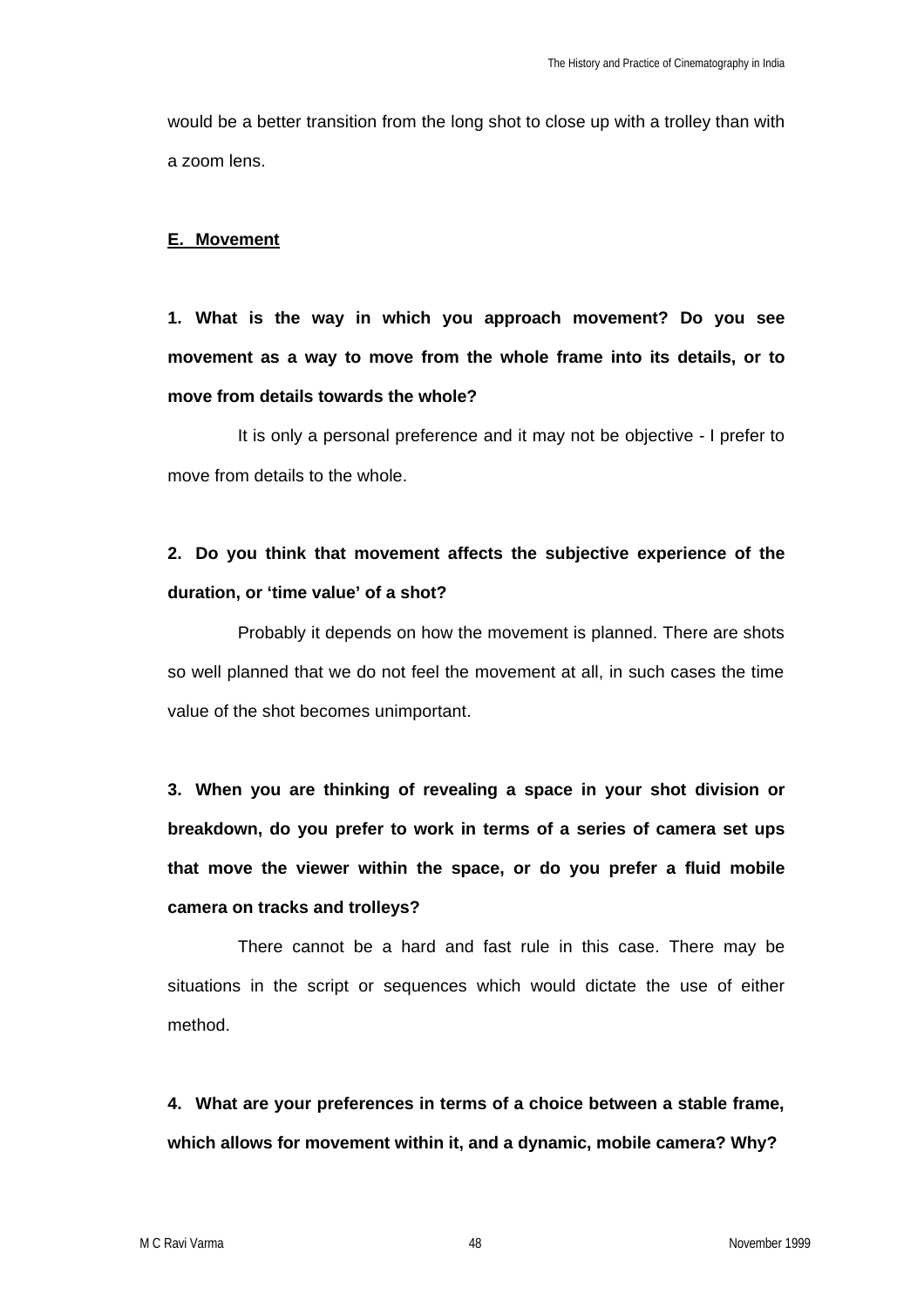This should again be determined by the situation and sequence in the script. I do not have a permanent preference for either.

## **5. What are the common difficulties and problems that you face in executing camera movements?**

The tripod and lenses used are the limiting factors in camera movement. When you use a wide-angle lens the scope for movement dwindles and with longer focal lengths, the distance between the object and camera has to be high and therefore the shot is not feasible in limited space. The limitation in the focal length of the lens affects the perspective one would like to have. The shot has to be compromised.

## **6. In which conditions would you consider taking the camera off its tripod and going in for handheld shots?**

I quote the example of the film "*Kodiyettam*" - a good number of sequences were to be shot inside the lorry. The two characters in these sequences were the driver and his principal aide and assistant - the cleaner. It would have been impossible to use the tripod and take the variety of shots seen in the film new. I chose to shoot with a hand held camera; the alternative was to use a vacuum fixed camera-head. That would have cost quite a let. We saved a lot of money and more number of shots was taken in the limited time. All the shots taken in the films I have worked in, where it was needed to take shots inside cars, buses, bullock carts and during precessions with unfamiliar crowds I have done the shots with a handhold Arriflex.

## **7. What is your opinion on the use of steadicam shots that are increasingly evident in films today?**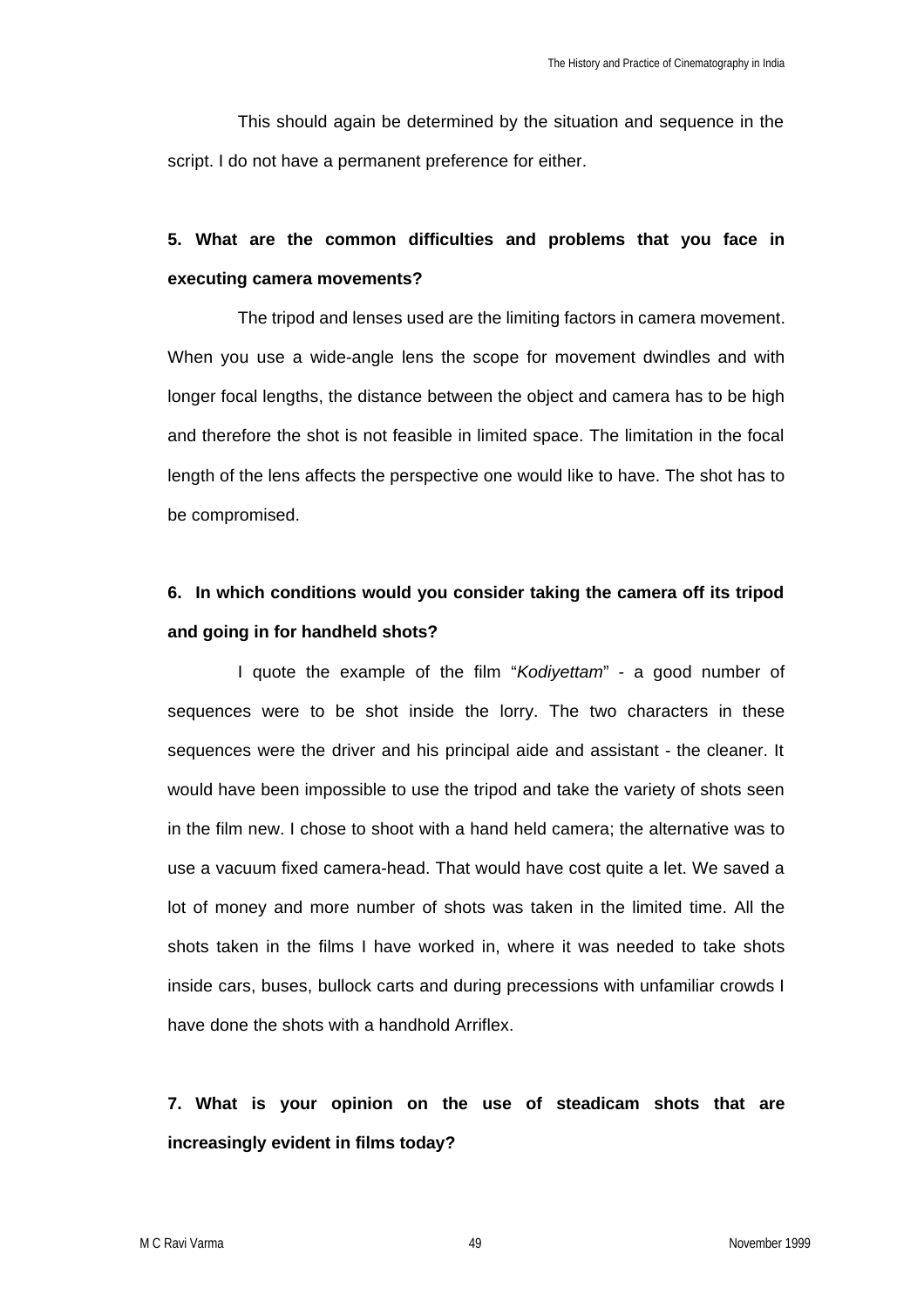If the script demands such a shot the steadicam can be used. But to me the movement looks unnatural since the shot is to imitate the perspective of a character walking, but in reality it does not give the correct impression.

### **6. Colour**

## **1. Do you think of colour in any way other than only in terms of registering the presence of colour?**

If you use it understandingly as in painting, it is the ideal use of colour. Lot of colour exists in nature. For effective visuals these can be used if one has a good colour sense. A good cinematographer is expected to have this colour sense. Natural and pleasing colour exists in nature.

# **2. What are the personal associations and cultural connotations that you have with different colours? Do you make use of these categories in working out a colour scheme for a film?**

I am aware of these psychological aspects of colour but in actual practise we do not follow this. Your eyes get used to colours in your surroundings, and these impressions come into effect when you choose colours. I feel these can vary from people to people. Black in the west is associated with sorrow and tragedy. By usage we also are aware of this association for black, but even then "black" does not evoke sorrow in us spontaneously.

## **3. What are your thoughts on monochromatic rendition and on working for deep, saturated colours as stylistic options?**

It is the theme and content of the sequence that should choose between non chromatic rendition or saturated colour.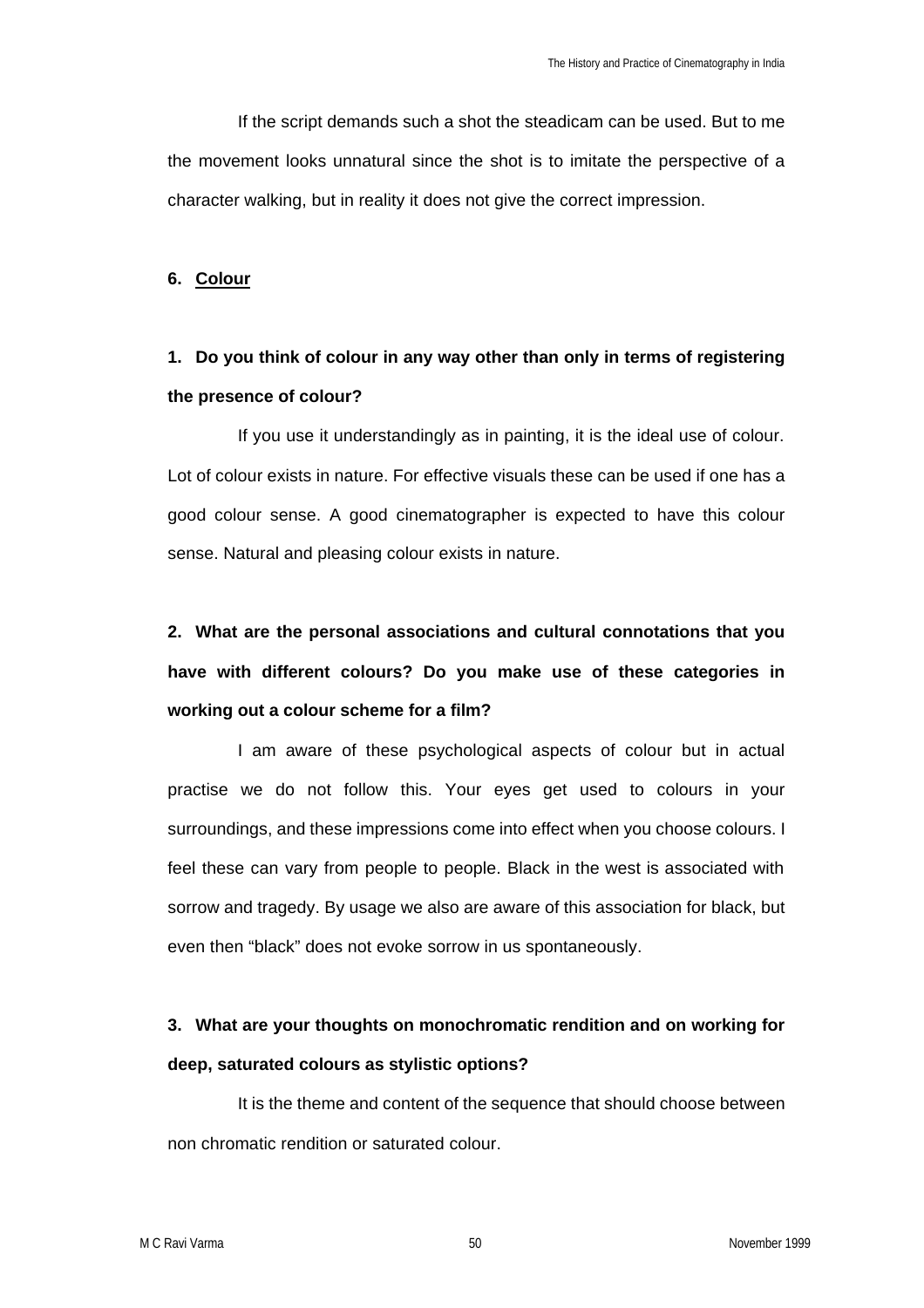# **4. Do you basically think of a frame in Black and White terms and then add colour (as ornament or flourish), or is your conception of a frame always in vivid colour?**

Conception is more or less with colour.

# **5. How do you work with the art director and costume designer to develop**

### **a colour palette for a film?**

I do not basically involve with the work of art director or costume designer but only try to improve on the basic ideas they have.

## **6. What is the kind of work that you do on colour in the laboratory?**

Only while grading and printing, by suggesting improvement and telling them what we really want to achieve.

## **7. To what extent if at all do you play with the colour balance on video?**

My experience with video is very little. The initial white and black balancing in however done.

## **8. Do you find any difference in the rendition of colour in video and film?**

With the present improved quality video, the difference become negligible.

## **G. Laboratory & Post Production Work**

## **1. What are your thoughts on the grading process?**

If you have the same grader working for your films he would be able to grade to your taste without you interfering during grading. Leave it to them, they will do a better job than if you interfere in grading every shot. But it would be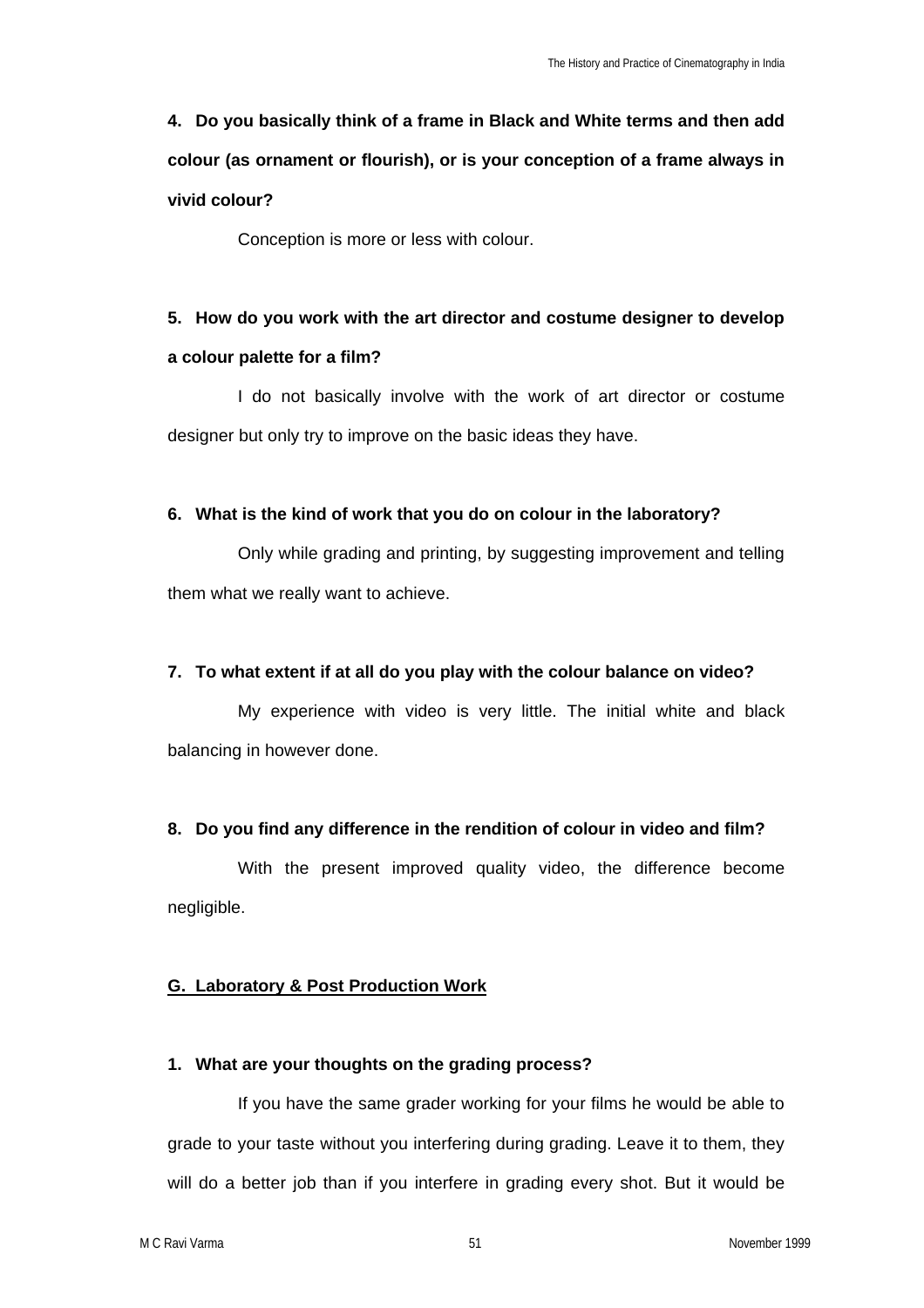better if you help the grader while correcting the results of the first print and then on. We have been correcting upto the fifth and sixth prints.

# **2. What is the extent and nature of experimentation that you would do in the laboratory?**

Not much, excepting making the print lighter or deeper.

### **3. What is the input of the work in the lab into the ultimate look of a film?**

Clean handling of the negative without adding dust and physical marks to it. In liquid gates, see to it that the liquid itself is clean. Though the laboratories do good work in processing, grading and printing they sometimes miss in treating the negative with care and delicacy. The look of the film also depends on its cleanliness.

# **4. What is your opinion on the standards of Indian laboratories? What can be done to make for better standards and working conditions in the laboratories?**

We have access to the inner workings of the laboratories. But I find smaller laboratories - where the personal relationship between the employees are better, where they have a pride of achievements of their organisation - give better results. I have admiration for the laboratory worker who in spite of poor working conditions, turns out remarkably good work. It is up to the management to inform and continuously educate and inspire their technicians.

## **5. What in your opinion are the essential qualities and features of a good film print?**

Aptly graded and without physical injuries.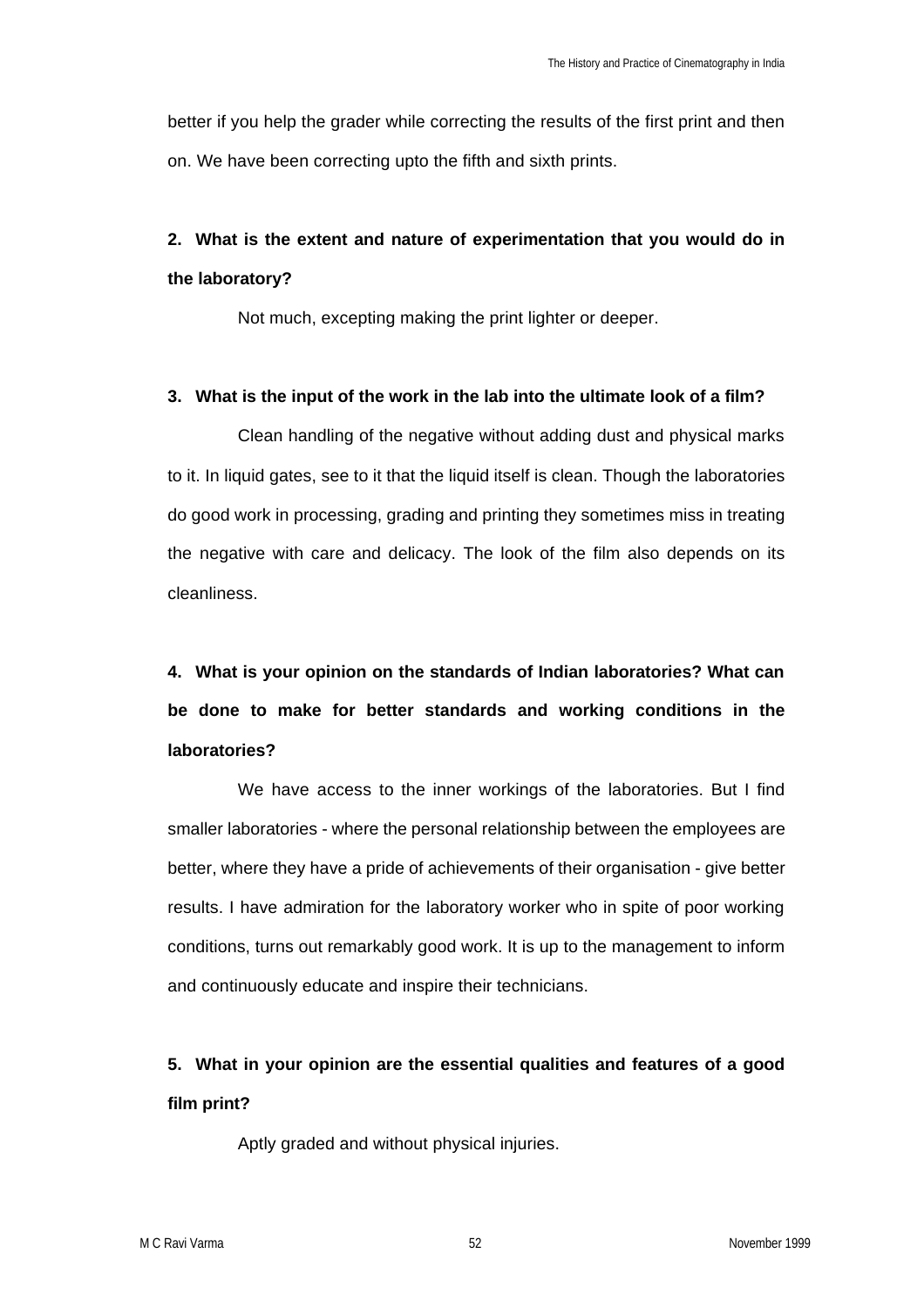**6. How much space is there for a cinematographer to intervene in video post-production - say in terms of colour rendition and image brightness? If a cinematographer's presence is taken for granted in a film laboratory, why is he/she generally absent from the entire process of video postproduction?**

I have not done much work in Video. But while transferring the film to video from film print we do sit with the telecine people and tell them when there is any distortion.

### **8. Viewing Conditions**

**1. What is your opinion on the standards of screens and projectors in cinema theatres in India? What can be done to make for better standards and viewing conditions in the theatres?** 

It is very true that we have no overall standard or a set-up to maintain the quality of projection to pre-set standards. There is need for an organization with enough powers to inspect the projection arrangements in theatres. There are rules governing the conditions of projection, but there is no implementation.

- 1. Screen brightness
- 2. 2. Proportions of the screen
- 3. The mask on the projector gate.
- 4. Steadiness of the film at the gate
- 5. Distance between the screen and the viewer.

When I join the laboratory-man to check a print, he would say the print is slightly light since the projectors at the C. Class theatres do not give you a bright screen as in the A class theatres. The carefully composed picture appears on the screen of a particular theatre mutilated. The image on the screen vibrates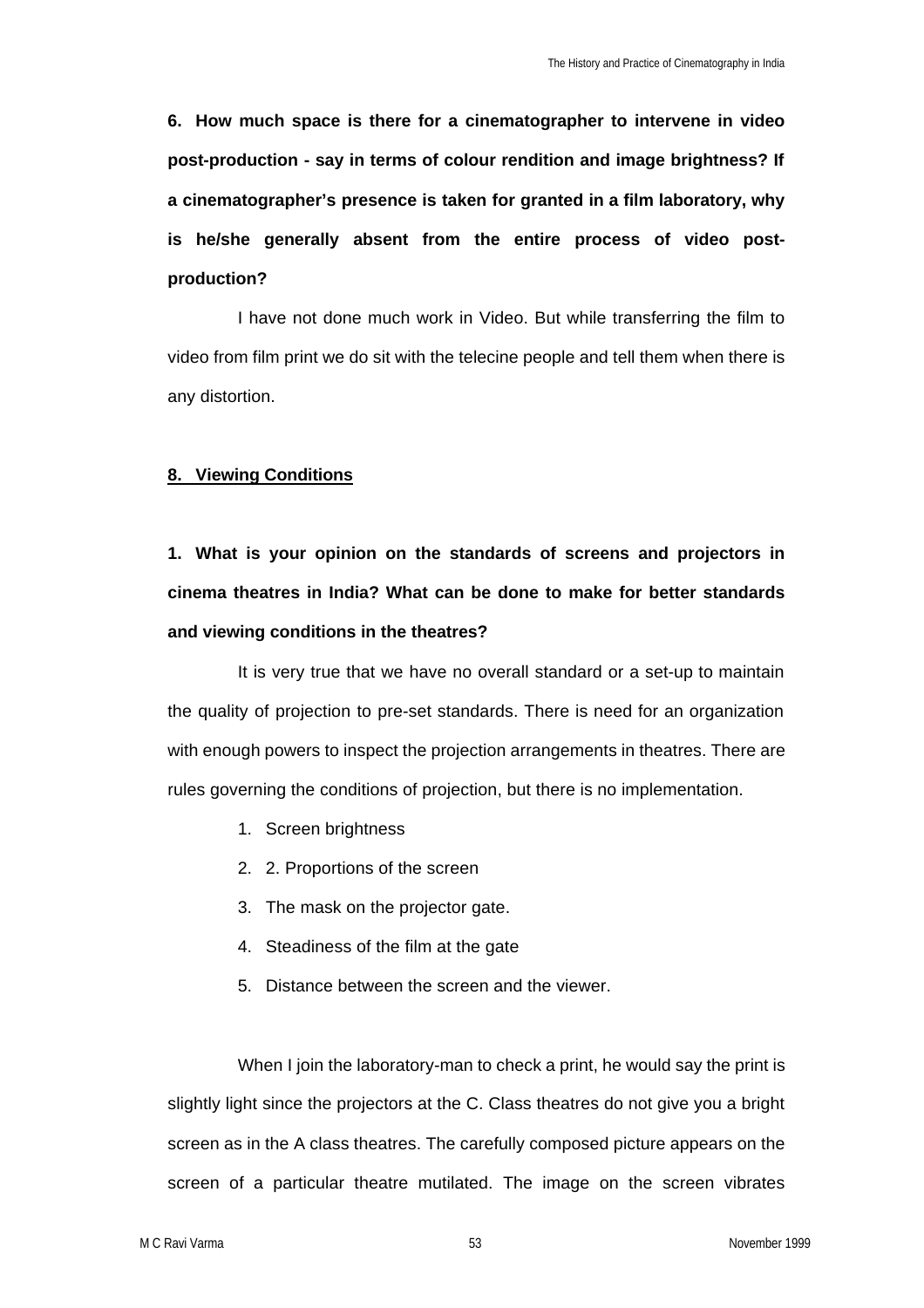vertically and the times horizontally. When we had to test the steadiness of the camera frame we made a test exposure of 100 ft. We could not get a projector which was free from unsteadiness at the gate. The projector at the preview lab theatre was no exception. One is not sure of one's careful work reaching an equally good projection.

## **2. What is your opinion on the quality of telecine transfers in television stations?**

We cannot condemn outright the telecine transfers at the TV stations. I have come across some good transfers. But when a film I shot and directed was telecast from Trivandrum, the picture became dim when the subtitles appeared and brightened up in frames where there were no subtitles. At NFDC Madras, the transfers are as good as the equipment can give. Probably the same type of equipment was used in both the places. The human factor counts. It only shows that at one place the workers are dedicated and get the best out of the equipment available to them. How to improve the quality of the workers is a national problem.

# **3. What is your opinion on the quality of transmitted video signals on television (including satellite TV)**

Good with exceptions.

## **SECTION VI: Aesthetic questions**

**1. Do you adapt different styles in different categories of filmmaking?**  No.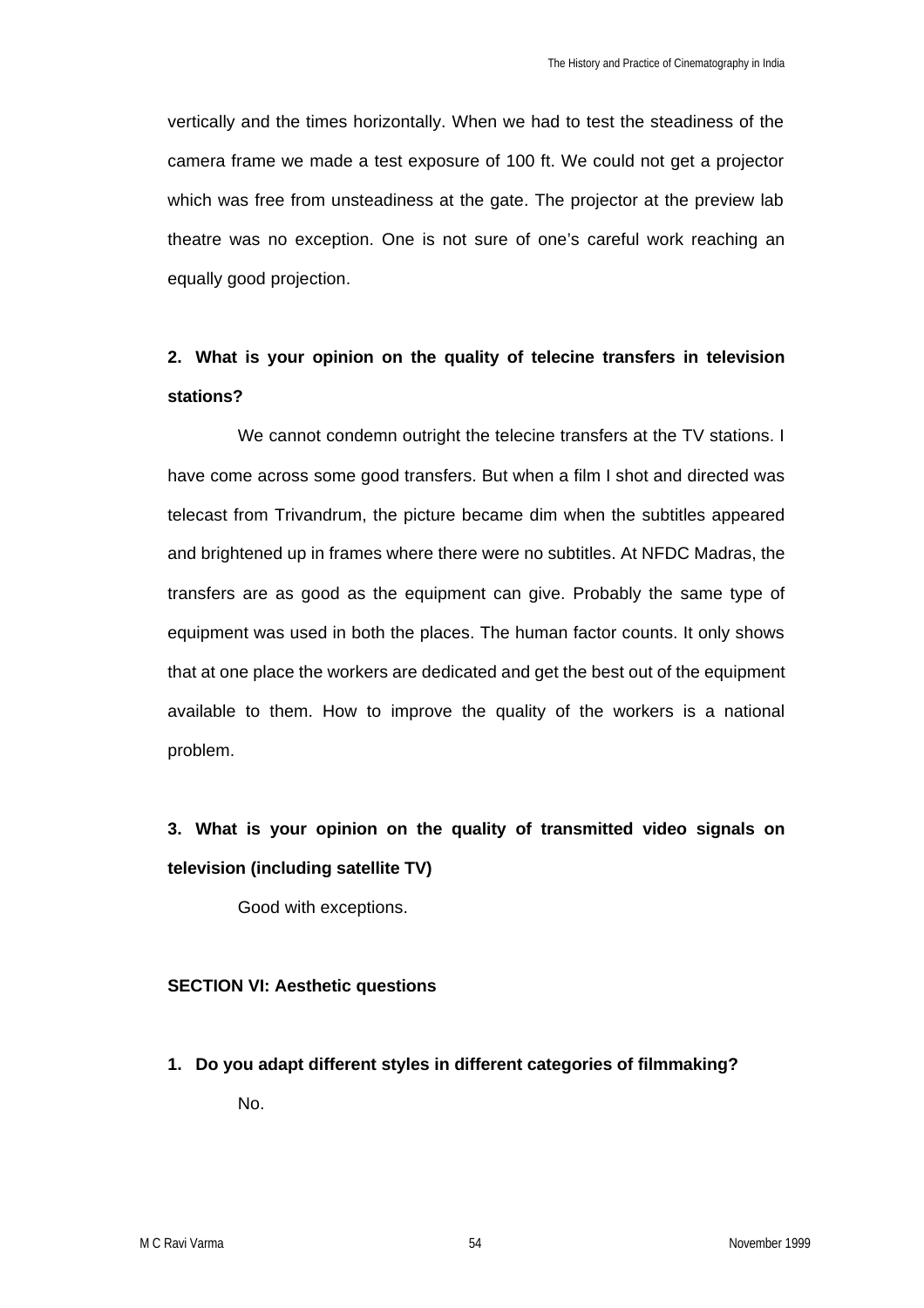# **2. Can we make a distinction between 'realist' and 'expressive' cinematography? What are the markers of this distinction?**

That is how you interpret Reality. A realist tries to make his images real and credible. Expressive Cinematography pinpoints certain aspects of this reality. We need not make such a difference between them.

**3. How much freedom do you give yourself in terms of changing your style? Or, do you work towards maintaining a consistent stylistic signature n all your films?** 

There is no conscious effort on my part in establishing a style of my own. I do not deliberately imitate others. As far as Malayalam film is concerned, I was instrumental in taking the Malayalam film shooting to authentic Iocations. Even authentic lighting conditions were chosen from Nature. While doing this I had to break established laws (practices) of the Malayalam films. I remember the lines of the poet – "Sometimes it smiles and sometime it weeps". This need is reflected in the shots of the river in "*Olavum Theeravum*".

## **4. Subrata Mitra once said, " Could** *Pather Panchali* **have been shot with Panavision cameras, and sophisticated accessories?" - Comment.**

I agree with Subrata Mitra totally. New printing processes have not improved the literary quality of writing. 10 years after "*Pather Panchali*" we shot "*OLAVUM THEERAVUM*" we had only an Arriflex camera with just three lenses the 28mm, 50mm and 75mm.

## **5. Can an excess of technological gadgets sometimes be a hindrance to the practice of cinematography, and to creative freedom?**

I would just qualify your statement by changing the word 'creative freedom' to 'creative effort'.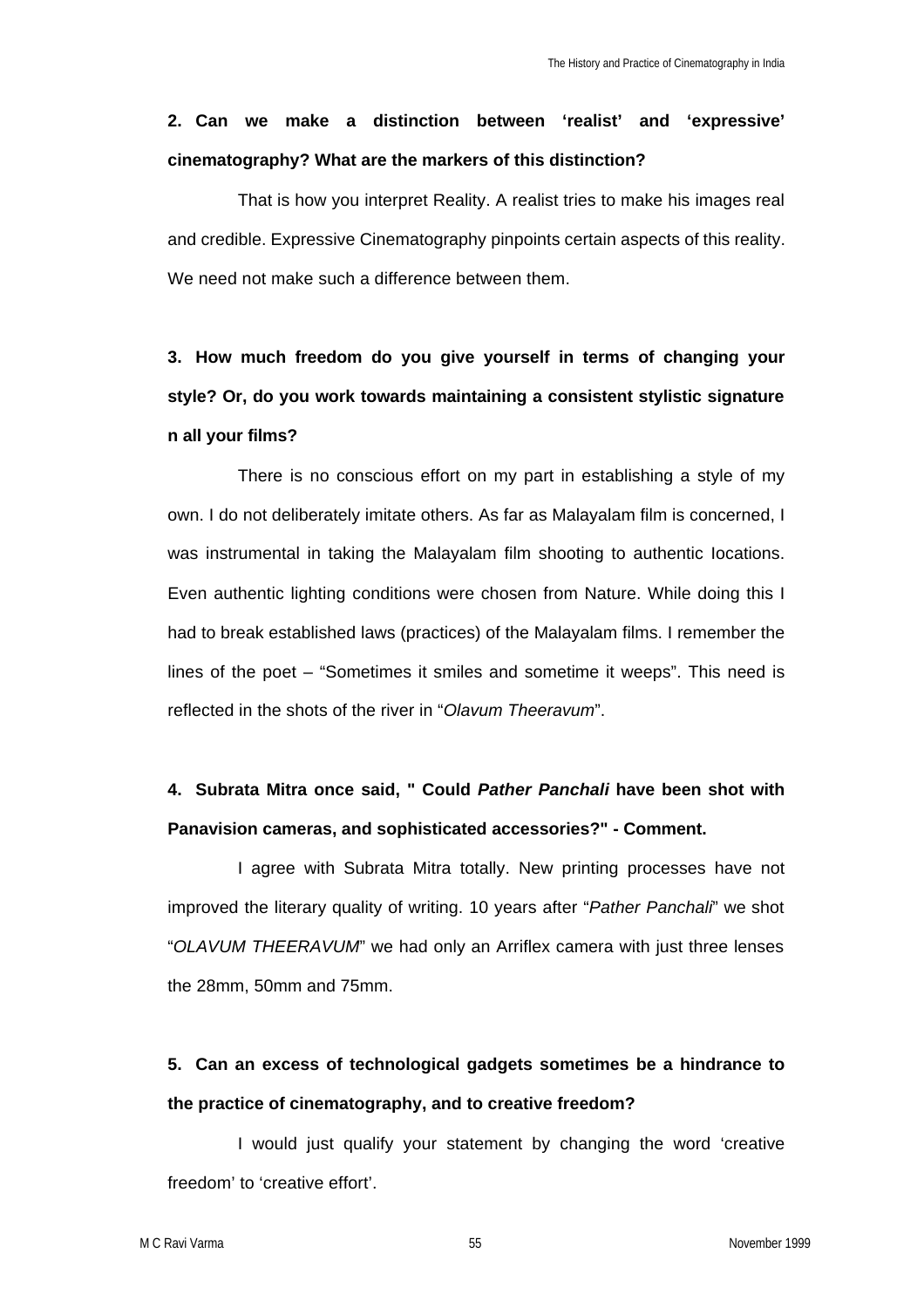**6. How does the presence of the human body affect the decisions that you take in terms of lighting for a frame? What is the relationship of the image size of your frame to the volume occupied by the human figure within it?** 

If it is in terms of feature films, the human body or the character becomes the most important object of the frame. The space occupied may not count, but the lighting certainly takes into consideration the presence of a character.

**7. What are the different elements that you take into consideration when you position the human body within the frame? Do these elements change when you move from a studio set to a location, from an interior scene to an exterior scene and from daylight to night?**

The position of the human body would have to be decided by the other important and eye catching objects that can occupy the empty space of the frame. In the film '*Nekkukuthi,'* there is a very unusual frame of the granite temple structure overpoweringly occupying three-fourths of the frame and the garlandweaving girl modestly occupying one fourth of the frame. That was typically a frame that defined the character. Studio and location, night and day are not the deciding factors.

# **8. Are there any differences in the way in which male and female figures are lit and framed?**

To the extent that their standing and sitting positions differ from each other.

# **9. Are there any differences in the way in which, the eyes, the face and the body are lit and framed?**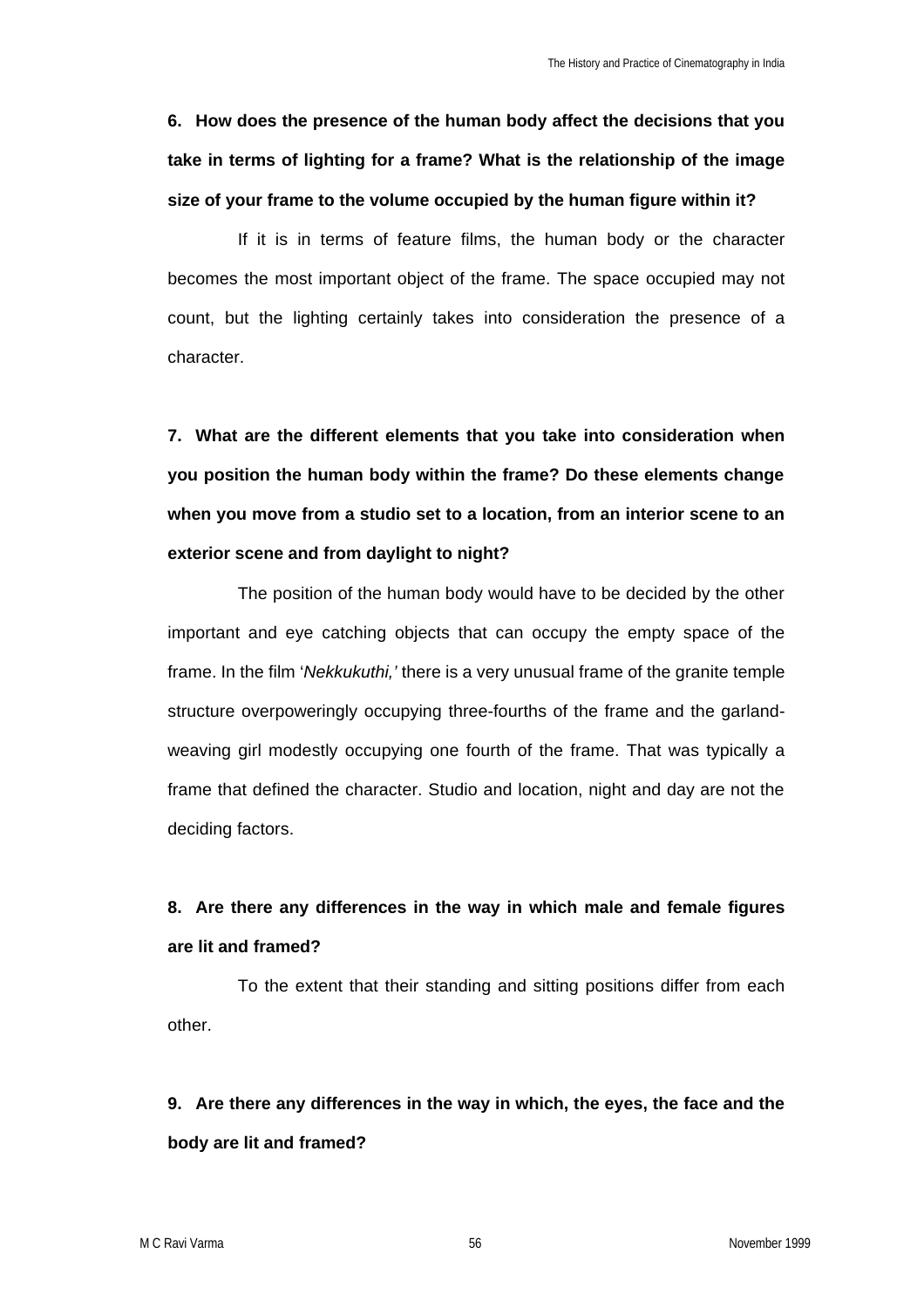Each face is lit treating it as an exclusive object. It is the variations in lighting from the general conventional way that makes lighting an art. The eyes and the nose decide the position of the Key light and the Key decides the position of the other Lights. The body too needs individual attention.

# **10. Do different characters in a narrative demand the application of different lighting codes and conventions?**

Yes.

## **11. "The visibility of the Star in mainstream films demands its own form of lighting." - Comment.**

The star becomes the heroine or hero in the story structure of the film. Even poets of yore described the physical appearance with great care. In a storyfilm there is nothing wrong in giving them special care while lighting.

# **12. Do you light up the space and then allow the characters to move within it, or, do you light the characters and by doing so evoke the space?**

Do the overall lighting first and then make up the differences on individual faces.

# **13. "Pragmatic considerations and Time Management determine the aesthetic of a film" - Comment.**

Pragmatic planning and time management do not give a soul to the film. If they could provide the aesthetic element of the film, we could have evolved a formula for aesthetic creations.

## **14. "Editors spoil cinematographers labours" - Comment.**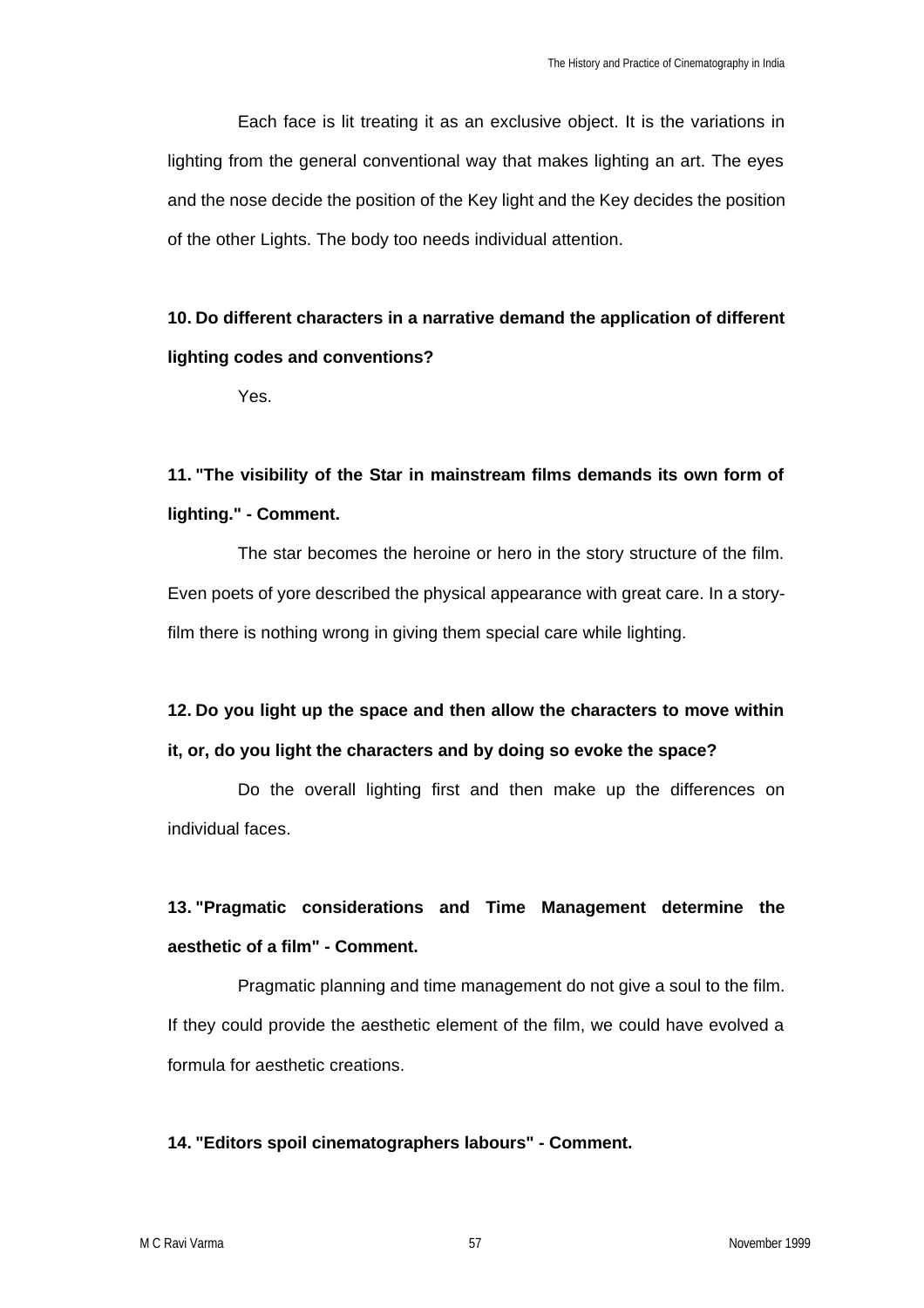Editing by itself is not an independent activity in the creation of a film. The script and the Directors discretions decide the using of a shot, it length, its position in the sequence etc. and therefore the manner a shot is used is for the ultimate good of the film. The cinematographer's labours should subscribe to that end.

# **15. Do you shoot an urban setting differently from a rural setting?**

No.

**16. "There is a preference for the panoramic eye in the depiction of the rural, and for the dynamic, mobile eye in the depiction of the urban" - Comment.**

A statement for its own sake. Where is the dividing line between the urban and rural?

# **17. " The mobile camera (extended tracks &cranes and steadicam) have transformed the cinematographic experience and effect." - Comment.**

The cinematographic experience has continually changed from its inception. When Griffith invented the close up, the change for progress started. It continues. The mobile camera is a step in that progressive direction.

## **18. Do you imagine the sound track when you are shooting?**

No, because I do not have that sensitive an ear for music.

**19. "Conception of a sound track gives rhythm to the shot taking" - Comment.**

Very true. It is evident when we picturise songs.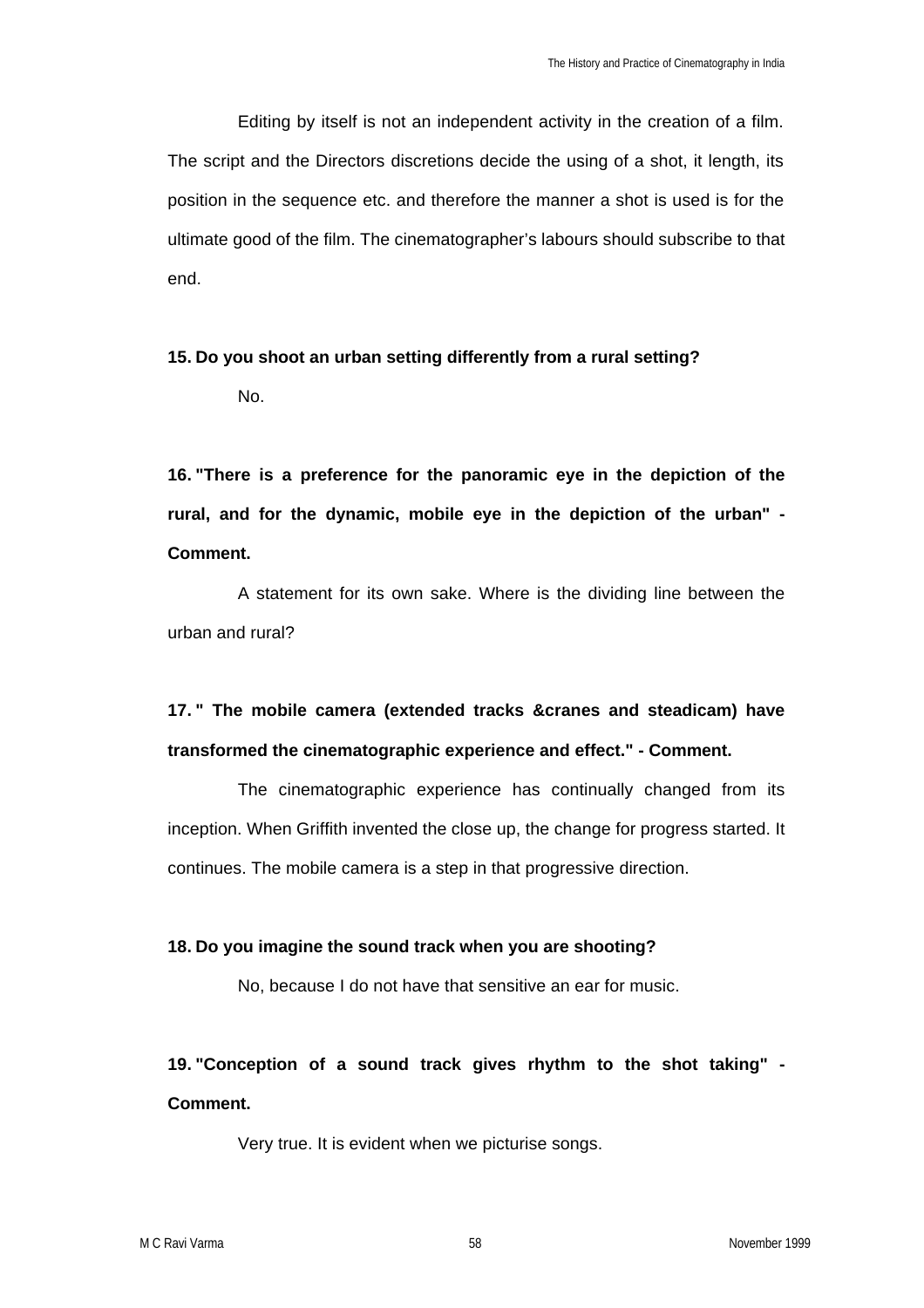### **20. Is shooting a beautiful object beautifully good cinematography?**

Shooting an object effectively and reproducing is beauty is good cinematography. If need be to reproduce it deliberately ugly is also good cinematography.

## **21. What is the notion of beauty that you aspire for? What are the aesthetic goals that you set yourself?**

The beauty that is deeper than the physical vision. To take the human being to a higher and nobler perspective.

## **22. Have you seen the concept of 'Beauty' change in the course of your career as a cinematographer?**

As one grows mentally, the perception also changes. To that extent the conception of beauty must have changed.

## **23. Why is the pursuit of 'Beauty' alone the motivation for so much cinematography? Can there be other motivations?**

Because cinematography is the art of the visual. After all beauty is in the mind of the beholder.

**24. Do you find that there is a generally accepted notion of an 'aesthetic minimum' for cinematography today? Does this constrain or enable you? Do you have your own, personal 'aesthetic minimum'?**

Because the cinematographer is a socially responsible human being depending upon the society, he lives in does have an aesthetic minimum. I do have my aesthetic minimum. It is evident from the films I have worked for, also from the films that I have to work for.